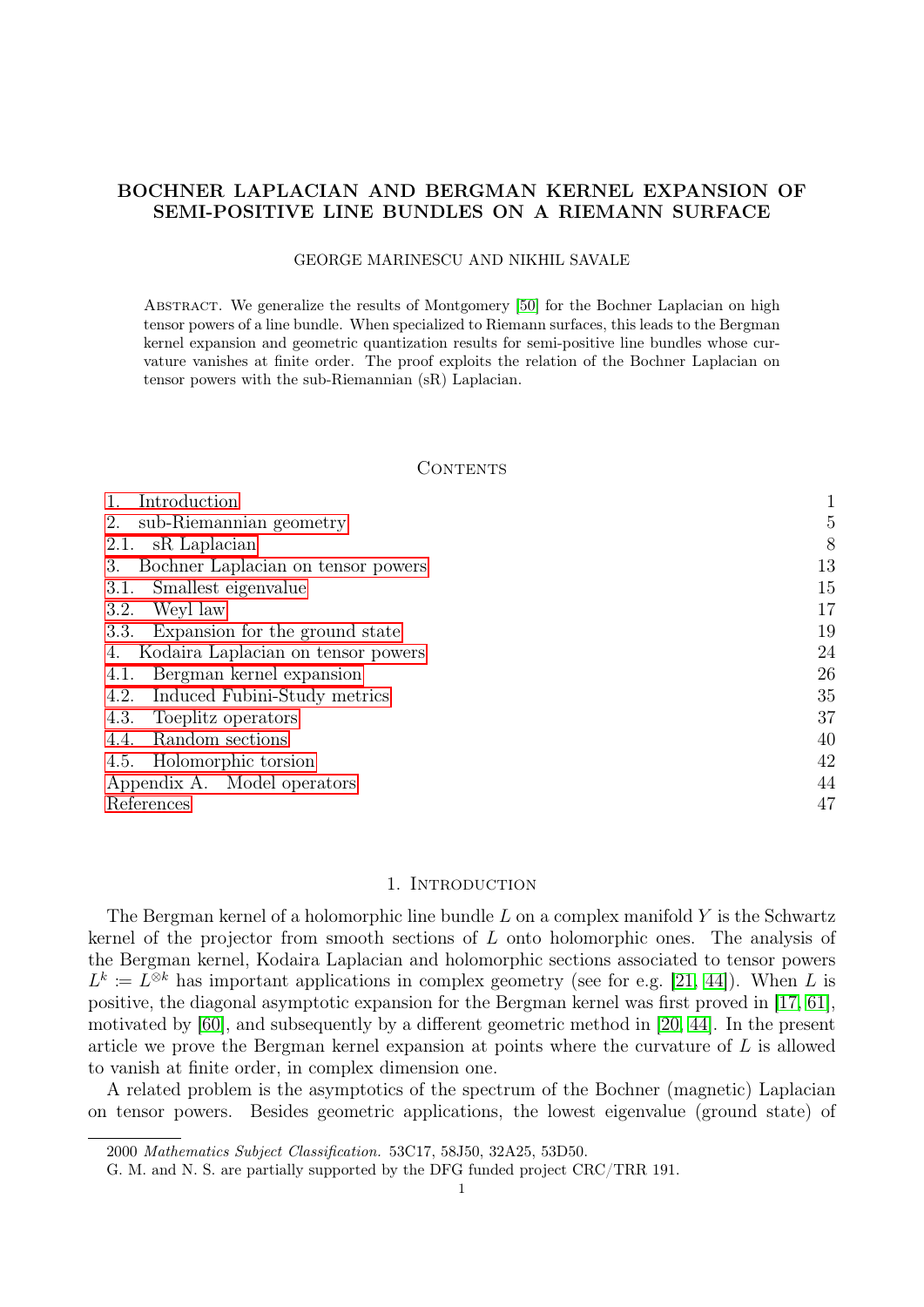the Bochner Laplacian and the Bergman kernel expansion are important in the mathematical physics of superconductors and the Quantum Hall effect [\[25,](#page-47-3) [40\]](#page-48-4).

We now state our results more precisely. Let  $Y^{n-1}$  be a compact Riemannian manifold of dimension  $n-1$  with complex Hermitian line bundle  $(L, h^L)$  and vector bundle  $(F, h^F)$ . We equip these with unitary connections  $\nabla^L$ ,  $\nabla^F$  to obtain the Bochner Laplacian

<span id="page-1-1"></span>(1.1) 
$$
\Delta_k := \left(\nabla^{F \otimes L^k}\right)^* \nabla^{F \otimes L^k} : C^{\infty} \left(Y; F \otimes L^k\right) \to C^{\infty} \left(Y; F \otimes L^k\right),
$$

on the tensor powers  $F \otimes L^k$ , where the adjoint above is taken with respect to the natural  $L^2$ metric. As the above is elliptic, self-adjoint and positive, one has a complete orthonormal basis  $\{\psi_j^k\}_{j=1}^{\infty}$  of  $L^2(Y; F \otimes L^k)$  consisting of its eigenvectors  $\Delta_k \psi_j^k = \lambda_j (k) \psi_j^k$ ,  $0 \leq \lambda_0 \leq \lambda_1 \ldots$ Denote by  $R^L = (\nabla^L)^2 \in \Omega^2(Y; i\mathbb{R})$  the purely imaginary curvature form of the unitary connection  $\nabla^L$ . The order of vanishing of  $R^L$  at a point  $y \in Y$  is now defined<sup>[1](#page-1-0)</sup>

<span id="page-1-2"></span>
$$
r_y - 2 = \text{ord}_y\left(R^L\right) := \min\left\{l|J^l\left(\Lambda^2 T^*Y\right) \ni j_y^l R^L \neq 0\right\}, \quad r_y \ge 2,
$$

where  $j^l R^L$  denotes the *l*th jet of the curvature. We shall assume that this order of vanishing is finite at any point of the manifold i.e.

$$
r := \max_{y \in Y} r_y < \infty.
$$

The function  $y \mapsto r_y$  being upper semi-continuous then gives a decomposition of the manifold  $Y = \bigcup_{j=2}^r Y_j$ ;  $Y_j \coloneqq \{y \in Y | r_y = j\}$  with each  $Y_{\leq j} \coloneqq \bigcup_{j'=0}^j Y_{j'}$  being open. One first result is now the following.

<span id="page-1-5"></span>**Theorem 1.** Let  $(L, h^L) \rightarrow (Y, g^{TY}), (F, h^F) \rightarrow (Y, g^{TY})$  be Hermitian line/vector bundles on a compact Riemannian manifold with unitary connections  $\nabla^L$ ,  $\nabla^F$ . Assuming that the curvature  $R^L$  vanishes to finite order at any point, the first eigenvalue  $\lambda_0(k)$  of the Bochner Laplacian [1.1](#page-1-1) satisfies

<span id="page-1-3"></span>
$$
\lambda_0(k) \sim C k^{2/r},
$$

for some constant C and with r being  $(1.2)$ . Moreover the first eigenfunction concentrates on  $Y_r$ :

<span id="page-1-4"></span>(1.4) 
$$
\left| \psi_0^k(y) \right| = O\left( k^{-\infty} \right); \ y \in Y_{\leq r-1}.
$$

The proof of the above result is based on pointwise, diagonal heat kernel asymptotics for the rescaled Bochner Laplacian (see Theorem [16\)](#page-15-0). The leading constant in [\(1.3\)](#page-1-3) can be identified

<span id="page-1-6"></span>(1.5) 
$$
C = \inf_{y \in Y_r} \lambda_0 \left( \Delta_{g_y^{TY}, j^{r-2} R_y^L} \right)
$$

in terms of the bottom of the spectrum of certain model Laplacians  $\Delta_{g_y^{TY}, j^{r-2}R_y^L}$  defined on the tangent space, see Section [A.](#page-43-0)

Without further hypotheses, the structure of the locus  $Y_r$  may be quite general (locally any closed subset of a hypersurface [3.0.1\)](#page-13-0). To obtain further information on the small eigenvalues we introduce additional assumptions. First we assume  $Y_r = \bigcup_{j=1}^N Y_{r,j}$  to be a union of embedded submanifolds with dimensions  $d_j := \dim(Y_{r,j})$ . Set  $d_j^{\max} := \max \{d_j\}_{j=1}^N$  and let  $NY_{r,j} :=$  $TY_{r,j}^{\perp} \subset TY$  denote the normal bundle of each  $Y_{r,j}$ . Note that there is a natural density on each  $NY_{r,i}$  coming from the metric. At points  $y \in Y_r$ , the first non-vanishing jet of the curvature

<span id="page-1-0"></span><sup>&</sup>lt;sup>1</sup>The reason for this normalization, besides a simplification of resulting formulas, is the significance of  $r_y$  as the degree of nonholonomy of a relevant sR distribution (see Proposition [11\)](#page-12-1).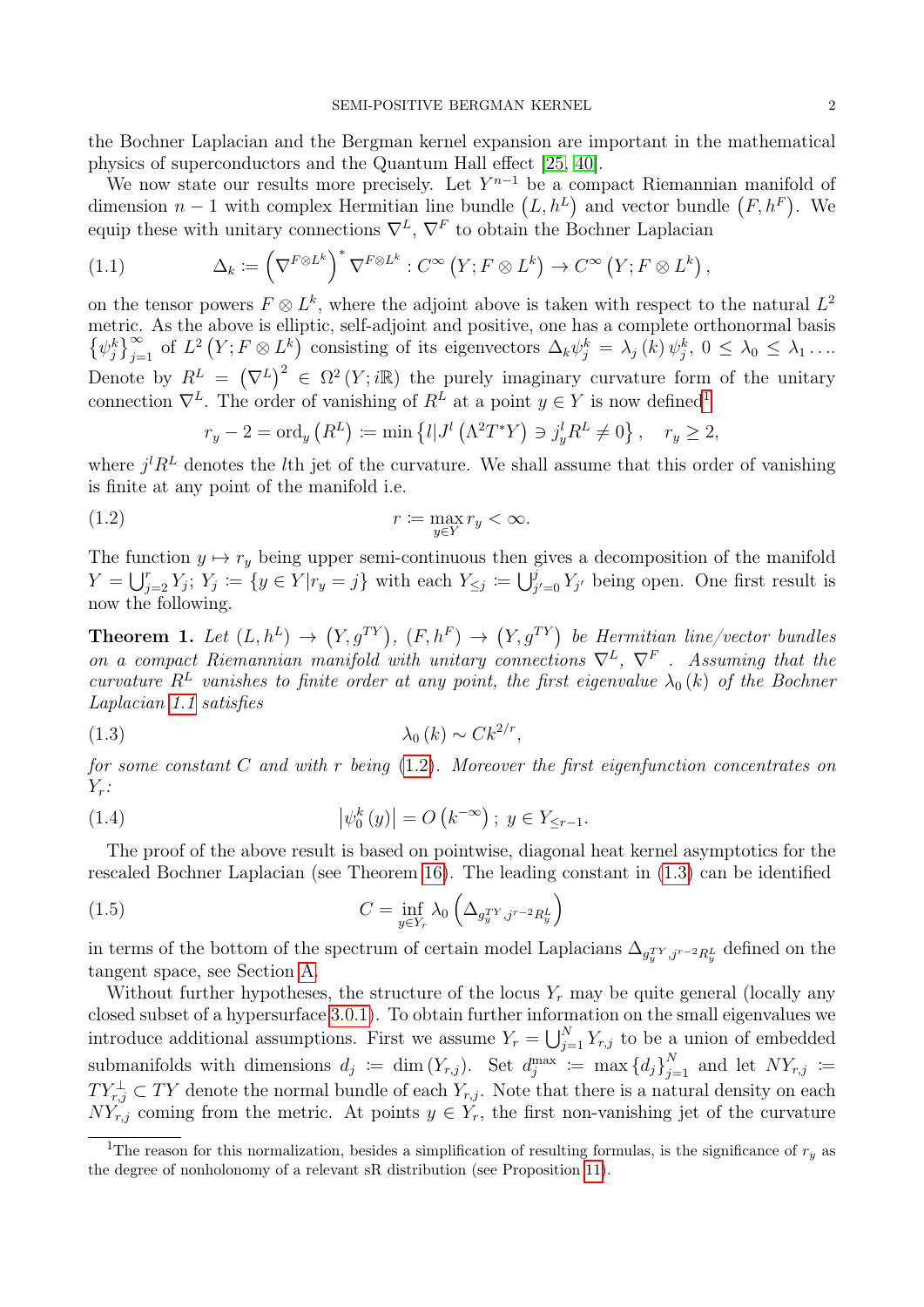$j_y^{r-2}R^L \in S^{r-2}T_y^*Y \otimes \Lambda^2T_y^*Y$  may be thought of as an element of the product with the  $r-2$ symmetric power. We say that the curvature  $R^L$  vanishes non-degenerately along  $Y_r$  if

(1.6) 
$$
i_v^s(j_y^{r-2}R^L) = 0, \forall s \le r-2 \implies v \in T_yY_r,
$$

where i<sup>s</sup> above denotes the s-fold contraction of the symmetric part of  $j_y^{r-2}R^L$ . Denote by  $N\left[c_1k^{2/r},c_2k^{2/r}\right]$  the Weyl counting function for the number of eigenvalues of  $\Delta_k$  and by  $\chi_{[c_1,c_2]}$ the characteristic function for the given intervals. In Section [3.2](#page-16-0) we show that under the nondegeneracy hypothesis [\(1.6\)](#page-2-0), the Schwartz kernel of the model Laplacian on the tangent space

<span id="page-2-0"></span>
$$
\chi_{[c_1,c_2]}\left(\Delta_{g_y^{TY},j^{r-2}R_y^L}\right)(v,v) = O\left(|v|^{-\infty}\right), \ v \in NY_{r,j,y},
$$

is rapidly decaying in the normal directions. One next result is now as follows.

<span id="page-2-2"></span>**Theorem 2.** Assuming  $Y_r \subset Y$  to be a union of embedded submanifolds along which the curvature vanishes non-degenerately [\(1.6\)](#page-2-0), the counting function satisfies the asymptotics

$$
N\left[c_{1}k^{2/r}, c_{2}k^{2/r}\right] \sim k^{d_j^{max}} \sum_{d_j=d_j^{max}} \int_{NY_{r,j}} \chi_{[c_1, c_2]} \left(\Delta_{g_j^{TY}, j^{r-2}R_y^L}\right).
$$

If further  $Y_r$  is a union of points, the smallest eigenvalue has a complete asymptotic expansion

$$
\lambda_0(k) = k^{2/r} \left[ \sum_{j=0}^N \lambda_{0,j} k^{-j/r} + O\left( k^{-(2N+1)/r} \right) \right].
$$

Next, we consider the case when  $(Y^{n-1}, h^{TY})$  is a complex Hermitian manifold, of even dimension  $n-1$ . The bundles  $(L, h^L)$ ,  $(F, h^F)$  are then assumed to be holomorphic with L of rank one. Taking  $\nabla^L, \nabla^F$  to be the Chern connections one also has the associated Kodaira Laplacian

$$
\Box_k^q : \Omega^{0,q} \left( Y; F \otimes L^k \right) \to \Omega^{0,q} \left( Y; F \otimes L^k \right), \quad 0 \le q \le m,
$$

acting on tensor powers. The first eigenvalue of the above is typically 0 with ker  $\Box_k^q =$  $H^q(X; F \otimes L^k)$  being cohomological and corresponding to holomorphic sections. The Bergman kernel  $\Pi_k^q$  $\frac{q}{k}(y, y')$  is the Schwartz kernel of the orthogonal projector  $\Pi_k^q$  $_{k}^{q}$  :  $\Omega^{0,q}\left( Y;F\otimes L^{k}\right) \rightarrow$  $\ker\Box^q_k$  $\frac{q}{k}$ . Its value on the diagonal is

$$
\Pi_{k}^{q}(y, y) = \sum_{j=1}^{N_{k}^{q}} |s_{j}(y)|^{2}, \quad N_{k}^{q} := \dim H^{q}(X; F \otimes L^{k}),
$$

for an orthonormal basis  $\{s_j\}_{j=1}^{N_R^q}$  of  $H^q(X; F \otimes L^k)$  and thus controls pointwise norms of sections in  $\ker \Box_k^q$  $\frac{q}{k}$  in the spirit of [\(1.4\)](#page-1-4). To obtain the asymptotics for  $\Pi_k^q$  $_{k}^{q}(y, y)$ , we specialize to the case of Riemann surface  $(n - 1 = 2)$ . Furthermore in addition to vanishing at finite order [\(1.2\)](#page-1-2), the curvature is assumed to be semi-positive:  $R^L(w, \bar{w}) \geq 0$ , for all  $w \in T^{1,0}Y$ . Under these assumptions one has  $H^1(X; F \otimes L^k) = 0$  for  $k \gg 0$  with the asymptotics of the Bergman kernel  $\Pi_k := \Pi_k^0$  being given by the following.

<span id="page-2-3"></span>**Theorem 3.** Let Y be a compact Riemann surface and  $(L, h^L) \rightarrow Y$  a semi-positive line bundle whose curvature  $R^L$  vanishes to finite order at any point. Let  $(F, h^F) \to Y$  be another Hermitian holomorphic vector bundle. Then for every  $N \in \mathbb{N}$  the Bergman kernel has the pointwise asymptotic expansion on diagonal,

<span id="page-2-1"></span>(1.7) 
$$
\Pi_k(y, y) = k^{2/r_y} \left[ \sum_{j=0}^N c_j(y) k^{-2j/r_y} \right] + O\left( k^{-2N/r_y} \right),
$$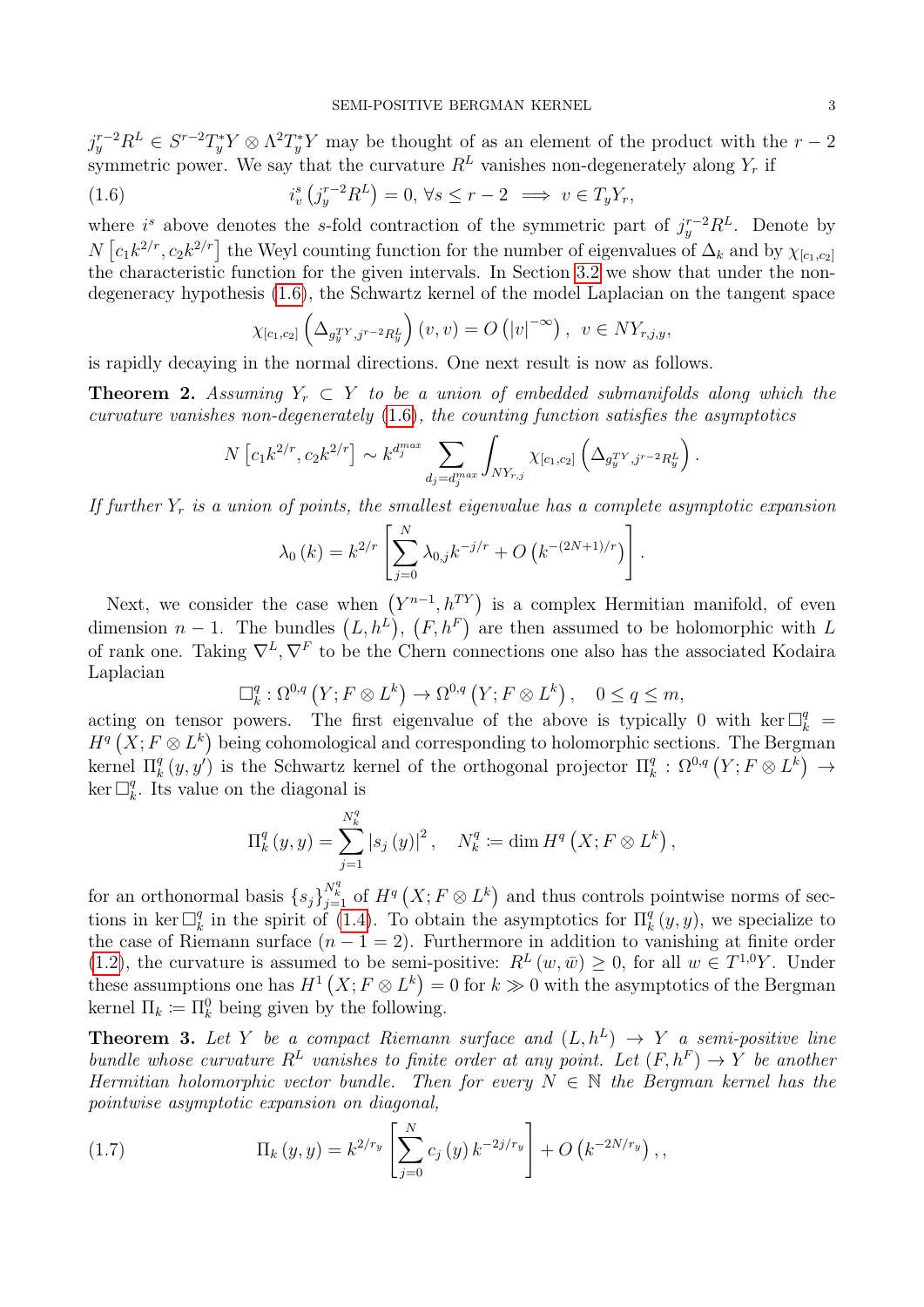where  $c_j$  are sections of  $End(F)$ , with the leading term  $c_0(y) = \Pi^{g_y^{T Y}, j_y^{T y - 2} R^L, J_y^{T Y}}(0,0) > 0$  being given in terms of the Bergman kernel of the model Kodaira Laplacian on the tangent space at  $y$  [\(A.8\)](#page-44-0).

Note that at points where  $R^L$  is positive one has  $r_y = 2$  and the above expansion recovers the usual Bergman kernel expansion at these points. The presence of fractional exponents, at points where the curvature vanishes, given in terms of the order of vanishing represents a new feature. It would be desirable to have a more explicit formula for the leading term  $c_0$  at vanishing points for the curvature. As an example [27](#page-33-0) computes the leading term explicitly in the case of semi-positive line bundles obtained from branched coverings. Finally, we note that unlike [\(1.4\)](#page-1-4) the Bergman kernel expansion [\(1.7\)](#page-2-1) does not exhibit any concentration phenomenon.

The result of Theorem [1](#page-1-5) was shown by Montgomery  $[50]$  in the case when Y is a Riemann surface with  $R<sup>L</sup>$  vanishing to second order along a curve. It has since been actively explored in increasing generality and refinement [\[23,](#page-47-4) [30,](#page-47-5) [31,](#page-47-6) [52\]](#page-48-5). We remark that our non-degeneracy assumption [\(1.6\)](#page-2-0) is less restrictive than in these earlier works. As was the motivation in [\[50\]](#page-48-0), the proof here uses the relation of the Bochner Laplacian with the sub-Riemannian (sR) Laplacian on the unit circle bundle of L. This is a manifestation of the semiclassical/microlocal correspondence in this context. In particular the proof of Theorem [16](#page-15-0) exploits a standard heat kernel expansion for the sR Laplacian [\[7,](#page-46-1) [16,](#page-47-7) [41,](#page-48-6) [58\]](#page-48-7) on the circle bundle. A proof of the sR heat kernel expansion based on sR methods is the topic of recent research [\[3,](#page-46-2) [19\]](#page-47-8).

The Bergman kernel expansion for positive line bundles on a compact complex manifold was first proved in [\[17,](#page-47-1) [61\]](#page-48-2), motivated by [\[60\]](#page-48-3), and subsequently in [\[20,](#page-47-2) [45\]](#page-48-8) by a method similar to the one here. We refer to [\[44\]](#page-48-1) for a detailed account of this technique and its applications. For semi-positive line bundles the expansion was previously only known on the positive part in some cases. In [\[8\]](#page-46-3) the expansion is proved on the positive part, and furthermore away from the augmented base locus, assuming the line bundle to be ample. In [\[35\]](#page-47-9) the expansion is proved on the positive part when one twists by the canonical bundle (i.e.  $F = K_Y$ ). In [\[32\]](#page-47-10) a similar expansion, on the positive part when twisted by the canonical bundle, is proved assuming  $h^L$ to be only bounded from above by a semi-positive metric. On a related note, [\[2\]](#page-46-4) proves a weighted estimate for the Bergman kernels of a positive but singular Hermitian line bundle over a Riemann surface under the assumption that the curvature has singularities of Poincaré type at a finite set.

The paper is organized as follows. In Section [2](#page-4-0) we begin with some standard preliminaries on sub-Riemannian geometry and the sR Laplacian. In particular [2.1.1](#page-8-0) gives a proof of the ondiagonal expansion for the sR heat kernel. In Section [3](#page-12-0) we specialize to the case of sR structures on unit circle bundles. Here [3.1](#page-14-0) proves Theorem [1](#page-1-5) based on an analogous heat kernel expansion for the Bochner Laplacian on tensor powers Theorem [16.](#page-15-0) Further [3.2](#page-16-0) and [3.3](#page-18-0) prove the Weyl law and expansion of the first value of Theorem [2](#page-2-2) respectively. In [4](#page-23-0) we come to the case of the Kodaira Laplacian on tensors powers of semi-positive line bundles on a Riemann surface. Here similar rescaling methods prove the Bergman kernel expansion Theorem [3](#page-2-3) in [4.1.](#page-25-0) There are several applications of the Bergman kernel expansion to geometric quantization. In [4.2](#page-34-0) we prove a version of Tian's approximation theorem for a semi-positive integral form by induced Fubini-Study metrics. In Section [4.3](#page-36-0) we develop the theory of Toeplitz operators. The main tool is the expansion of their kernel, similar to that of the Bergman kernel, from which we deduce the semiclassical behavior of their norm and composition as well as their spectral density limit. In Section [4.4](#page-39-0) we show the equidistribution of zeros of random sections to the semi-positive curvature form. In Section [4.5](#page-41-0) we prove an asymptotic formula for the holomorphic torsion in the semi-positive case.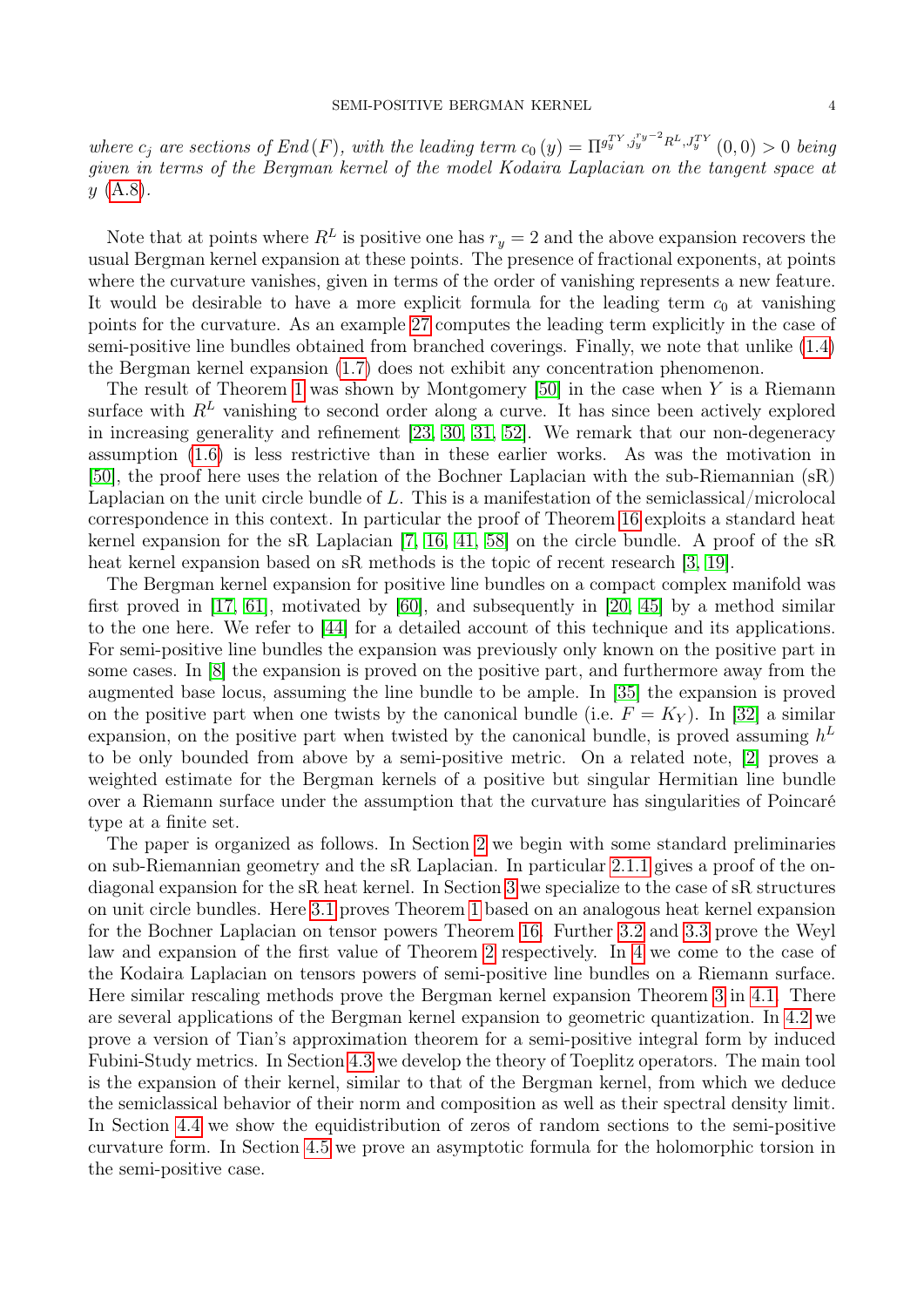#### SEMI-POSITIVE BERGMAN KERNEL 5

#### 2. sub-Riemannian geometry

<span id="page-4-0"></span>Sub-Riemannian (sR) geometry is the study of (metric-)distributions in smooth manifolds. More precisely, let  $X^n$  be an *n*-dimensional, compact, oriented differentiable manifold X. Let  $E^m \subset X$  be a rank m subbundle of the tangent bundle which is assumed to be bracket generating: sections of E generate all sections of  $TX$  under the Lie bracket. The subbundle E is further equipped with a metric  $g^E$ . We refer to the triple  $(X, E, g^E)$  as a sub-Riemannian (sR) structure. Riemannian geometry corresponds to  $E = TX$ .

The obvious length function  $l(\gamma) := \int_0^1 |\dot{\gamma}| dt$  maybe defined on the set of *horizontal* paths of Sobolev regularity one connecting the two points  $x_0, x_1 \in X$  as

<span id="page-4-2"></span>
$$
\Omega_E(x_0, x_1) \coloneqq \left\{ \gamma \in H^1([0, 1]; X) \, | \, \gamma(0) = x_0, \, \gamma(1) = x_1, \, \dot{\gamma}(t) \in E_{\gamma(t)} \text{ a.e.} \right\}.
$$

This allows for the definition of the sub-Riemannian distance function via

(2.1) 
$$
d^{E}(x_{0}, x_{1}) \coloneqq \inf_{\gamma \in \Omega_{E}(x_{0}, x_{1})} l(\gamma).
$$

A theorem of Chow [\[51,](#page-48-9) Thm 1.6.2], shows that this distance is finite (i.e. there exists a horizontal path connecting any two points) giving the manifold the structure of a metric space  $(X, d^E)$ .

<span id="page-4-1"></span>The canonical flag

(2.2) 
$$
\underbrace{E_0(x)}_{= \{0\}} \subset \underbrace{E_1(x)}_{=E} \subset \ldots \subset \subset E_{r(x)}(x) = TX
$$

of the distribution E at any point  $x \in X$  is defined with  $E_{j+1} \coloneqq E_j + [E_j, E_j]$ ,  $0 \le j \le r(x) - 1$ denoting the span of the jth brackets. The dual-canonical flag is defined as

(2.3) 
$$
T^*X = \Sigma_0(x) \supset \Sigma_1(x) \supset \ldots \supset \underbrace{\Sigma_{r(x)}(x)}_{=0}
$$

where  $\Sigma_j(x) = E_j^{\perp} := \text{ker } [T^*X \to E_j^*]$ ,  $0 \le j \le r(x)$ , are the annihilators of the canonical flag. The number  $r(x)$  is called the step or degree of nonholonomy of the distribution at x and in general depends on the point  $x \in X$ . Furthermore the ranks of the subspaces  $E_i(x)$  might also might depend on  $x \in X$  ( $E_j$ 's need not be vector bundles). We define  $m_j^E(x) \coloneqq \dim E_j(x)$ and

<span id="page-4-3"></span>
$$
m^{E}(x) := \left(\underbrace{m_0^{E}}_{:=0}, \underbrace{m_1^{E}}_{:=m}, m_2^{E}, \dots, \underbrace{m_r^{E}}_{:=n}\right)
$$

to be the growth vector of the distribution. It shall also be useful to define the weight vector

$$
\left(w_1^E(x), \ldots, w_n^E(x)\right) := \left(\underbrace{1, \ldots, 1}_{m_1 \text{ times}}, \underbrace{2, \ldots 2}_{m_2 - m_1 \text{ times}}, \ldots, \underbrace{j, \ldots j}_{m_j - m_{j-1} \text{ times}}, \ldots, \underbrace{r, \ldots, r}_{m_r - m_{r-1} \text{ times}}\right)
$$

of the distribution at x via  $w_j^E = s$ , if  $m_{s-1}^E < j \leq m_s^E$ . Finally define

$$
Q(x) := \sum_{j=1}^{m} j (m_j^{E}(x) - m_{j-1}^{E}(x))
$$
  
= 
$$
\sum_{j=1}^{n} w_j^{E}(x).
$$

A point is called regular if each distribution  $E_j$  is a locally trivial vector bundle near x (i.e.  $m_j^E$ 's are locally constant functions near x). The significance of  $Q(x)$  is given by Mitchell's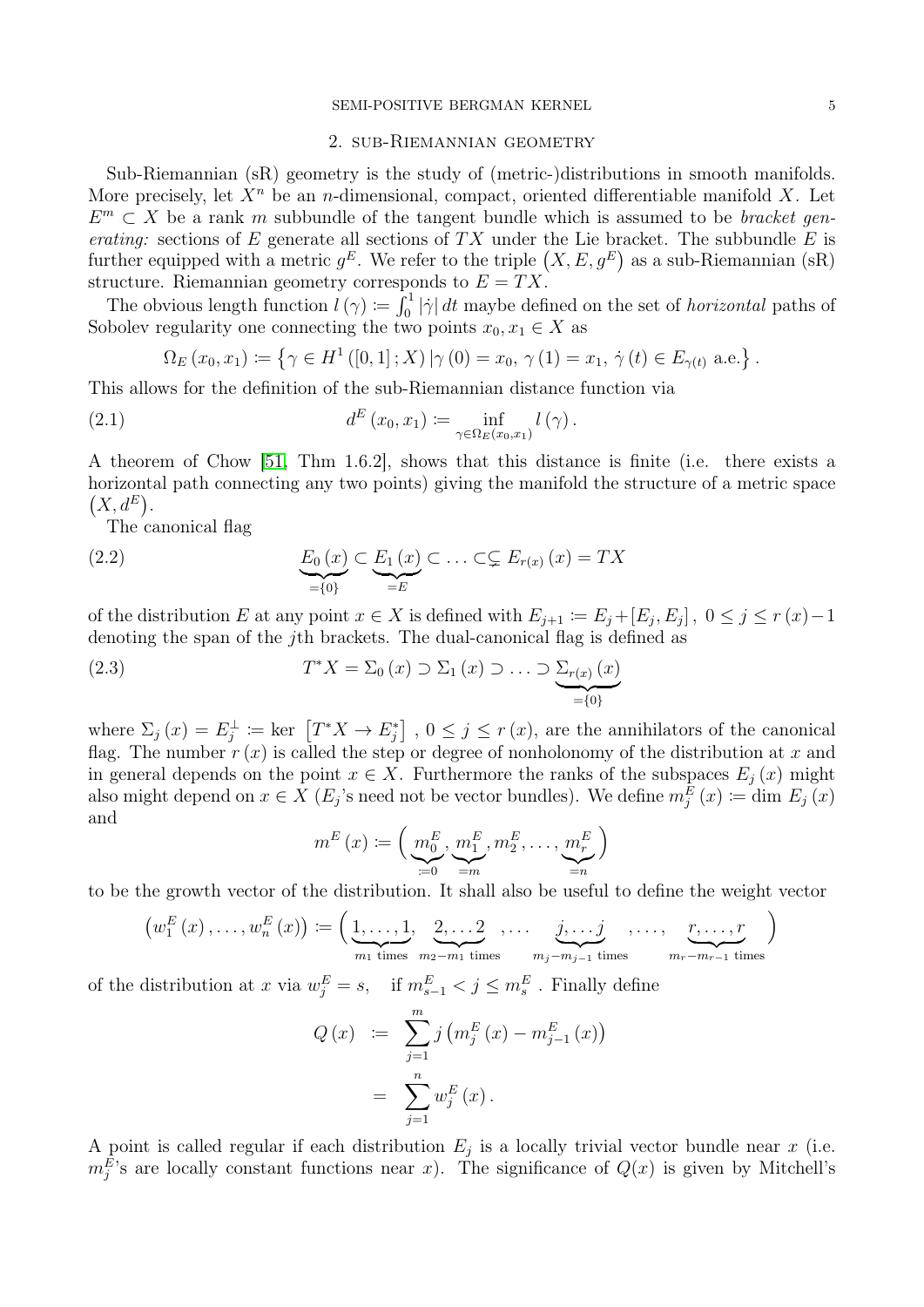measure theorem (cf. [\[51,](#page-48-9) Theorem 2.8.3]):  $Q(x)$  is the Hausdorff dimension of  $(X, d^E)$  as a metric space at any regular point  $x \in X$ . We call the distribution E equiregular if each point  $x \in X$  is regular. Hence in the equiregular case each  $E_j$  is a subbundle of TX with  $r(x)$ ,  $m_j^E(x)$  and  $Q(x)$  all being constants independent of x.

In the equiregular case a canonical volume form on  $X$  (analogous to the Riemannian volume) can be defined starting from the sR structure. To define this, first note that any surjection  $\pi: V \to W$  between two vector spaces allows one to pushforward a metric  $g^V$  on V to another  $\pi_* g^V$  on W. This is simply the metric on W induced via the identification  $W \cong (\ker \pi)^{\perp} \subset V;$ with the metric on (ker  $\pi$ )<sup> $\perp$ </sup> being the restriction of  $g^V$  . Next for each  $j \geq 1$  define the linear surjection

<span id="page-5-0"></span>
$$
B_j: E^{\otimes j} \to E_j/E_{j-1}
$$
  

$$
B_j(e_1, \dots e_j) \coloneqq \operatorname{ad}_{\tilde{e}_1} \operatorname{ad}_{\tilde{e}_2} \dots \operatorname{ad}_{\tilde{e}_{j-1}} \tilde{e}_j
$$

with  $\tilde{e}_j \in C^{\infty}(E)$  denoting local sections extending  $e_j \in E$ . The pushforward metrics  $g_j^E :=$  $(B_j)_*(g^E)^{\otimes j}$  are now well defined on  $E_j/E_{j-1}$  and hence define canonical volume elements  $\det g_j^E \in \Lambda^* (E_j/E_{j-1})^*$ . The canonical isomorphism of determinant lines

(2.4) 
$$
\bigotimes_{j=1}^{m} \Lambda^* (E_j/E_{j-1}) = \Lambda^* \left( \bigoplus_{j=1}^{m} E_j/E_{j-1} \right) \cong \Lambda^* TX
$$

along with its dual isomorphism to now gives a canonical smooth volume form

(2.5) 
$$
\mu_{\text{Pop}} \coloneqq \bigotimes_{j=1}^{m} \det g_{j}^{E} \in \Lambda^{*}(T^{*}X)
$$

known as the Popp volume form. We remark that although the definition makes sense in general it only leads to a smooth form in the equiregular case.

An important notion is the that of a privileged coordinate system at  $x$ . To define this, fix a set of local orthonormal generating vector fields  $U_1, U_2, \ldots U_m$  near x. The E–order ord<sub>E,x</sub> (f) of a function  $f \in C^{\infty}(X)$  at a point  $x \in X$  is the maximum integer  $s \in \mathbb{N}_0$  for which  $\sum_{j=1}^{m} s_j = s$  implies that  $(U_1^{s_1} \dots U_m^{s_m} f)(x) = 0$ . Similarly the E–order ord<sub>E,x</sub> (P) of a differential operator P at the point  $x \in X$  is the maximum integer for which ord $_{E,x}$  (Pf)  $\geq$  $\text{ord}_{E,x}(P) + \text{ord}_{E,x}(f)$  holds for each function  $f \in C^{\infty}(X)$ . One then has the obvious relation  $\text{ord}_{E,x}(PQ) \geq \text{ord}_{E,x}(P) + \text{ord}_{E,x}(Q)$  for any pair of differential operators  $P,Q$ . A set of coordinates  $(x_1, \ldots, x_n)$  near a point  $x \in X$  is said to be *privileged* if: for all j the set

$$
\frac{\partial}{\partial x_1}, \frac{\partial}{\partial x_2}, \dots, \frac{\partial}{\partial x_{m_j^E}}
$$

forms a basis for  $E_j(x)$  of the canonical flag [\(2.2\)](#page-4-1) and moreover each  $x_j$  has E-order  $w_j^E(x)$  at x. A privileged coordinate system always exists near any point ([\[6\]](#page-46-5) pg. 36). Furthermore the coordinate system may be chosen such that each  $\frac{\partial}{\partial x_j}$  equals the value of some bracket monomial in the generating vector fields at x. The Popp measure  $(2.5)$  then equals the Euclidean measure dx at the point x in these coordinates. The  $E$ -order of the monomial  $x^{\alpha}$  in privileged coordinates is clearly w. $\alpha$  while the defining vector fields  $U_i$  all have  $E$ −order −1. A basic vector field is one of the form  $x^{\alpha}\partial_{x_j}$  for some j and has  $E$ -order  $w.\alpha-w_j$ . We may then use a Taylor expansion to write  $U_j = \sum_{q=-1}^{\infty} \hat{U}_j^{(q)}$  with each vector field  $\hat{U}_j^{(q)}$  being a sum of basic vector fields of E-order q. If one defines the rescaling/dilation  $\delta_{\varepsilon} x = (\varepsilon^{w_1} x_1, \dots, \varepsilon^{w_n} x_n)$  in privileged coordinates, the vector fields  $\hat{U}_i^{(q)}$ <sup>(q)</sup> are those appearing in the corresponding expansion  $(\delta_{\varepsilon})_* U_j = \sum_{q=-1}^{\infty} \varepsilon^q \hat{U}_j^{(q)}$ j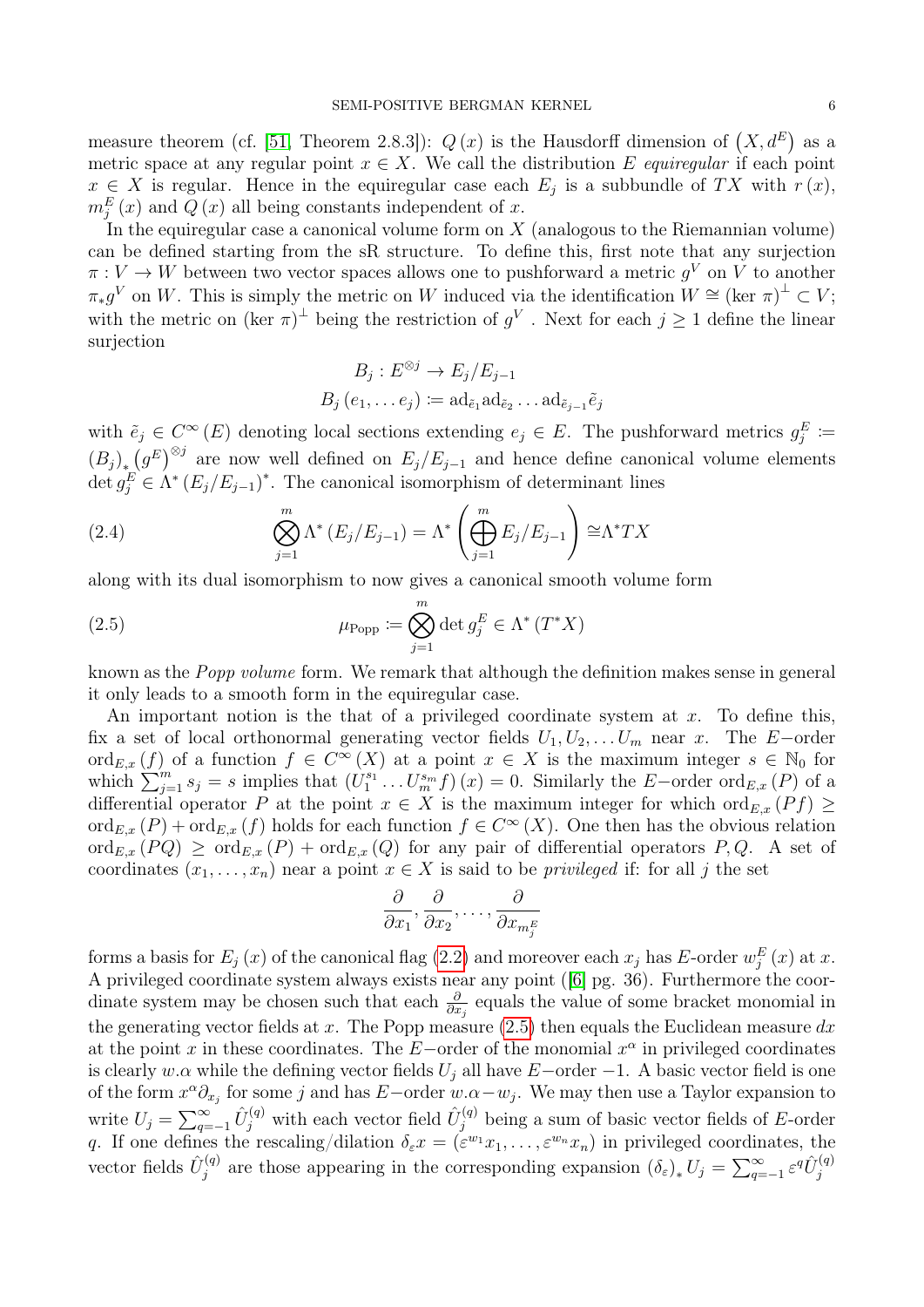for the defining vector fields. A differential operator P on  $\mathbb{R}^n$  is said to be E-homogeneous of  $\text{ord}_E(P)$  iff  $(\delta_{\varepsilon})_* P = \varepsilon^{\text{ord}_E(P)} P$ . It is clear that the product of two such homogeneous differential operators  $P_1, P_2$  is homogeneous of  $\text{ord}_E(P_1P_2) = \text{ord}_E(P_1) + \text{ord}_E(P_2)$ . The nilpotentization of the sR structure at an arbitrary  $x \in X$  is the sR manifold given via  $\hat{X} \;=\; \mathbb{R}^n, \hat{E} \;:=\; \mathbb{R}\left[\hat{U}^{(-1)}_1\right]$  $\hat{U}_1^{(-1)}, \ldots, \hat{U}_m^{(-1)}$  with the metric  $\hat{g}^E$  corresponding to the identification  $\hat{U}^{(-1)}_i$  $\hat{\mu}^{(-1)} \mapsto (U_j)_x$ . The nilpotentization  $\hat{\mu}$  of a smooth measure  $\mu$  at x is also defined as the leading part  $\hat{\mu} = \hat{\mu}^{(0)}$  under the privileged coordinate expansion  $(\delta_{\varepsilon})_* \mu = \varepsilon^{Q(x)} \left[ \sum_{q=0}^{\infty} \hat{\mu}^{(q)} \right]$ . These nilpotentizations can be shown to be independent of the choice of privileged coordinates up to sR isometry  $(|6| \text{ Ch. } 5)$ .

An invariant definition of the nilpotentization can be given at regular points  $x \in X$ . First define the nilpotent Lie algebra

$$
\mathfrak{g}_x \coloneqq (E_1)_x \oplus (E_2/E_1)_x \oplus \ldots \oplus (E_m/E_{m-1})_x
$$

with the Lie bracket [., .] :  $\mathfrak{g}_x \otimes \mathfrak{g}_x \to \mathfrak{g}_x$  given by the brackets of corresponding vector field extensions. The algebra is clearly graded with the j graded component  $(\mathfrak{g}_x)_j \coloneqq (E_j/E_{j-1})_x$  with the bracket preserving the grading  $[(\mathfrak{g}_x)_i, (\mathfrak{g}_x)_j] \subset (\mathfrak{g}_x)_{i+j}$ . Associated to the nilpotent Lie algebra  $\mathfrak{g}_x$  is a unique simply connected Lie group  $\vec{G}$  with the exponential map giving a diffeomorphism  $\exp: \mathfrak{g}_x \to G$ . The nilpotentization of the sR structure  $(\hat{X}, \hat{E}, \hat{g}^E)$  at x can then be identified with  $\hat{X} \coloneqq G$  and the metric distribution  $\hat{E}, \hat{g}^E$  obtained via left translation of  $(E_1)_x$ ,  $g_x$ . The canonical identification  $\Lambda^n \mathfrak{g}_x = \Lambda^n \left[ (E_1)_x \oplus (E_2/E_1)_x \oplus \ldots \oplus (E_{r(x)}/E_{r(x)-1})_x \right] \cong \Lambda^n T_x X$  gives the nilpotentization  $\hat{\mu}$  of the measure  $\mu$  on  $\hat{X}$ .

One may also profitably view sR geometry as a limit of a Riemannian geometry. Namely choose a complement  $E' \subset TX$ ,  $E \oplus E' = TX$ , with a metric  $g^{E'}$  giving rise to a family of Riemannian metrics

(2.6) 
$$
g_{\epsilon}^{TX} = g^{E} \oplus \frac{1}{\epsilon} g^{E'}
$$

which converge  $g_{\epsilon}^{TX} \to g^{E}$  as  $\epsilon \to 0$ . We call the above a family of Riemannian metrics  $extending/taming g<sup>E</sup>$ .

We prove a first proposition in this regard.

<span id="page-6-3"></span>**Proposition 4.** Let  $d^{\epsilon}$  denote the distance function for the Riemannian metrics [\(2.6\)](#page-6-0). Then for each  $x_1, x_2 \in X$  one has

<span id="page-6-1"></span><span id="page-6-0"></span>
$$
d^{\epsilon}(x_1, x_2) \to d^E(x_1, x_2)
$$

converges to the sR distance  $(2.1)$  as  $\epsilon \rightarrow 0$ .

*Proof.* Let  $\gamma_j$  be a sequence of (constant speed) geodesics connecting  $x_1, x_2$  for a sequence of metrics  $g_{\epsilon_j}^{TX}$ ;  $\epsilon_j \to 0$ . Since any  $g^E$ -geodesic also has  $g_{\epsilon_j}^{TX}$ -length  $d^E(x_1, x_2)$  we have

$$
l^{\epsilon_j}(\gamma_j) \leq d^E(x_1, x_2),
$$

 $\forall j$ . For these constant speed geodesics their  $g_{\epsilon_j}^{TX}$ -energy

<span id="page-6-2"></span>(2.8) 
$$
E^{\epsilon_j}(\gamma_j) \coloneqq \left(\int_0^1 |\dot{\gamma}|^2_{g_{\epsilon_j}^{TX}}\right)^{1/2} = l^{\epsilon_j}(\gamma_j),
$$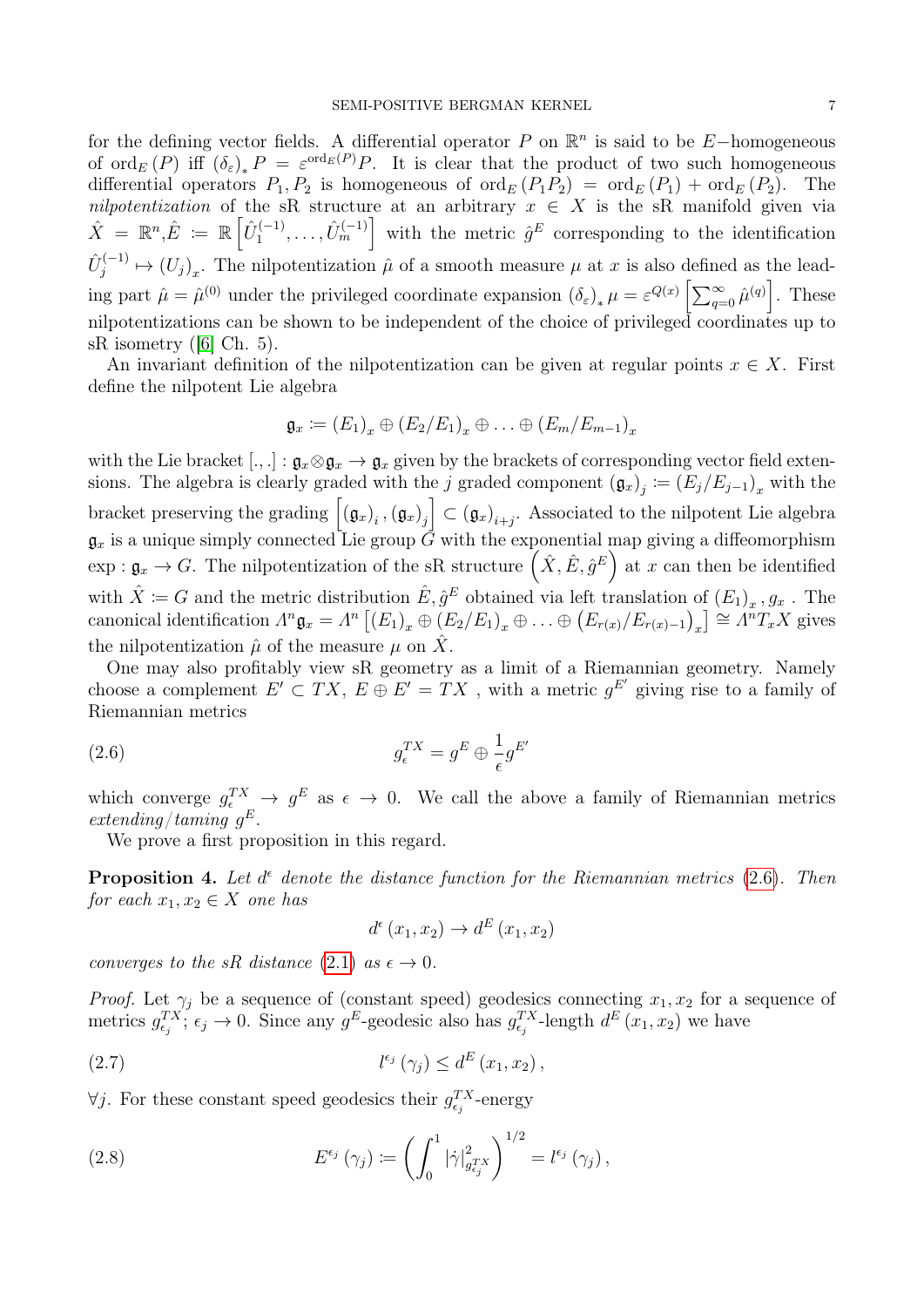is bounded and hence so is their  $g_{\epsilon=1}^{TX}$ -energy. Thus by the Banach-Alauglou theorem a subsequence of  $\gamma_{j_q} \rightharpoonup_{H_{g \mathcal{I}, X}^1} \gamma_*$  converges weakly. Furthermore from [\(2.7\)](#page-6-1), [\(2.8\)](#page-6-2) this limit is horizontal. By weak convergence and Cauchy-Schwartz lim inf  $l^{\epsilon_{jq}}(\gamma_{jq}) \geq \liminf l^{\epsilon=1}(\gamma_{jq}) \geq$  $\liminf l(\gamma_*) \geq d^E(x_1, x_2)$ . From this and  $(2.7)$  the proposition follows.

<span id="page-7-0"></span>2.1. sR Laplacian. We shall be interested in the sub-Riemannian (sR) Laplacian. It shall be useful to define it as acting on sections of an auxiliary complex Hermitian vector bundle with connection  $(F, h^F, \nabla^F)$  of rank l. To define this first define the sR-gradient  $\nabla^{g^E, F} s \in$  $C^{\infty}(X; E \otimes F)$  of a section  $s \in C^{\infty}(X; F)$  by the equation

(2.9) 
$$
h^{E,F}\left(\nabla^{g^E,F}s, v\otimes s'\right) := h^F\left(\nabla_v^F s, s'\right), \quad \forall v \in C^\infty\left(X;E\right), s' \in C^\infty\left(X;F\right),
$$

where  $h^{E,F} := g^E \otimes h^F$ . Next one defines the divergence (adjoint) of this gradient. In the sR context, the lack of canonical volume form presents a difficulty in doing so; hence we shall choose an auxiliary non-vanishing volume form  $\mu$ . The divergence  $(\nabla^{E,F})^*_{\mu} \omega \in C^{\infty}(X;F)$  of a section  $\omega \in C^{\infty}(X; E \otimes F)$  is now defined to be the formal adjoint satisfying

(2.10) 
$$
\int \left\langle \left(\nabla^{g^E,F}\right)^*_{\mu}\omega, s \right\rangle \mu = -\int \left\langle \omega, \nabla^{g^E,F} s \right\rangle \mu, \quad \forall s \in C^{\infty}(X;F).
$$

The **sR-Laplacian** acting on sections of  $F$  is defined by the equation

<span id="page-7-1"></span>
$$
\Delta_{g^E, F, \mu} := \left(\nabla^{g^E, F}\right)^*_{\mu} \circ \nabla^{g^E, F} : C^{\infty}(X; F) \to C^{\infty}(X; F).
$$

In terms of a local orthonormal frame  $\{U_j\}_{j=1}^m$  for E, we have the expression

(2.11) 
$$
\Delta_{g^E, F, \mu} s = \sum_{j=1}^m \left[ -\nabla_{U_j}^2 s + (\nabla^E U_j)_\mu^* \nabla_{U_j} s \right]
$$

with  $(\nabla^E U_j)_\mu^*$  being the divergence of the vector field  $U_j$  with respect to  $\mu$ .

Remark 5. To remark on how the choice of the auxiliary form  $\mu$  affects the Laplacian, let  $\mu' = h\mu$  denote another non-vanishing volume form where h is a positive smooth function on X. From  $(2.11)$ , it now follows easily that one has the relation

$$
\Delta_{g^E, F, \mu'} = h^{-1/2} \Delta_{g^E, F, \mu} h^{1/2} + h^{-1/2} \left( \Delta_{g^E, \mu} h^{1/2} \right) \text{Id}
$$

with  $\Delta_{g^E,\mu}$  denoting the sR Laplacian on functions (i.e. with  $F = \mathbb{C}$ ). Thus the two corresponding Laplacians are conjugate modulo a zeroth-order term.

The sR Laplacian  $\Delta_{g^E,F,\mu}$  is non-negative and self adjoint with respect to the obvious inner product  $\langle s, s' \rangle = \int_X h^F(s, s') \mu$ ,  $s, s' \in C^\infty(X; F)$ . Its principal symbol is easily computed to be the Hamiltonian

(2.12) 
$$
\sigma = \sigma \left( \Delta_{g^E, F, \mu} \right) (x, \xi) = H^E (x, \xi) = |\xi|_E|^2 \in C^\infty (T^* X)
$$

while its sub-principal symbol is zero. The characteristic variety is

<span id="page-7-2"></span>
$$
(2.13) \qquad \Sigma_{\Delta_{g^E, F, \mu}} = \left\{ (x, \xi) \in T^* X | \sigma \left( \Delta_{g^E, F, \mu} \right) (x, \xi) = 0 \right\} = \left\{ (x, \xi) \, \middle| \, \xi \right\}_E = 0 \right\} =: E^{\perp}
$$

is the annihilator of  $E$ . From the local expression  $(2.11)$  and the bracket generating condition on E, the Laplacian  $\Delta_{g^E,F,\mu}$  is seen to be a sum of squares operator of Hörmander type [\[33\]](#page-47-11). It is then known to be hypoelliptic and satisfies the optimal sub-elliptic estimate [\[54\]](#page-48-10) with a gain of  $\frac{1}{r}$  derivatives

<span id="page-7-3"></span>(2.14) 
$$
||s||_{H^{1/r}}^2 \leq C \left[ \left\langle \Delta_{g^E, F, \mu} s, s \right\rangle + ||s||_{L^2}^2 \right], \quad \forall s \in C^\infty(X; F)
$$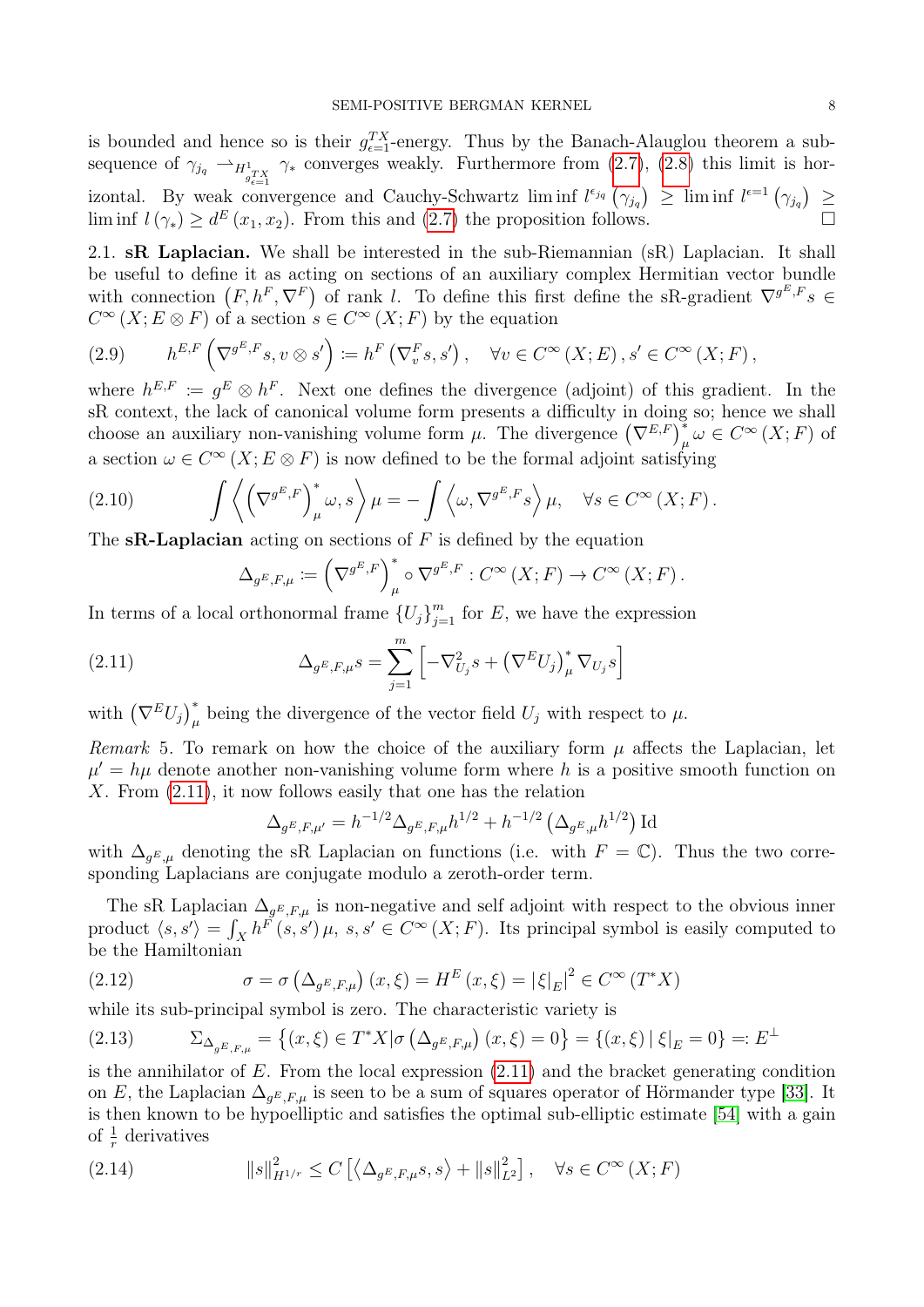where  $r \coloneqq \sup_{x \in X} r(x)$  is the total step of the distribution. For X non-compact, one also has the local subelliptic estimate

<span id="page-8-2"></span>(2.15) 
$$
\|\psi s\|_{H^{1/r}}^2 \le C\left[\left\langle \Delta_{g^E,F,\mu}\varphi s,\varphi s\right\rangle + \|\varphi s\|_{L^2}^2\right], \quad \forall s \in C^\infty(X;F)
$$

and  $\varphi, \psi \in C_c^{\infty}(X)$  with  $\varphi = 1$  on spt  $(\psi)$ .

Thus the sR Laplacian has a compact resolvent, a discrete spectrum of non-negative eigenvalues  $0 \leq \lambda_0 \leq \lambda_1 \leq \ldots$  approaching infinity and a well-defined heat kernel  $e^{-t\Delta_g E_{,F,\mu}}$ .

Remark 6. For each point  $p \in E^{\perp}$  on the characteristic variety [\(2.13\)](#page-7-2) the Hessian  $\nabla^2 \sigma$  of the symbol as well as the fundamental matrix  $F_p : T_pM \to T_pM$ ,  $\nabla^2 \sigma (.,.) := \omega (., F_p.)$  are invariantly defined (here  $\omega$  denotes the symplectic form on the cotangent space). Under the condition

(2.16) 
$$
\operatorname{tr}^+ F_p := \sum_{\mu \in \operatorname{Spec}^+(iF_p)} \mu > 0
$$

 $\forall p \in E^{\perp}$ , the Laplacian  $\Delta_{g^E,F,\mu}$  is known to satisfy a better subelliptic estimate with loss of 1 derivative [\[34\]](#page-47-12). Furthermore, the heat kernel and trace asymptotics under this assumption were shown in [\[47,](#page-48-11) [48\]](#page-48-12).

<span id="page-8-0"></span>2.1.1. sR heat kernel. We are interested in the asymptotics of the heat kernel  $e^{-t\Delta_g E_{,F,\mu}}$ . As a first step we show the finite propagation speed for the corresponding wave equation.

<span id="page-8-1"></span>**Lemma 7** (Finite propagation speed). Let  $f(x;t)$  be the unique solution to the initial value problem

<span id="page-8-3"></span>
$$
\left(i\partial_t + \sqrt{\Delta_{g^E,F,\mu}}\right) f = 0
$$
  

$$
f(x,0) = f_0 \in C_c^{\infty}(X;F).
$$

Then the solution satisfies

$$
sptf(x;t) \subset \left\{y|\exists x \in sptf_0; d^E(x,y) \leq |t|\right\}.
$$

*Proof.* The result maybe restated in terms of the Schwartz kernel  $K_t(x, y)$  of  $e^{it\sqrt{\Delta_g E_{,F,\mu}}}$  as

spt  $K_t \subset \{(x, y) | d^E(x, y) \leq |t| \}$ .

We choose a family of metrics  $g_{\epsilon}^{TX}$  [\(2.6\)](#page-6-0) extending  $g^{E}$ . The Riemannian Laplacian  $\Delta_{g_{\epsilon}^{TX},F,\mu}$ (still coupled to the form  $\mu$ ) is written

(2.17) 
$$
\Delta_{g_{\epsilon}^{T}X,F,\mu} = \Delta_{g^{E},F,\mu} + \epsilon \Delta_{g^{E'},F,\mu}
$$

where  $\Delta_{g^{E'},F,\mu}$  is the sR Laplacian on the complementary distribution E'. Via the min-max principle for small eigenvalues this leads to the  $L^2$  convergence  $\Pi_{[0,L]}^{\Delta_{g_k^T X,F,\mu}} \to \Pi_{[0,L]}^{\Delta_{g_E^T,F,\mu}}$  $\overline{C}_{[0,L]}^{\sigma E,F,\mu}$  of the corresponding spectral projectors onto any given interval  $[0, L]$ . Following this one has the corresponding spectral projectors onto any given interval [0, L]. Following this one has the veak convergence  $K_t^{\epsilon} \to K_t$  with  $K_t^{\epsilon}(x, y)$  denoting the Schwartz kernel of  $e^{it\sqrt{\Delta_{g_{\epsilon}^{TX,F,\mu}}}}$ . The proposition now follows from the finite propagation speed of  $\Delta_{g_{\epsilon}^{T}X,F,\mu}$  along with  $d^{\epsilon} \to d^{E}$  as  $\epsilon \to 0$  by Proposition [4](#page-6-3).

Next we show how the above finite propagation result leads to a localization for the heat kernel. To state this, fix a Riemannian metric  $g^{TX}$  and a privileged coordinate ball  $B_g^{g^{TX}}$  $\int_{\varrho}^{g^{I,\Lambda}}(x)$ centered at a point x of radius  $\varrho$  (depending on x). Let  $U_1, \ldots, U_m$  be generating vector fields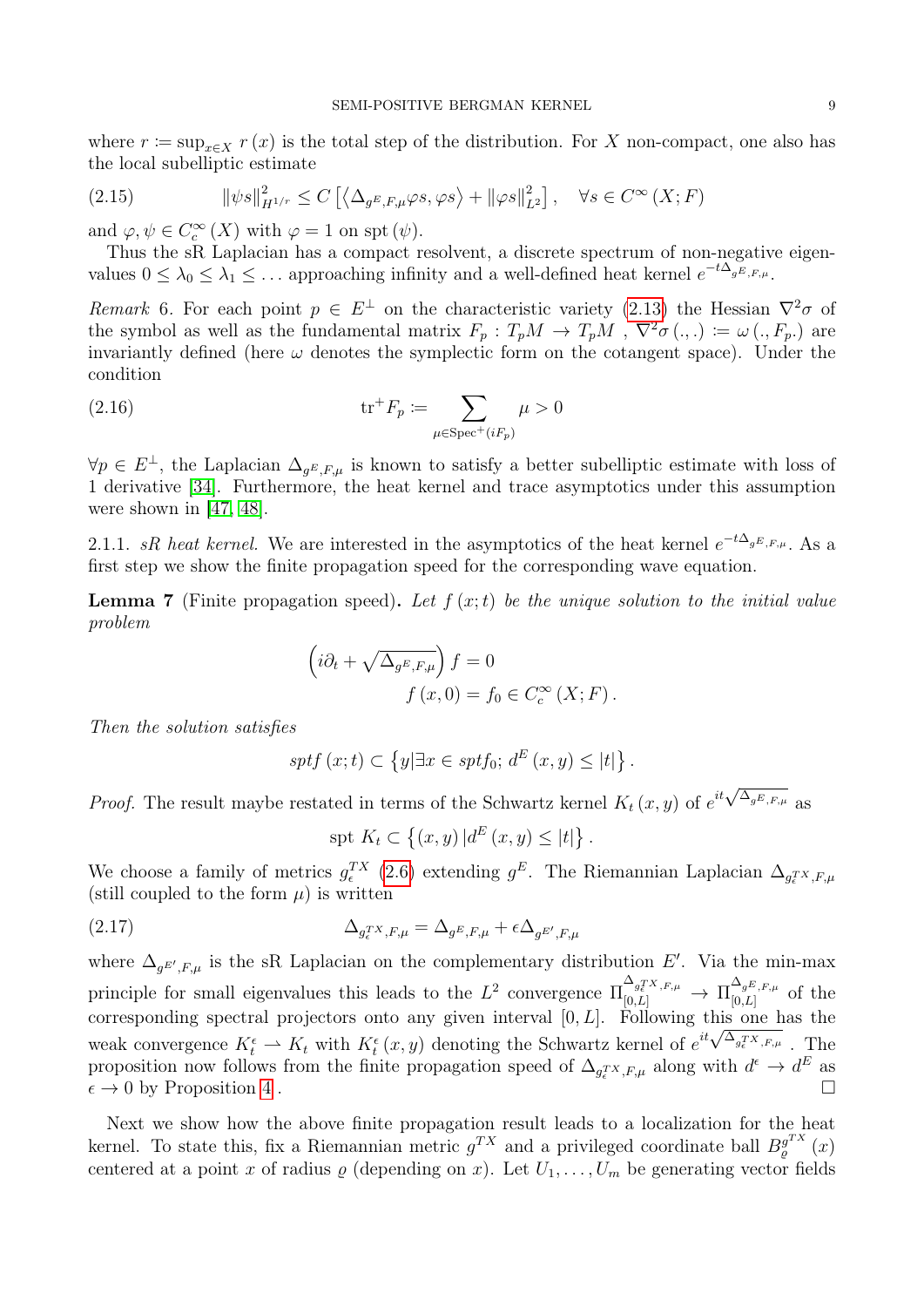on this ball. Let  $\chi \in C_c^{\infty}([-1,1]; [0,1])$  with  $\chi = 1$  on  $\left[-\frac{1}{2}\right]$  $\frac{1}{2}, \frac{1}{2}$  $\frac{1}{2}$ . Define the modified measure and vector fields via

$$
\tilde{\mu} = \hat{\mu} + \chi \left( \frac{d^{g^{TX}}(x, x')}{\varrho_x} \right) (\mu - \hat{\mu}),
$$
  

$$
\tilde{U}_j = U_j^{(-1)} + \chi \left( \frac{d^{g^{TX}}(x, x')}{\varrho_x} \right) \left( U_j - U_j^{(-1)} \right), \quad 1 \le j \le m,
$$

on  $\mathbb{R}^n$  in terms of the nilpotentization at x given by these privileged coordinates. These modified vector fields can be seen to be bracket generating for  $\rho$  sufficiently small. The connection on  $F$ takes the form  $\nabla^F = d + A$ ,  $A \in \Omega^1 \left( B_o^{g^{TX}} \right)$  $g_{\varrho}^{g^{TX}}(x); \mathfrak{u}(l)$ ,  $A(0) = 0$ , in terms of an orthonormal trivialization for F over the ball. A modified connection on  $\mathbb{R}^n$  is now defined as  $\tilde{\nabla}^F$  =  $d+\chi\left(\frac{d^{E}(x,x')}{a}\right)$  $\left(\frac{x,x'}{e}\right)$  A. A formula similar to [\(2.11\)](#page-7-1) now gives an sR Laplacian on  $\mathbb{R}^n$  via

<span id="page-9-1"></span>
$$
\tilde{\Delta}_{g^E,F,\mu} s = \sum_{j=1}^m \left[ -\tilde{\nabla}^2_{\tilde{U}_j} s + \left( \nabla^E \tilde{U}_j \right)^*_{\tilde{\mu}} \nabla_{\tilde{U}_j} s \right].
$$

Being semi-bounded from below, it is essentially self-adjoint and has a well defined heat kernel on  $\mathbb{R}^n$  using functional calculus. Furthermore its resolvent maps  $(\tilde{\Delta}_{g^E,F,\mu}-z)^{-1}$ :  $H_{\text{loc}}^s \to$  $H^{s+\frac{1}{r}}_{\text{loc}}$ , by the corresponding subelliptic estimate. We now have the localization lemma for the heat kernel.

<span id="page-9-3"></span>Lemma 8. The heat kernel satisfies

(2.18) 
$$
e^{-t\Delta_{g^{E,F,\mu}}}(x,x') \leq Ct^{-2nr-1}e^{-\frac{d^{E}(x,x')^{2}}{4t}}
$$

uniformly  $\forall x, x' \in X$  and  $t \leq 1$ . Further there exists  $\rho_1 > 0$  (depending on x) such that

<span id="page-9-2"></span>(2.19) 
$$
e^{-t\Delta_{g^{E,F,\mu}}}(x,x') - e^{-t\tilde{\Delta}_{g^{E,F,\mu}}}(x,x') \leq C_{x}e^{-\frac{\varrho_{1}^{2}}{16t}}
$$

for  $d^E(x, x') \leq \varrho_1$  as  $t \to 0$ .

Proof. Both claims are standard applications of finite propagation Lemma [7.](#page-8-1) With the cutoff  $\chi$  as before, write the heat kernel in terms of the wave operator

<span id="page-9-0"></span>
$$
(2.20\left[\Delta_{g^{E},F,\mu}^{q}e^{-t\Delta_{g^{E},F,\mu}}\right](x,x') = \frac{1}{2\pi}\int d\xi \, e^{i\xi\sqrt{\Delta_{g^{E},F,\mu}}}(x,x') \, D_{\xi}^{2q} \frac{e^{-\frac{\xi^{2}}{4t}}}{\sqrt{4\pi t}}
$$
\n
$$
= \frac{1}{2\pi}\int d\xi \, e^{i\xi\sqrt{\Delta_{g^{E},F,\mu}}}(x,x') \, \chi\left(\frac{\xi}{\varrho_{1}}\right) D_{\xi}^{2q} \frac{e^{-\frac{\xi^{2}}{4t}}}{\sqrt{4\pi t}}
$$
\n
$$
+ \frac{1}{2\pi}\int d\xi \, e^{i\xi\sqrt{\Delta_{g^{E},F,\mu}}}(x,x') \left[1 - \chi\left(\frac{\xi}{\varrho_{1}}\right)\right] D_{\xi}^{2q} \frac{e^{-\frac{\xi^{2}}{4t}}}{\sqrt{4\pi t}},
$$

 $\forall q \geq 1$ . By finite propagation, the integral [\(2.20\)](#page-9-0) maybe restricted to  $|\xi| \geq d^{E}(x, x')$ . The integral estimate

$$
\left|\frac{1}{2\pi}\int_{|\xi|\geq d^{E}(x,x')}e^{i\xi s}D_{\xi}^{2q}\frac{e^{-\frac{\xi^{2}}{4t}}}{\sqrt{4\pi t}}d\xi\right|\leq ct^{-2q-\frac{1}{2}}e^{-\frac{d^{E}(x,x')^{2}}{4t}},
$$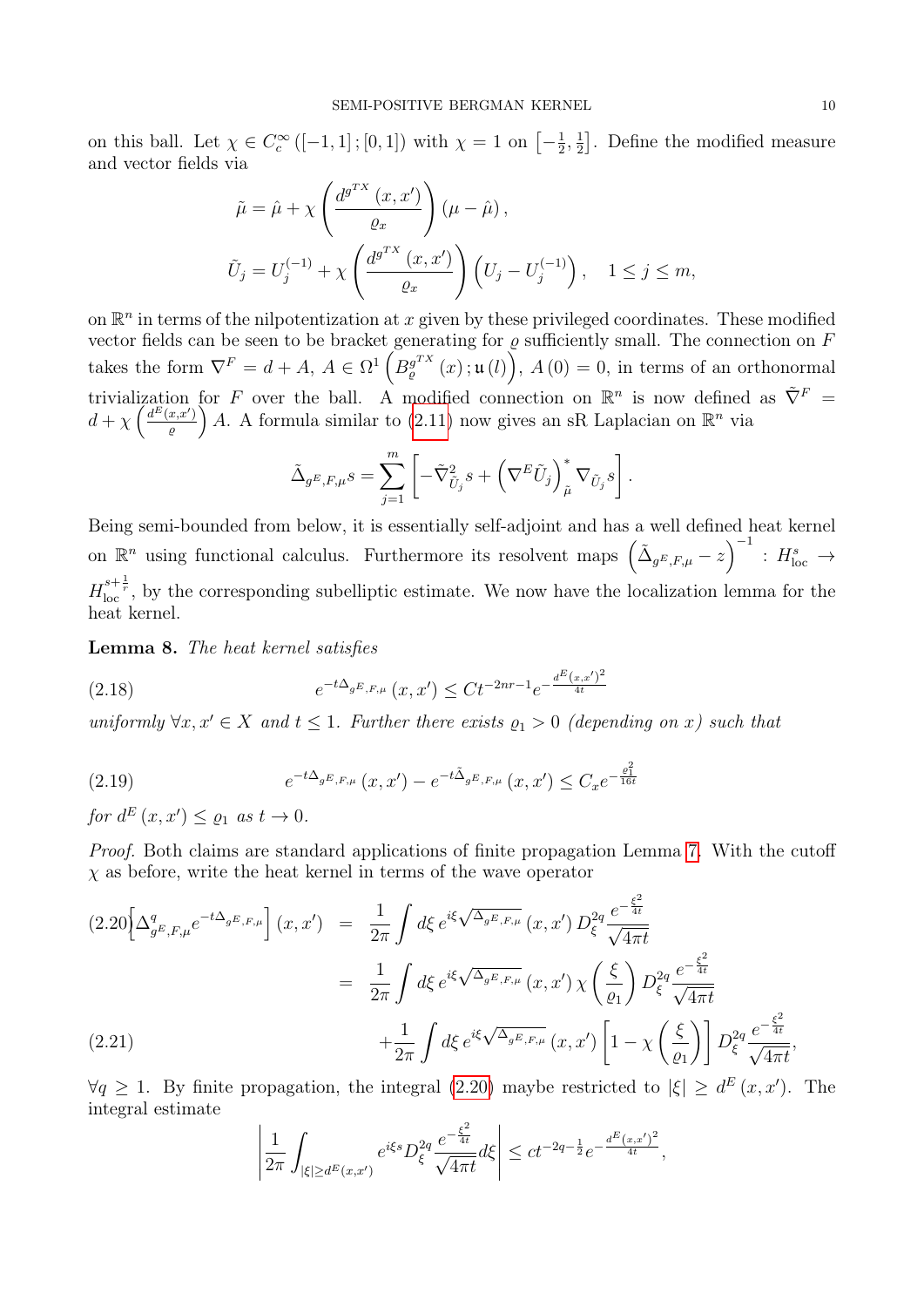now gives the bound

$$
\left\|\Delta_{g,\mu}^q e^{-t\Delta_{gE,F,\mu}}\right\|_{L^2\to L^2} \le ct^{-2q-\frac{1}{2}}e^{-\frac{d^E(x,x')^2}{8t}},
$$

which combines with the sub-elliptic estimate  $(2.14)$  to give  $(2.18)$ . For  $(2.19)$ , note that the second summand of [\(2.21\)](#page-9-0) is exponentially decaying  $O\left(\exp(-\frac{\varrho_1^2}{16t})\right)$ . Next for  $\varrho_1$  sufficiently small,  $B_{\rho_1}^{g^E}$  $g_{\rho_1}^{g^E}(x) \subset B_{\varrho}^{g^{TX}}$  $g^{g^{TX}}_g(x)$ . Thus finite propagation and  $\Delta_{g^E,F,\mu} = \tilde{\Delta}_{g^E,F,\mu}$  on  $B^{g^E}_{g_1}$  $\int_{\varrho_1}^{\varrho^L} (x)$  give that the corresponding first summands for  $\Delta_{g^E,F,\mu}$ ,  $\tilde{\Delta}_{g^E,F,\mu}$  agree for  $d^E(x,x') \leq \varrho_1$ .

We now give the on diagonal expansion for the sR heat kernel.

<span id="page-10-2"></span>**Theorem 9.** There exist smooth sections  $A_j \in C^{\infty}(X; End(F))$  such that

<span id="page-10-1"></span>(2.22) 
$$
\left[e^{-t\Delta_{g^{E,F,\mu}}}\right]_{\mu}(x,x) = \frac{1}{t^{Q(x)/2}}\left[A_0(x) + A_1(x)t + \ldots + A_N(x)t^N + O(t^N)\right]
$$

 $\forall x \in X, N \in \mathbb{N}$ . The leading term  $A_0 = \left[ e^{-\hat{\Delta}_{\hat{g},\hat{\mu}}} \right]$  $\hat{\mu}^{(0,0)}$  is a multiple of the identity given in terms of the scalar heat kernel on the nilpotent approximation.

Proof. By Lemma [8,](#page-9-3) it suffices to demonstrate the expansion for the localized heat kernel  $e^{-t\tilde{\Delta}_g E, F, \mu}(0,0)$  at the point x. Next, the heat kernel of the rescaled sR-Laplacian

(2.23) 
$$
\tilde{\Delta}_{g^E,F,\mu}^{\varepsilon} := \varepsilon^2 \left( \delta_{\varepsilon} \right)_* \tilde{\Delta}_{g^E,F,\mu}
$$

under the privileged coordinate dilation satisfies

(2.24) 
$$
e^{-t\tilde{\Delta}_{g^E,F,\mu}^{\varepsilon}}(x,x') = \varepsilon^{Q(x)}e^{-t\varepsilon^2\tilde{\Delta}_{g^E,F,\mu}}(\delta_{\varepsilon}x,\delta_{\varepsilon}x').
$$

Rearranging and setting  $x = x' = 0, t = 1$ ; gives

<span id="page-10-3"></span><span id="page-10-0"></span>
$$
\varepsilon^{-Q(x)}e^{-\tilde{\Delta}_{gE,F,\mu}^{\varepsilon}}(0,0)=e^{-\varepsilon^{2}\tilde{\Delta}_{gE,F,\mu}}(0,0)
$$

and it suffices to compute the expansion of the left hand side above as the dilation  $\varepsilon \to 0$ . To this end, first note that the rescaled Laplacian has an expansion under the privileged coordinate dilation

(2.25) 
$$
\tilde{\Delta}_{g^E,F,\mu}^{\varepsilon} = \left(\sum_{j=0}^N \varepsilon^j \hat{\Delta}_{g^E,F,\mu}^{(j)}\right) + \varepsilon^{N+1} R_{\varepsilon}^{(N)}, \quad \forall N.
$$

Here each  $\hat{\Delta}^{(j)}_{g^E,F,\mu}$  is an  $\varepsilon$ -independent second order differential operator of homogeneous  $E-$ order  $j-2$ . While each  $R_{\varepsilon}^{(N)}$  is an  $\varepsilon$ -dependent second order differential operators on  $\mathbb{R}^n$  of E-order at least N – 1. The coefficient functions of  $\hat{\Delta}_{g^E,F,\mu}^{(j)}$  are polynomials (of degree at most  $j + 2r$ ) while those of  $R_{\varepsilon}^{(N)}$  are uniformly (in  $\varepsilon$ )  $C^{\infty}$ -bounded. The first term is a scalar operator given in terms of the nilpotent approximation

(2.26) 
$$
\hat{\Delta}_{g^E,F,\mu}^{(0)} = \Delta_{\hat{g}^E,\hat{\mu};x} = \sum_{j=1}^m \left(\hat{U}_j^{(-1)}\right)^2.
$$

at the point  $x$ . This expansion  $(2.25)$  along with the subelliptic estimates now gives

<span id="page-10-4"></span>
$$
\left(\tilde{\Delta}_{g^E,F,\mu}^{\varepsilon} - z\right)^{-1} - \left(\hat{\Delta}_{g^E,F,\mu}^{(0)} - z\right)^{-1} = O_{H_{\text{loc}}^s \to H_{\text{loc}}^{s+1/r-2}}\left(\varepsilon |\text{Im} z|^{-2}\right),
$$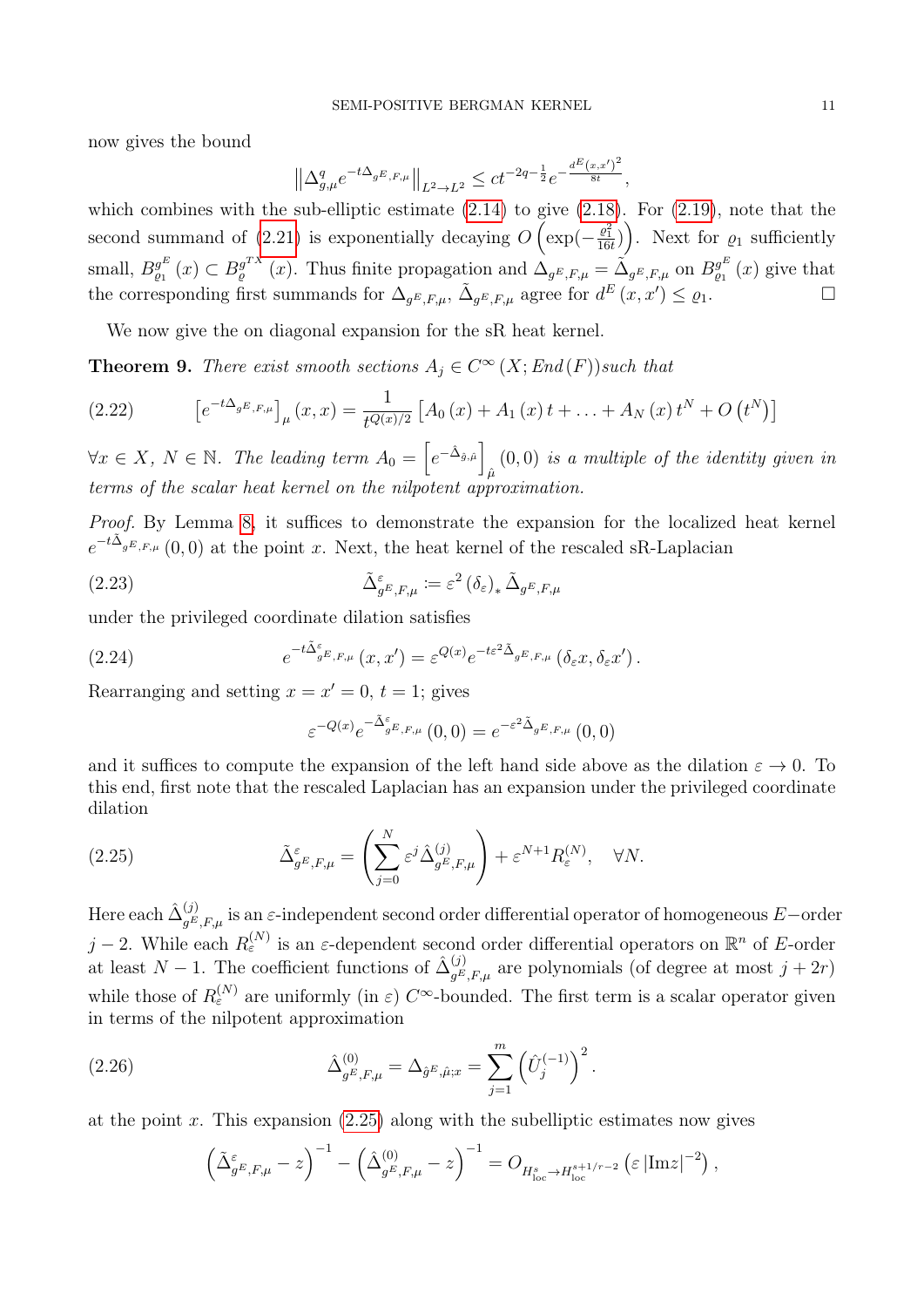$\forall s \in \mathbb{R}$ . More generally, we let  $I_j := \{p = (p_0, p_1, \ldots) | p_\alpha \in \mathbb{N}, \sum p_\alpha = j\}$  denote the set of partitions of the integer  $i$  and define

(2.27) 
$$
\mathbf{C}_j^z := \sum_{p \in I_j} \left( \hat{\Delta}_{g^E, F, \mu}^{(0)} - z \right)^{-1} \left[ \prod_{\alpha} \hat{\Delta}_{g^E, F, \mu}^{(p_{\alpha})} \left( \hat{\Delta}_{g^E, F, \mu}^{(0)} - z \right)^{-1} \right].
$$

Then by repeated applications of the subelliptic estimate we have

<span id="page-11-1"></span>
$$
\left(\tilde{\Delta}_{g^E,F,\mu}^{\varepsilon}-z\right)^{-1}-\sum_{j=0}^N \varepsilon^j \mathbf{C}_j^z=O_{H_{\text{loc}}^s\to H_{\text{loc}}^{s+N(1/r-2)}}\left(\varepsilon^{N+1}\left|\text{Im}z\right|^{-2Nw_n-2}\right),
$$

 $\forall s \in \mathbb{R}$ . A similar expansion as [\(2.25\)](#page-10-0) for the operator  $(\tilde{\Delta}_{g^E,F,\mu}^{\varepsilon}+1)$ <sup>M</sup>  $(\tilde{\Delta}_{g^E,F,\mu}^{\varepsilon}-z)$ ,  $M \in \mathbb{N}$ , also gives (2.28)

<span id="page-11-0"></span>
$$
\left(\tilde{\Delta}_{g^E,F,\mu}^{\varepsilon}+1\right)^{-M}\left(\tilde{\Delta}_{g^E,F,\mu}^{\varepsilon}-z\right)^{-1}-\sum_{j=0}^N\varepsilon^j\mathbf{C}_{j,M}^z=O_{H_{\mathrm{loc}}^{s\to H_{\mathrm{loc}}^{s+N(1/r-2)+\frac{M}{r}}}\left(\varepsilon^{N+1}\left|\mathrm{Im}z\right|^{-2Nw_n-2}\right)
$$

for operators  $C_{j,M}^z = O$ <br> $H_{\text{loc}}^s \to H_{\text{loc}}^{s+N(1/r-2)+\frac{M}{r}}$  $\left(\varepsilon^{N+1}|\text{Im}z|^{-2Nw_n-2}\right), j=0,\ldots,N, \text{ with }$  $\mathtt{C}_{0,M}^{z}=\left( \hat{\Delta}_{g^{E},F,\mu}^{(0)}+1\right) ^{-M}\left( \hat{\Delta}_{g^{E},F,\mu}^{(0)}-z\right) ^{-1}.$ 

For  $M \gg 0$  sufficiently large, Sobolev's inequality gives an expansion for the corresponding Schwartz kernels of  $(2.28)$  in  $C^0(\mathbb{R}^n \times \mathbb{R}^n)$ . The heat kernel expansion now follows by plugging the resolvent expansion into the Helffer-Sjöstrand formula. Finally, to see that the expansion only involves only even powers of  $\varepsilon$  (or that  $(2.22)$  has no half-integer powers of t), note that the operators  $\hat{\Delta}_{g^E,F,\mu}^{(j)}$  in the expansion [\(2.25\)](#page-10-0) change sign by  $(-1)^j$  under the rescaling  $\delta_{-1}$ . The integral expression [\(2.27\)](#page-11-1) corresponding to  $C_j^z(0,0)$  then changes sign by  $(-1)^j$  under this change of variables giving  $C_j^z(0,0) = 0$  for j odd.

<span id="page-11-2"></span>We note that one may similarly prove an on diagonal expansion

(2.29) 
$$
\left[ \varphi \left( t \Delta_{g^E, F, \mu} \right) \right]_{\mu} (x, x) = \frac{1}{t^{Q(x)/2}} \left[ A_0^{\varphi} (x) + A_1^{\varphi} (x) t + \ldots + A_N^{\varphi} (x) t^N + O \left( t^N \right) \right],
$$

 $\forall \varphi \in \mathcal{S}(\mathbb{R})$ , by plugging the resolvent expansion [\(2.28\)](#page-11-0) into the Helffer-Sjöstrand formula for  $\varphi$ , in the final step above. However both the above and the expansion Theorem [9](#page-10-2) hold only pointwise along the diagonal. In particular the leading order  $Q(x)$  is in general a function of the point  $x$  on the diagonal. This hence does not immediately give heat trace or spectral function asymptotics for the sR Laplacian as the expansion might not be uniform or integrable in x. However in the equiregular case, where  $Q(x) = Q$  is constant, a uniform set of privileged coordinates (privileged at each point in a neighborhood of  $x$ ) maybe chosen in the proof. This gives the uniformity of the expansion in  $x$  and one obtains the following.

<span id="page-11-3"></span>Theorem 10. In the equiregular case there is a trace expansion

$$
tr e^{-t\Delta_{gE,F,\mu}} = \frac{1}{t^{Q/2}} \left[ a_0 + a_1 t + \ldots + a_N t^N + O(t^N) \right], \quad \forall x \in X, N \in \mathbb{N},
$$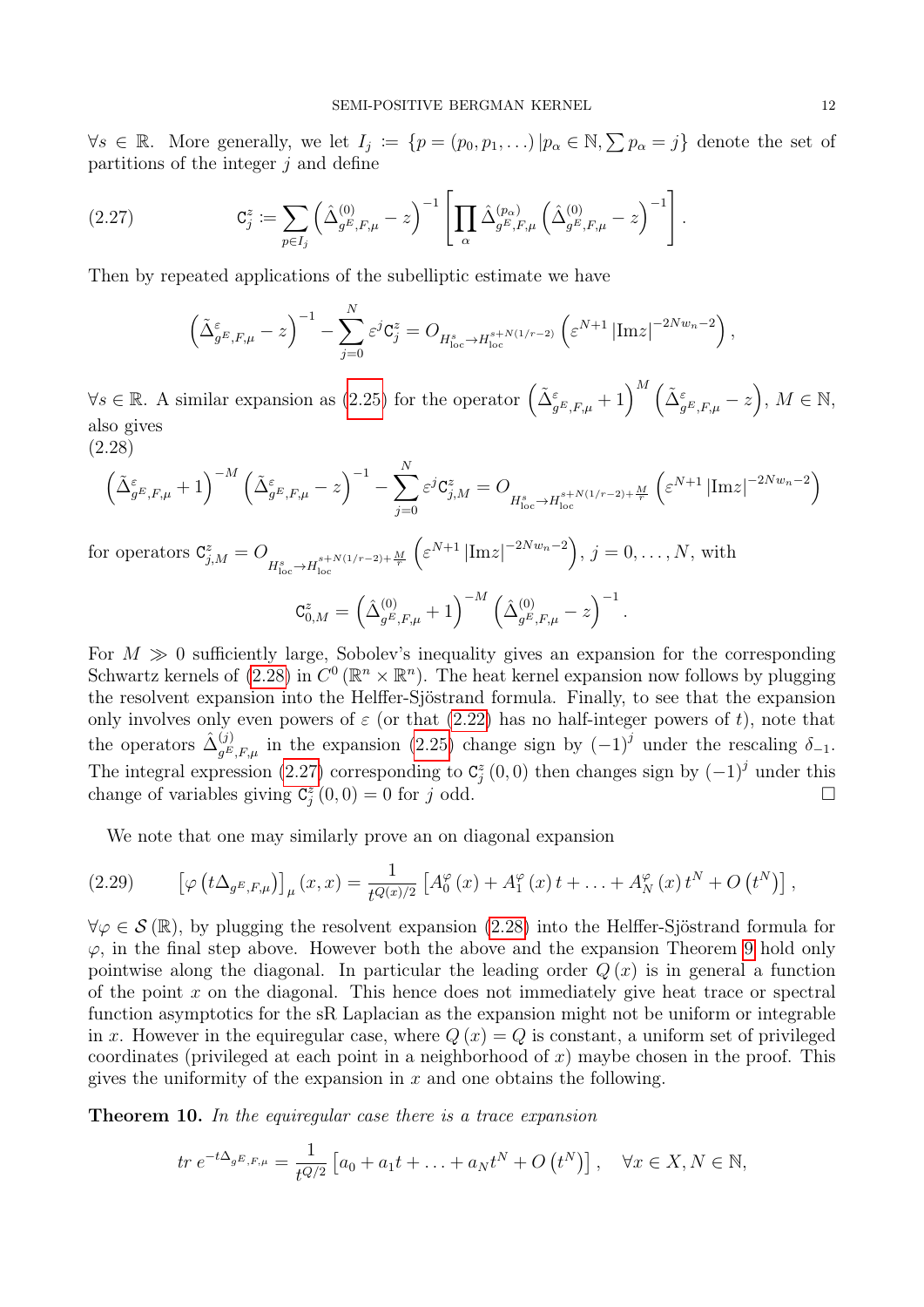with leading term given by

$$
a_0 = \int_X \left[ e^{-\hat{\Delta}_{\hat{g},\hat{\mu}}} \right]_{\hat{\mu}} (0,0) \,\mu
$$
  
= 
$$
\int_X \left[ e^{-\hat{\Delta}_{\hat{g},\mu_{Pop}}} \right]_{\mu_{Pop}} (0,0) \,\mu_{Pop}
$$

Thus, the Weyl counting functions satisfies

$$
N(\lambda) := #Spec \left( \Delta_{g^E, F, \mu} \right) \cap [0, \lambda]
$$
  
= 
$$
\frac{\lambda^{Q/2} (1 + o(1))}{\Gamma(Q/2 + 1)} \int_X \left[ e^{-\hat{\Delta}_{\hat{g}, \hat{\mu}}} \right]_{\hat{\mu}} (0, 0) \mu.
$$

The above two theorems are by now well known cf. [\[49,](#page-48-13) [58,](#page-48-7) [7,](#page-46-1) [59,](#page-48-14) [41,](#page-48-6) [16\]](#page-47-7). The sR proof based on privileged coordinate dilations is from [\[3\]](#page-46-2), [\[19\]](#page-47-8).

#### 3. Bochner Laplacian on tensor powers

<span id="page-12-0"></span>A natural place where sub-Riemannian structures arise is on unit circle bundles. To precise, let us consider  $(X, E, g^E)$  to be a corank 1 sR structure on an *n*-dimensional manifold X (i.e. rank $E = n - 1$ ). We assume that there is a free  $S<sup>1</sup>$  action on X with respect to which the sR structure is invariant and transversal (i.e. the generator  $e \in C^{\infty}(TX)$  of the action and E are transversal at each point). The quotient  $Y := X/S^1$  is a then a manifold with a Riemannian metric  $g^{TY}$  induced from  $g^E$ . Equivalently, the natural projection  $\pi: X \to Y$  is a principal  $S^1$ bundle with connection given by the horizontal distribution E. Let  $L := X \times_{\rho} S^1 \to Y$  be the Hermitian line associated to the standard one dimensional representation  $\rho$  of  $S^1$  with induced connection  $\nabla^L$  and curvature  $R^L$ . It is possible to restate the bracket generating condition in terms of the curvature  $R^L$ . First note that since the distribution is of corank 1, the growth vector at x is simply a function of the step  $r(x)$  and given by

$$
m^{E}(x) = \left(0, \underbrace{n-1, n-1, \dots, n-1}_{r(x)-1 \text{ times}}, n\right).
$$

Equivalently, the canonical flag  $(2.2)$  is given by

$$
E_j(x) = \begin{cases} E; & 1 \le j \le r(x) - 1 \\ TX; & j = r(x) \end{cases}
$$

.

Also note that the weight vector at  $x$  is

$$
\left(\underbrace{1,1,\ldots,1}_{n-1 \text{ times}},r(x)\right),
$$

while the Hausdorff dimension is given by  $Q(x) = n - 1 + r(x)$ . On account of the  $S<sup>1</sup>$  invariance, each of  $m^{E}(x)$ ,  $r(x)$  and  $Q(x)$  descend to functions on the base manifold Y. The degree of nonholonomy  $r(x)$  at x is now characterized in terms of the order of vanishing of the curvature  $R^L$ .

<span id="page-12-1"></span>Proposition 11. The degree of nonholonomy

(3.1) 
$$
r(x) - 2 = ord(R^{L})
$$

$$
:= min \{l | j_{\pi(x)}^{l}(R^{L}) \neq 0 \}
$$

where  $j_{\pi(x)}^l(R^L)$  denotes the l-th jet of the curvature  $R^L$ .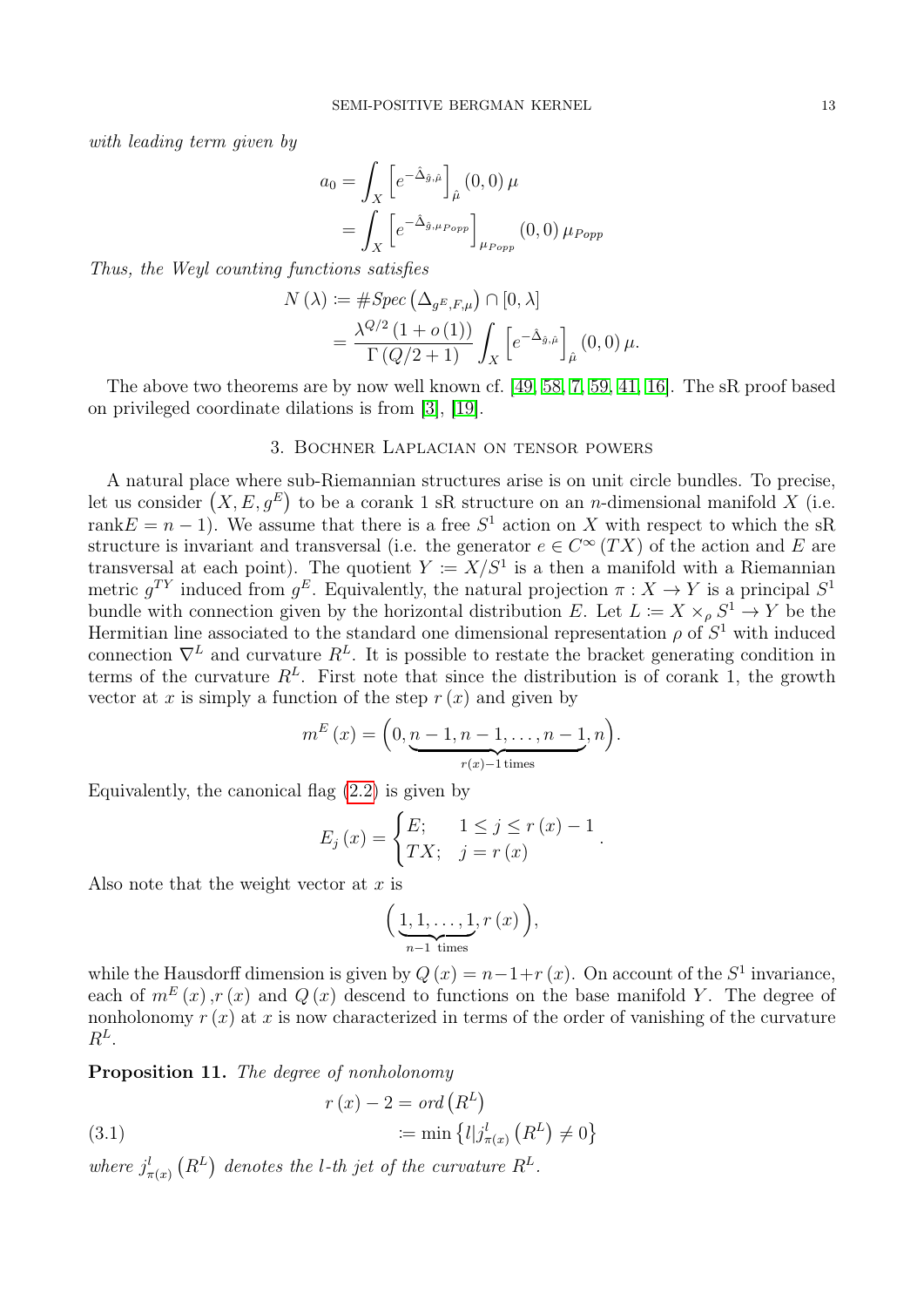*Proof.* In terms of local coordinates on Y and a local orthonormal section 1 for  $L$ , we may write  $\nabla^L = d + ia^L$ ;  $a^L \in \Omega^1(Y)$ , while  $E = \text{ker} [d\theta + a^L]$  with  $\theta$  being the induced coordinate on each fiber of X. The proposition now follows on noting  $[U_i, U_j] = (da^L)_{ij} \partial_\theta = R_{ij}^L \partial_\theta$  for the local generating vector fields  $U_j := \partial_{y_j} - a_j^L \partial_{\theta}$ ,  $1 \le j \le n - 1$ .

Thus we see that the bracket generating condition is equivalent to the curvature  $R<sup>L</sup>$  having a finite order of vanishing at each point of Y. Horizontal curves on  $X$  can also be characterized in terms of the base Y. Namely, a horizontal curve  $\tilde{\gamma}$  on X corresponds to a pair  $(\gamma, s)$  of a curve  $\gamma$  on the base Y along with an parallel orthonormal section s of L along it  $|s| = 1$ ,  $\nabla_{\dot{\gamma}}^L s = 0$ , with the correspondence simply being given by projection/lift. The length of  $\tilde{\gamma}$  is simply the length of  $\gamma$  on the base. It is clear that the horizontal lift of a Riemannian geodesic on Y is a sR geodesic on X. The sR distance function on X is now also characterized in terms of the holonomy distance on the base manifold Y

$$
d_{hol}^{L}((y_1, l_{y_1}); (y_2, l_{y_2})) = \inf_{\gamma \in \Omega_L((y_1, l_{y_1}); (y_2, l_{y_2}))} l(\gamma)
$$
  

$$
\Omega_L((y_1, l_{y_1}); (y_2, l_{y_2})) = \{(\gamma, s) | \gamma \in H^1([0, 1]; Y), s \in H^1(\gamma; L),
$$
  

$$
\gamma(0) = y_1, \gamma(1) = y_2,
$$
  

$$
s(0) = l_{y_1}, s(1) = l_{y_2},
$$
  

$$
|s| = 1, \nabla_{\gamma}^{L} s = 0 \text{ a.e. }
$$

 $\forall y_j \in Y, l_{y_j} \in L_{y_j}, j = 1, 2.$ 

<span id="page-13-0"></span>3.0.1. Structure of  $Y_r$ . As noted before, the function  $y \mapsto r_y$  is upper semi-continuous and gives a decomposition of the manifold  $Y = \bigcup_{j=2}^r Y_j$ ;  $Y_j \coloneqq \{y \in Y | r_y = j\}$  with each  $Y_{\leq j} \coloneqq \bigcup_{j'=0}^j Y_{j'}$ being open. We next address the structure of  $Y_r$ , the locus of highest vanishing order for the curvature.

## <span id="page-13-2"></span>**Proposition 12.** The subset  $Y_r \subset Y$  is locally the closed subset of a hypersurface.

*Proof.* First express the curvature  $R^L = R_{ij}^L dy_i \wedge dy_j$  in some coordinates centered at  $y \in Y_r$ . By definition one has

(3.2)  $\partial_y^{\alpha} R_{ij}^L = 0, \quad \forall i, j = 1, 2, \dots, n - 1, \alpha \in \mathbb{N}_0^{n-1}, |\alpha| \le r - 3, \quad \text{while}$ 

<span id="page-13-1"></span>
$$
(3.3) \t\t \partial_y^{\alpha_0} R_{i_0 j_0}^L \neq 0, \t\t \text{for some } i_0, j_0 = 1, 2, \dots, n-1, \alpha_0 \in \mathbb{N}_0^{n-1}, |\alpha_0| = r-2,
$$

with  $Y_r$  being described by the above equations near y. The second equation [\(3.3\)](#page-13-1) implies that one of the functions  $\partial_y^{\alpha} R_{ij}^L$ ,  $|\alpha| = r - 3$ , has a non-zero differential and cuts out a hypersurface.  $\Box$ 

The following examples show that this is the most that can be said about  $Y_r$  in general.

**Example 13.** Let  $0 \in S \subset \mathbb{R}_v$  be any arbitrary (non-empty) closed subset. By the Whitney extension theorem, there exists  $f \in C^{\infty}(\mathbb{R}_{y_2})$  such that  $S = f^{-1}(0)$ . The (closed) two form  $R^L = (y_1^2 + f^2) dy_1 dy_2$  on  $\mathbb{R}^2_y$  is the curvature form of some connection on trivial line bundle on  $\mathbb{R}^2_y$ . We clearly have  $r = 4$  with  $Y_4 = \{y | y_1 = f = 0\} = \{0\} \times S \subset \mathbb{R}^2_{y_1, y_2}$  in this example.

**Example 14.** Let  $0 \in S \subset \mathbb{R}^2_{y_2,y_3}$  be any arbitrary (non-empty) closed subset. By the Whitney extension theorem, there exists  $f \in C^{\infty}(\mathbb{R}^2_{y_2,y_3})$  such that  $S = f^{-1}(0)$ . The (closed) two form  $R^L = y_1 dy_1 dy_2 + f(y_2, y_3) dy_2 dy_3$  on  $\mathbb{R}^3_y$  is the curvature form of some connection on trivial line bundle on  $\mathbb{R}^3_y$ . We clearly have  $r = 3$  with  $Y_3 = \{y | y_1 = f (y_2, y_3) = 0\} = \{0\} \times S \subset \mathbb{R}^3_{y_1, y_2, y_3}$  in this example.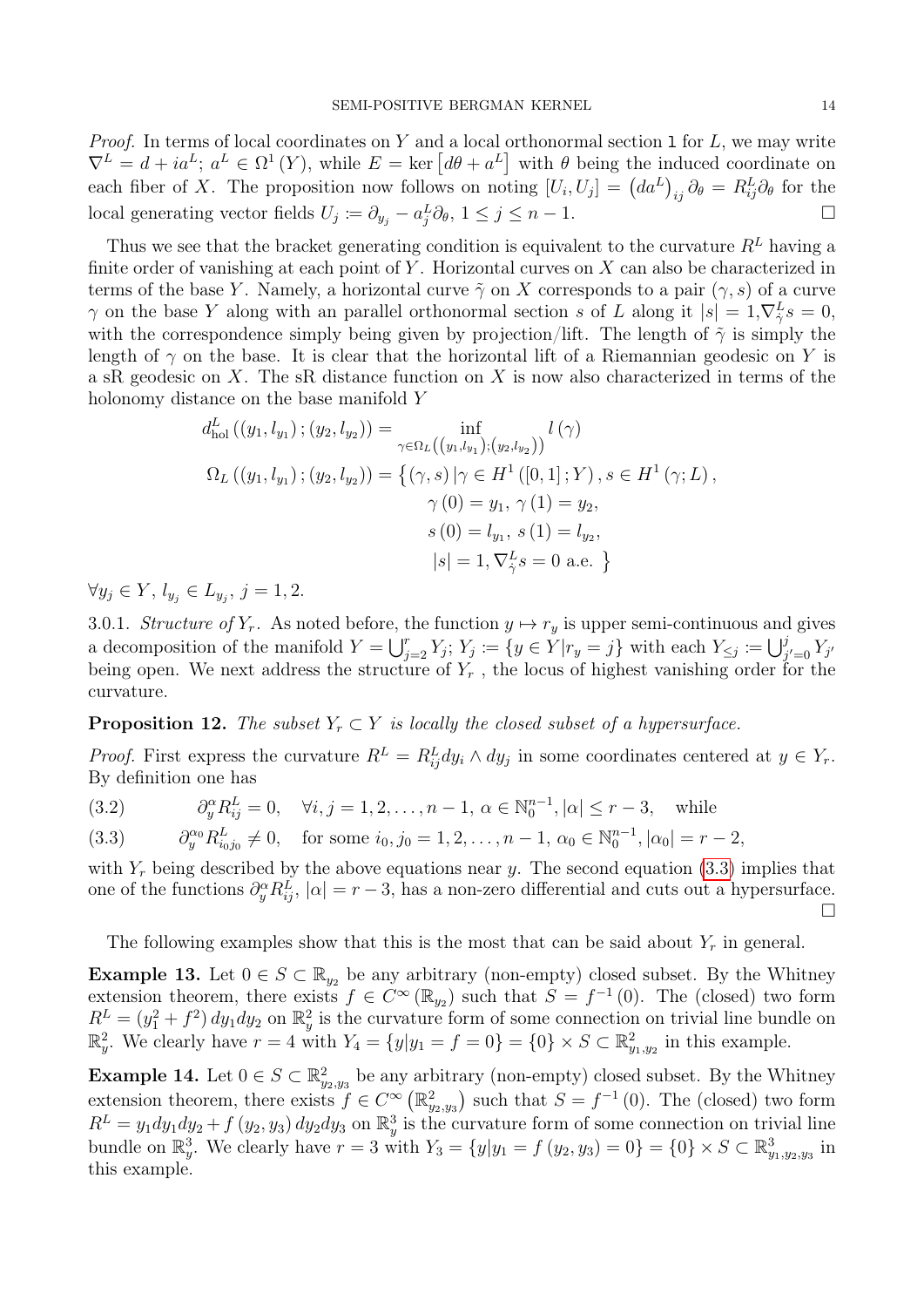<span id="page-14-0"></span>3.1. **Smallest eigenvalue.** The unit circle bundle of L being X, the pullback  $\mathbb{C} \cong \pi^*L \to X$ is canonically trivial with the identification  $\pi^* L \ni (x, l) \mapsto x^{-1} l \in \mathbb{C}$ . Pulling back sections then gives the identification

<span id="page-14-1"></span>(3.4) 
$$
C^{\infty}(X) \otimes \mathbb{C} = \bigoplus_{k \in \mathbb{Z}} C^{\infty}(Y; L^{k}).
$$

Each summand on the right hand side above corresponds to an eigenspace of e with eigenvalue  $-ik$ . While horizontal differentiation  $d<sup>H</sup>$  on the left corresponds to differentiation with respect to the tensor product connection $\nabla^{L^k}$  on the right hand side above. Pick  $\mu_X$  an invariant density on X (e.g. the pullback of the Riemannian density) inducing a density  $\mu_Y$  on Y. Pick an auxiliary complex Hermitian vector bundle with connection  $(F, h^F, \nabla^F)$  on Y and we denote by the same notation its pullback to X. This now defines the sR Laplacian  $\Delta_{g^E,F,\mu_X}$ :  $C^{\infty}(X;F) \to C^{\infty}(X;F)$  acting on sections of F. By invariance, the sR Laplacian commutes  $\left[ \Delta_{g^E, F, \mu_X}, e \right] = 0$ , preserves the decomposition [\(3.4\)](#page-14-1) and acts via

<span id="page-14-2"></span>(3.5) 
$$
\Delta_{g^E, F, \mu_X} = \bigoplus_{k \in \mathbb{Z}} \Delta_k
$$

on each component where  $\Delta_k := (\nabla^{F \otimes L^k})^* \nabla^{F \otimes L^k} : C^\infty(Y; F \otimes L^k) \to C^\infty(Y; F \otimes L^k)$  is the Bochner Laplacian [\(1.1\)](#page-1-1) on the tensor powers  $F \otimes L^k$ , with adjoint being taken with respect to  $\mu_Y$ . As a first result we show how the subelliptic estimate [\(2.14\)](#page-7-3) immediately gives a general spectral gap property for the Bochner Laplacian.

<span id="page-14-5"></span>**Proposition 15.** There exist constants  $c_1, c_2 > 0$ , such that one has  $Spec(\Delta_k) \subset [c_1k^{2/r} - c_2, \infty)$ for each k.

Proof. The subelliptic estimate [\(2.14\)](#page-7-3) on the circle bundle is

$$
\left\|\partial_{\theta}^{1/r}s\right\|^2 \leq \|s\|_{H^{1/r}}^2 \leq C\left[\left\langle \Delta_{g^E,F,\mu_X}s,s\right\rangle + \|s\|_{L^2}^2\right],\ \forall s\in C^\infty\left(X;F\right).
$$

Letting  $s = \pi^* s'$  be the pullback of an orthonormal eigenfunction s' of  $\Delta_k$  with eigenvalue  $\lambda$  on the base gives  $k^{2/r} \leq C(\lambda+1)$  as required.

The spectral gap above was earlier shown for symplectic curvature [\[28,](#page-47-13) [43\]](#page-48-15) (where  $r = 2$ ) and for surfaces with curvature vanishing to first order along a curve [\[50\]](#page-48-0) (where  $r = 3$ ).

3.1.1. Heat kernels. Next we would like to investigate the heat kernel of the Bochner Laplacian  $\Delta_k$ . From [\(3.5\)](#page-14-2), we have the relation

<span id="page-14-3"></span>(3.6) 
$$
e^{-T\Delta_k}(y_1, y_2) = \left[ \int d\theta \, e^{-T\Delta_g E, F, \mu_X} \left( l_{y_1}, l_{y_2} e^{i\theta} \right) e^{-ik\theta} \right] l_{y_1} \otimes l_{y_2}^*
$$

between the heat kernels with  $l_{y_1}, l_{y_2}$  denoting two unit elements in the fibers of L above  $y_1, y_2$ respectively. We again note that the kernels are computed with respect to the densities  $\mu_X$ ,  $\mu_Y$ chosen before. The above relation together with [\(2.18\)](#page-9-1) first gives

<span id="page-14-6"></span>(3.7) 
$$
e^{-\frac{1}{k^{2/r}}\Delta_k}(y_1, y_2) = c_{\varepsilon, N}k^{-N}, \quad \forall N \in \mathbb{N},
$$

when  $d(y_1, y_2) > \varepsilon > 0$ . If we choose a coordinate system centered at a point  $y \in Y$  and a trivialization  $1$  of  $L$  that is parallel along coordinate rays starting at the origin, the connection form can be expressed in terms of the curvature as  $\nabla^L = d + i a^L$ ,

<span id="page-14-4"></span>(3.8) 
$$
a_p^L(x) = \int_0^1 d\rho \rho x^q R_{pq}^L(\rho x).
$$

It is now easy to see that the induced coordinate system on the unit circle bundle X is privileged at each point on the fiber above y.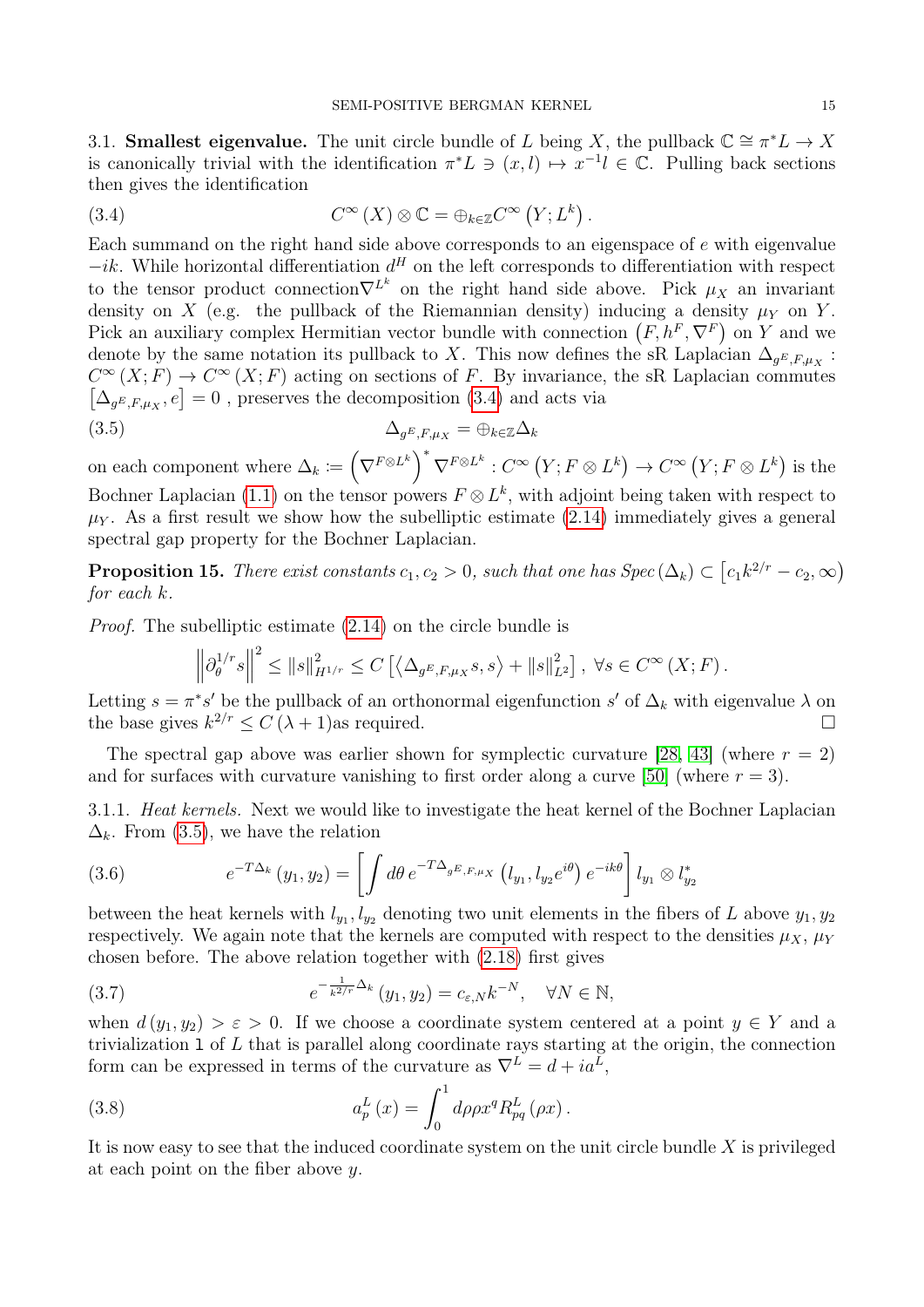Next, using [\(3.6\)](#page-14-3) with  $T = \varepsilon^2 t$  and  $y_1 = y_2$  belonging to this coordinate chart one has

$$
e^{-\varepsilon^{2}t\Delta_{k}}\left(y_{1}, y_{1}\right) = \left[\int d\delta_{\varepsilon} \theta' e^{-\varepsilon^{2}t\Delta_{g}E, F, \mu_{X}}\left(1\left(y_{1}\right), 1\left(y_{1}\right) e^{i\delta_{\varepsilon} \theta'}\right) e^{-ik\delta_{\varepsilon} \theta'}\right]
$$

where  $\delta_{\varepsilon}$  denotes the privileged coordinate dilation as before. Now setting  $y_1 = \varepsilon y = \delta_{\varepsilon} y$ , the equations [\(2.24\)](#page-10-3), [\(2.25\)](#page-10-0) as in the proof of Theorem [9](#page-10-2) give that the right hand side above has an expansion

<span id="page-15-1"></span>
$$
(3.9) \qquad e^{-\varepsilon^2 t \Delta_k} \left( \delta_{\varepsilon} y, \delta_{\varepsilon} y \right) = \int d \delta_{\varepsilon} \theta' e^{-ik \delta_{\varepsilon} \theta'} \, \varepsilon^{-Q(y)} \left[ \sum_{j=0}^N a_{2j} \left( y, \theta'; t \right) \varepsilon^{2j} + \frac{\varepsilon^{2N+1}}{t^{Q(y)/2}} R_{N+1} \left( y, \theta'; t \right) \right]
$$

uniformly in  $k \in \mathbb{N}$ ,  $t \leq 1$  and  $y \in B_R(0)$ ,  $\forall R > 0$ . A slight difference above being that the coefficients  $a_j(y, \theta';t)$  above are computed with respect to the nilpotent sR Laplacian  $\hat{\Delta}_{g_y^{TY},j^{r-2}R_y^L}$ [\(A.5\)](#page-44-1) on the product  $S^1_{\theta} \times \mathbb{R}^{n-1}$  rather than [\(2.26\)](#page-10-4) on Euclidean space. In particular the leading term is  $a_0(y, \theta';t) = e^{-t\hat{\Delta}_g T Y_{,j}r-2_RL} (y, 0; y, \theta')$ . Now let  $\varepsilon = k^{-\frac{1}{r}}$ , and set  $r_1(y) := 1 - \frac{r(y)}{r}$  $\frac{(y)}{r}$  to get

$$
e^{-\frac{t}{k^{2/r}}\Delta_k} \left( k^{-\frac{1}{r}} \mathsf{y}, k^{-\frac{1}{r}} \mathsf{y} \right) = \int d\delta_{k^{-1/r}} \theta' e^{-ik^{r_1(y)}\theta'} k^{Q(y)/r} \left[ \sum_{j=0}^N a_{2j} \left( \mathsf{y}, \theta'; t \right) k^{-2j/r} + O\left( k^{-(2N+1)/r} \right) \right]
$$
  
\n
$$
= \begin{cases} k^{(n-1)/r} \left[ \sum_{j=0}^N a_{2j} \left( \mathsf{y}; t \right) k^{-2j/r} + O\left( k^{-(2N+1)/r} \right) \right]; & y \in Y_r \\ O\left( k^{-\infty} \right); & y \in Y_{\leq r-1} \end{cases}
$$

<span id="page-15-2"></span>following a stationary phase expansion in  $\theta'$ . Above we again note that the remainders are uniform for  $\mathsf{y} \in B_R(0)$  ,  $\forall R > 0$ . The first coefficient is  $a_0(\mathsf{y}; t) = \int d\theta' e^{-i\theta'} e^{-t\hat{\Delta}_g T Y_{,j}r - 2_R L} (\mathsf{y}, 0; \mathsf{y}, \theta') =$  $e^{-t\Delta_{g_y^{TY},j^{r-2}R_y^L}}$  (y, y) while the general coefficient has the form

<span id="page-15-3"></span>(3.11) 
$$
a_{2j} (y;t) = -\frac{1}{\pi} \int_{\mathbb{C}} \bar{\partial} \tilde{\rho}(z) C_{2j}^{z} (y,y) dz d\bar{z}
$$

$$
C_{2j}^{z} = \sum_{p \in I_{2j}} \left( \Delta_{g_{y}^{TY}, j^{r-2}R_{y}^{L}} - z \right)^{-1} \left[ \prod_{\alpha} \Delta_{p_{\alpha}} \left( \Delta_{g_{y}^{TY}, j^{r-2}R_{y}^{L}} - z \right)^{-1} \right]
$$

as in [\(2.27\)](#page-11-1), for some set of second-order differential operators  $\Delta_j$ ,  $j = 1, 2, \ldots$ , (see also [\(3.9\)](#page-15-1) below). Further  $\tilde{\rho}$  denotes an almost analytic continuation of  $\rho$  satisfying  $\rho(x) = e^{-tx}$ ,  $x \ge 0$ . Finally, setting  $y = y_1 = y$  in [\(3.10\)](#page-15-2), we have arrived at the following.

<span id="page-15-0"></span>**Theorem 16.** The heat kernel of the Bochner Laplacian  $\Delta_k$  has the pointwise expansion

<span id="page-15-4"></span>
$$
(3.12) \qquad e^{-\frac{t}{k^{2/r}}\Delta_k}(y,y) = \begin{cases} k^{(n-1)/r} \left[ \sum_{j=0}^N a_{2j}(y;t) \, k^{-2j/r} + O\left(k^{-(N+1)/r}\right) \right]; & y \in Y_r\\ O\left(k^{-\infty}\right); & y \in Y_{\leq r-1} \end{cases}
$$

with leading coefficient  $a_0(y;t) = e^{-t\Delta_{g_y^TY,jr-2R_y^L}}(0,0)$  being the heat kernel of the model operator [\(A.3\)](#page-43-1) on the tangent space.

We note that the above heat kernel expansion like Theorem [9](#page-10-2) is in general again not uniform in the point  $y$  on the diagonal and does not immediately give heat trace asymptotics. We shall explore the heat trace asymptotics in the next subsection [3.2.](#page-16-0)

We end this subsection by showing how the heat kernel expansion of Theorem [16](#page-15-0) immediately gives the estimates on the first positive eigenvalue/eigenfunction of the Bochner Laplacian of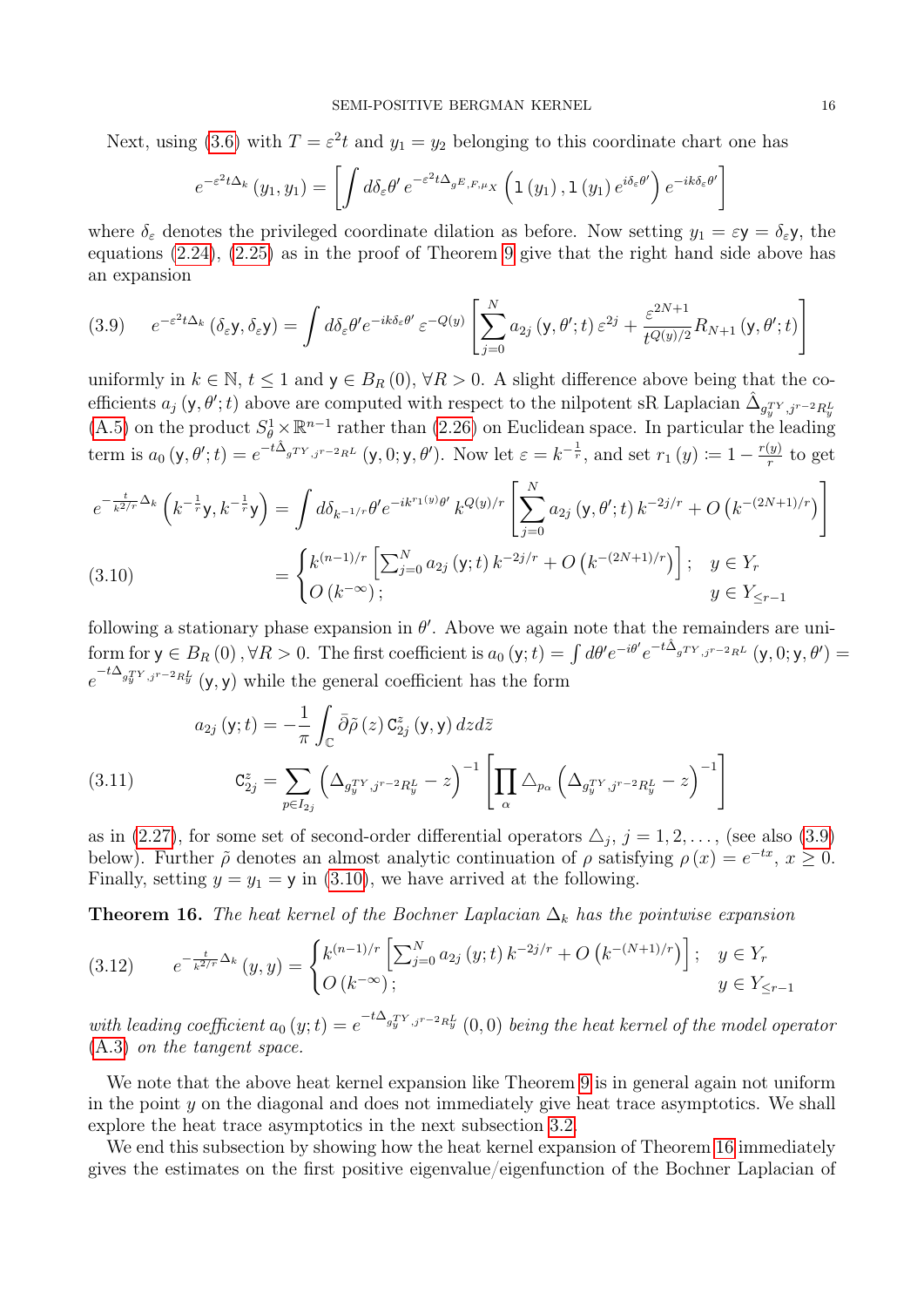Theorem [1.](#page-1-5) First for any  $0 < t_1 < t_2$ ,  $y \in Y_r$  and  $R > 0$  one has the following estimate at leading order

$$
\frac{\lambda_{0}(k)}{k^{2/r}} \leq \frac{1}{(t_{2}-t_{1})} \ln \left( \frac{\int_{B_{R}(0)} d\left(k^{-\frac{1}{r}}\mathbf{y}\right) e^{-\frac{t_{1}}{k^{2/r}}\Delta_{k}}\left(k^{-\frac{1}{r}}\mathbf{y},k^{-\frac{1}{r}}\mathbf{y}\right)}{\int_{B_{R}(0)} d\left(k^{-\frac{1}{r}}\mathbf{y}\right) e^{-\frac{t_{2}}{k^{2/r}}\Delta_{k}}\left(k^{-\frac{1}{r}}\mathbf{y},k^{-\frac{1}{r}}\mathbf{y}\right)} \right) \n= \frac{1}{(t_{2}-t_{1})} \ln \left( \frac{\int_{B_{R}(0)} d\mathbf{y} e^{-t_{1}\Delta_{g_{y}^{TV},j^{r-2}R_{y}^{L}}\left(\mathbf{y},\mathbf{y}\right)+O\left(k^{-1/r}\right)}{\int_{B_{R}(0)} d\mathbf{y} e^{-t_{2}\Delta_{g_{y}^{TV},j^{r-2}R_{y}^{L}}\left(\mathbf{y},\mathbf{y}\right)+O\left(k^{-1/r}\right)} \right) \n= \frac{1}{(t_{2}-t_{1})} \ln \left( \frac{\int_{B_{R}(0)} d\mathbf{y} e^{-t_{1}\Delta_{g_{y}^{TV},j^{r-2}R_{y}^{L}}\left(\mathbf{y},\mathbf{y}\right)}{\int_{B_{R}(0)} d\mathbf{y} e^{-t_{1}\Delta_{g_{y}^{TV},j^{r-2}R_{y}^{L}}\left(\mathbf{y},\mathbf{y}\right)}\right) + O\left(k^{-1/r}\right).
$$
\n(3.13)

<span id="page-16-3"></span>This already gives an upper bound on the first eigenvalue. To identify the constant [\(1.5\)](#page-1-6) one takes the limit as  $t_1 \rightarrow t_2$  to obtain

<span id="page-16-1"></span>
$$
\frac{\lambda_0(k)}{k^{2/r}} \le \frac{\int_{B_R(0)} d\mathsf{y} \left[ \Delta_{g_y^{TY}, j^{r-2} R_y^L} e^{-t_1 \Delta_{g_y^{TY}, j^{r-2} R_y^L}} \right] (\mathsf{y}, \mathsf{y})}{\int_{B_R(0)} d\mathsf{y} e^{-t_1 \Delta_{g_y^{TY}, j^{r-2} R_y^L}} (\mathsf{y}, \mathsf{y})} + O\left(k^{-1/r}\right),
$$

 $\forall t_1 > 0$ . Using Proposition [39](#page-45-0) of Section [A](#page-43-0) this now gives  $\limsup_{k \to \infty} \frac{\lambda_0(k)}{k^{2/r}}$  $\frac{\lambda_0(k)}{k^{2/r}} \leq \lambda_0 \left( \Delta_{g_y^{TY}, j^{r-2} R_y^L} \right) +$  $\varepsilon, \forall \varepsilon > 0, y \in Y_r$ , and hence

(3.14) 
$$
\limsup_{k \to \infty} \frac{\lambda_0(k)}{k^{2/r}} \leq \inf_{y \in Y_r} \lambda_0 \left( \Delta_{g_y^{TY}, j^{r-2} R_y^L} \right).
$$

For the lower bound on  $\lambda_0 (k)$ , first note that as in [\(2.29\)](#page-11-2) one may prove an on diagonal expansion

$$
\varphi\left(\frac{1}{k^{2/r}}\Delta_k\right)(y,y) = k^{(n-1)/r} \left[a_0^{\varphi}(x) + a_1^{\varphi}(x) k^{-1/r} + \ldots + a_N^{\varphi}(x) k^{-N/r} + O\left(k^{-(N+1)/r}\right)\right]
$$

 $\forall \varphi \in \mathcal{S}(\mathbb{R})$ , and where the coefficient  $a_j^{\varphi}$  has the form  $(3.11)$  with  $\tilde{\rho}$  replaced with an analytic continuation of  $\varphi$ . Next note that each of the terms  $C_{2j}^z$  [\(3.11\)](#page-15-3) is holomorphic in z for Rez <  $\inf_{y \in Y_r} \lambda_0 \left( \Delta_{g_y^{TY}, j^{r-2} R_y^L} \right)$ . This gives  $\varphi \left( \frac{1}{k^2} \right)$  $\frac{1}{k^{2/r}}\Delta_k(y, y) = O(k^{-N}), \forall N \in \mathbb{N}, \text{ uniformly in } y \in Y.$ Thus

<span id="page-16-2"></span>
$$
\varphi\left(\frac{\lambda_0(k)}{k^{2/r}}\right) \le \text{tr } \varphi\left(\frac{1}{k^{2/r}}\Delta_k\right) = O\left(k^{-N}\right)
$$

 $\forall N \in \mathbb{N}, \varphi \in C_c^{\infty}(-\infty, C)$ , and hence

(3.15) 
$$
\inf_{y \in Y_r} \lambda_0 \left( \Delta_{g_y^{TY}, j^{r-2} R_y^L} \right) \leq \liminf_{k \to \infty} \frac{\lambda_0(k)}{k^{2/r}}.
$$

From [\(3.14\)](#page-16-1), [\(3.15\)](#page-16-2) we have [\(1.3\)](#page-1-3). The estimate on the eigenfunction [\(1.4\)](#page-1-4) then follows from  $\left|\psi_0^k\left(y\right)\right|$  $2 \leq e^{\frac{\lambda_0(k)}{k^{2/r}} e^{-\frac{1}{k^{2/r}}\Delta_k}(y, y)$  on using [\(3.12\)](#page-15-4) and [\(3.13\)](#page-16-3).

<span id="page-16-0"></span>3.2. Weyl law. We now prove the first part of Theorem [2](#page-2-2) on the asymptotics of the Weyl counting function  $N(c_1k^{2/r}, c_2k^{2/r})$ ; under the assumption that  $Y_r = \bigcup_{j=1}^N Y_{r,j}$  is a union of embedded submanifolds, of dimensions  $d_j := \dim(Y_{r,j})$ , along which the curvature  $R^L$  vanishes non-degenerately [\(1.6\)](#page-2-0). By a standard Tauberian argument, this shall follow from the following heat trace expansion.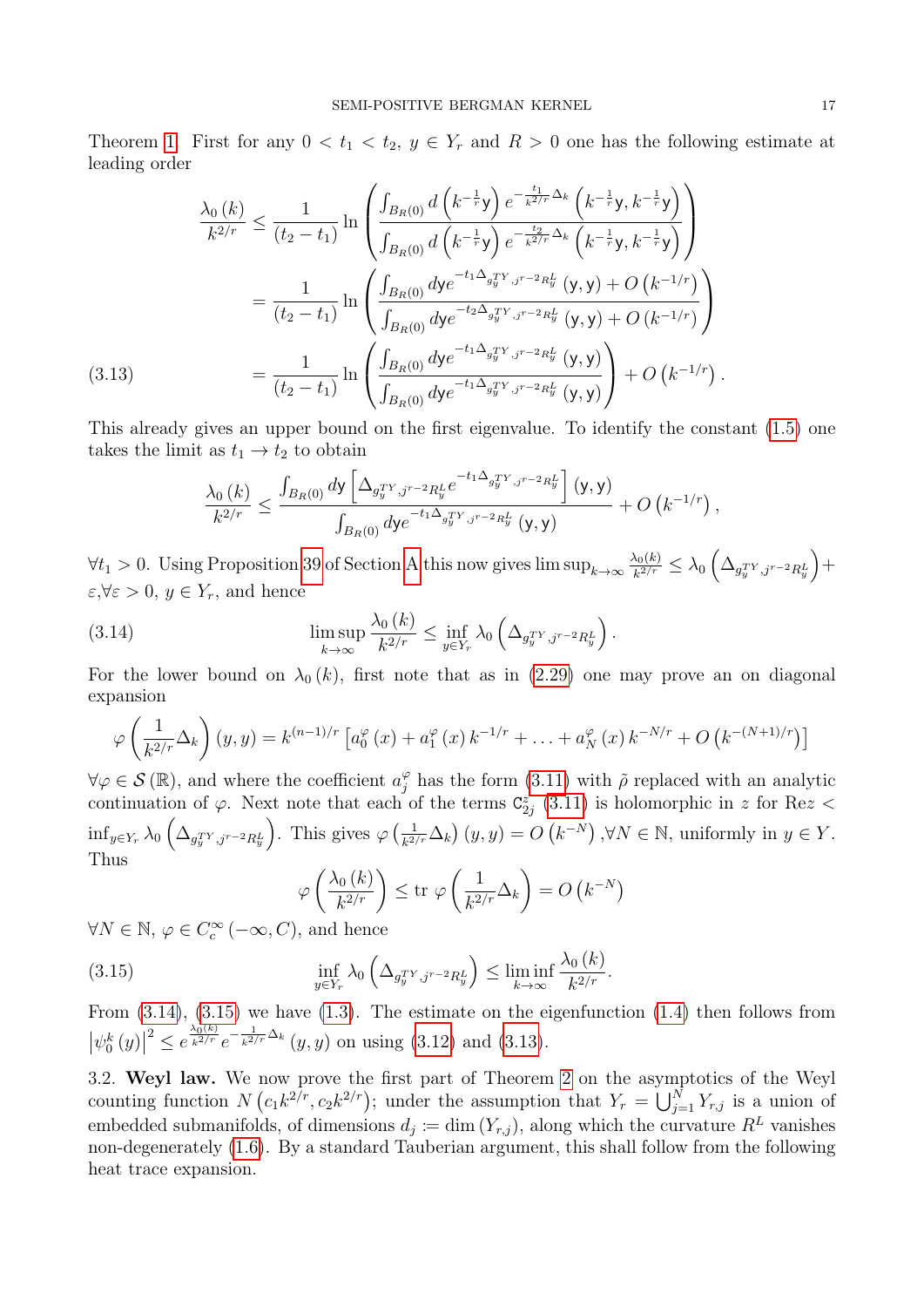**Theorem 17.** Given  $f \in C^{\infty}(Y)$ , the heat trace of the Bochner Laplacian satisfies the asymptotics

<span id="page-17-3"></span>(3.16) 
$$
tr\left[f e^{-\frac{t}{k^{2/r}}\Delta_k}\right] = \sum_{j=1}^N \left\{ \sum_{s=0}^M k^{(d_j-2s)/r} \left[ \int_{NY_{r,j}} a_{j,s}(f;t) \right] + O\left( k^{(d_j-2M-1)/r} \right) \right\}
$$

 $\forall M \in \mathbb{N}, t \leq 1$ . Moreover, the leading terms above are given by

$$
a_{j,0}(f;t) = f|_{Y_{r,j}} e^{-t\Delta_{g_y^T Y, j^{r-2}R_y^L}}(v, v), \ v \in N_y Y_{r,j},
$$

in terms of the pullback to normal bundle of  $f|_{Y_{r,j}}$ .

*Proof.* By Theorem [16](#page-15-0) it suffices to consider  $f$  supported in a sufficiently small neighborhood of a given point  $y \in Y_{r,j}$ . We then choose a coordinate system

$$
\left(\underbrace{y_1,\ldots,y_{d_j}}_{=y'};\underbrace{y_{d_j+1},\ldots,y_{n-1}}_{=y''}\right)
$$

near y in which  $Y_{r,j} = \{y'' = 0\}$  is given by the vanishing of the last  $n-1-d_j$  of these coordinates. Further we may assume  $\{\partial_{y_j}\}_{j=1}^{n-1}$  to be orthonormal at y. A trivialization for L is chosen which is parallel with respect to coordinate rays starting at the origin. The curvature may then be written

$$
R^{L} = \underbrace{\sum_{|\alpha|=r-2} R_{pq,\alpha} (y'')^{\alpha} dy_{p} dy_{q}}_{=R_{0}^{L}} + O\left((y'')^{r-1}\right).
$$

The non-degeneracy condition [\(1.6\)](#page-2-0) is now equivalent to

(3.17) 
$$
\left(\partial^{\beta} R_0^L\right)(y) = 0, \ \forall \ |\beta| < r - 2 \iff y'' = 0,
$$

i.e. the  $(r-2)$ -order vanishing locus is locally the same for  $R<sup>L</sup>$  and its leading part  $R_0<sup>L</sup>$ . The model operator [\(A.4\)](#page-43-2) on the tangent space

<span id="page-17-1"></span><span id="page-17-0"></span>
$$
\Delta_{g_y^{TY},j^{r-2}R_y^L} = -\sum_{q=1}^n \left( \partial_{y_p} + \frac{i}{r} y^q (y'')^{\alpha} R_{pq,\alpha} \right)^2,
$$

is given in terms of this leading part of the curvature. We may also similarly define

(3.18) 
$$
\Delta_{g_y^{TY}, j^{r-2}R_y^L; k} := -\sum_{q=1}^n \left( \partial_{y_p} + \frac{i k}{r} y^q (y'')^{\alpha} R_{pq, \alpha} \right)^2.
$$

to be the model k-Bochner Laplacian for each  $k > 0$ .

Now firstly, from [\(3.10\)](#page-15-2) one has

<span id="page-17-2"></span>
$$
e^{-\frac{1}{k^{2/r}}\Delta_k}(\delta_{\varepsilon} \mathbf{y}, \delta_{\varepsilon} \mathbf{y}) = k^{(n-1)/r} \left[ \sum_{j=0}^N a_{2j} \left( \varepsilon k^{1/r} \mathbf{y}; t \right) k^{-2j/r} + O\left( k^{-(2N+1)/r} \right) \right],
$$
  
(3.19) 
$$
a_0 \left( \varepsilon k^{1/r} \mathbf{y}; t \right) = e^{-t \Delta_{g_y} T Y_{,j} r - 2R_y^L} \left( \varepsilon k^{1/r} \mathbf{y}, \varepsilon k^{1/r} \mathbf{y} \right)
$$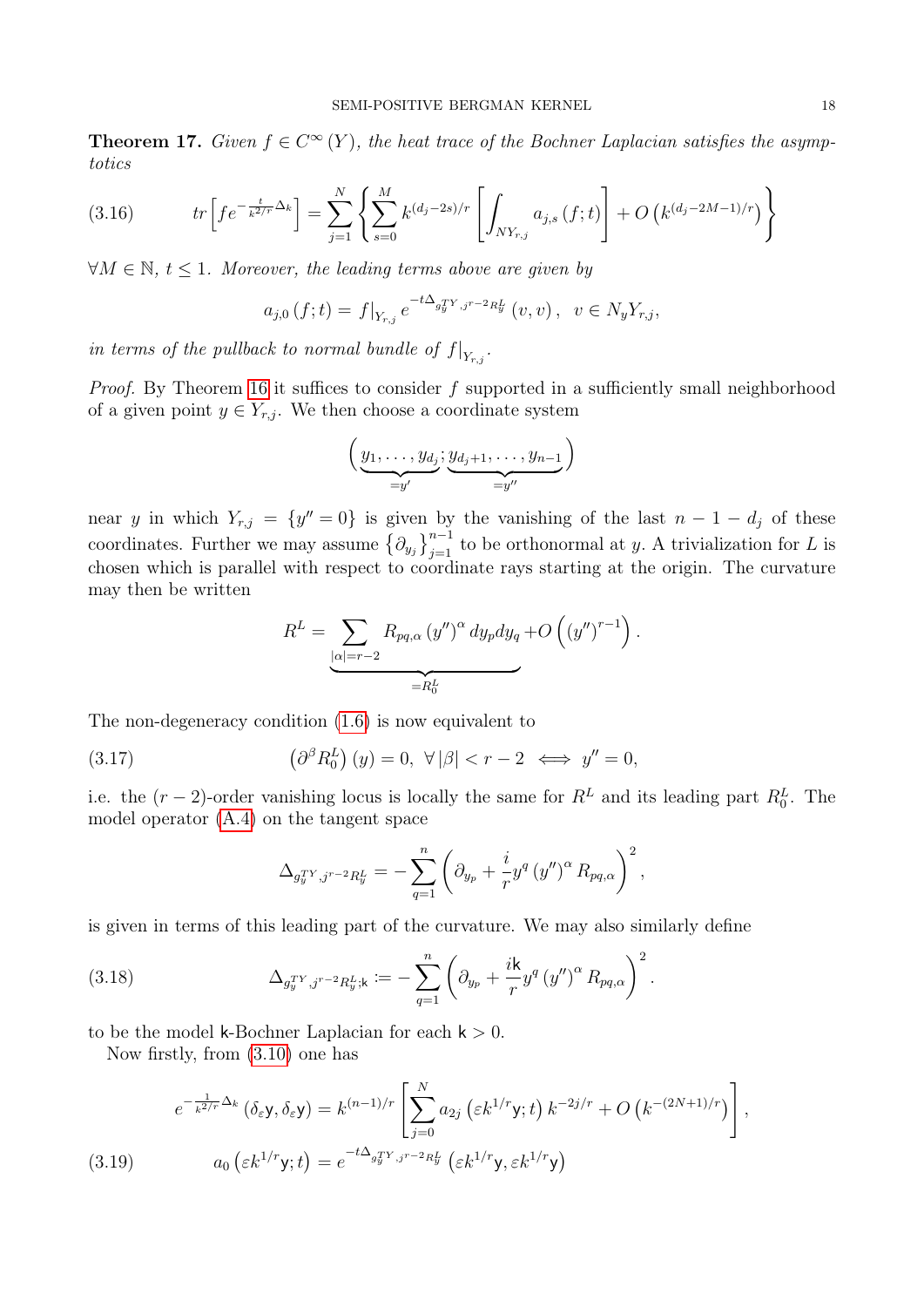uniformly for  $k^{-1/r} \geq \varepsilon$  and  $y \in B_1(0)$ . Furthermore, substituting  $t = \frac{1}{\varepsilon^2 k^2}$  $\frac{1}{\varepsilon^2 k^{2/r}}$  in [\(3.9\)](#page-15-1) we obtain

$$
e^{-\frac{1}{k^{2/r}}\Delta_k}(\delta_{\varepsilon}\mathbf{y}, \delta_{\varepsilon}\mathbf{y}) = \varepsilon^{-(n-1)} \int d\theta' e^{-ik\varepsilon^r\theta'} \left[ \sum_{j=0}^N a_{2j} \left( \mathbf{y}, \theta'; \frac{1}{\varepsilon^2 k^{2/r}} \right) \varepsilon^{2j} + \frac{\varepsilon^{2N+1}}{(\varepsilon k^{1/r})^{n-1+r}} R_{2N+1} \left( \mathbf{y}, \theta'; \frac{1}{\varepsilon^2 k^{2/r}} \right) \right],
$$
\n(3.20) 
$$
a_0 \left( \mathbf{y}, \theta'; \frac{1}{\varepsilon^2 k^{2/r}} \right) = e^{-\frac{1}{\varepsilon^2 k^{2/r}} \hat{\Delta}_g T Y, j^{r-2} R^L} \left( \mathbf{y}, 0; \mathbf{y}, \theta' \right)
$$

<span id="page-18-1"></span>

uniformly for  $k \in \mathbb{N}$ ,  $k^{-1/r} \leq \varepsilon$  and  $\mathsf{y} \in B_1(0)$ . The leading term above is identified with the heat kernel

$$
e^{-\frac{1}{k^{2/r}}\Delta_{g_y^{TY},j^{r-2}R_y^L;k}}(\mathsf{y},\mathsf{y})=\int d\theta' e^{-ik\varepsilon^{r}\theta'} a_0\left(\mathsf{y},\theta';\frac{1}{\varepsilon^{2}k^{2/r}}\right),
$$

of the model k-Bochner Laplacian [\(3.18\)](#page-17-0) for  $\mathsf{k} := k\varepsilon^r$ . One next chooses

$$
y = \left(\underbrace{0, \ldots, 0}_{=y'}; \underbrace{y_{d_j+1}, \ldots, y_{n-1}}_{=y''}\right), |y''| = 1,
$$

of the given form so that  $\text{ord}_{\mathsf{y}}\left(R_0^L\right) < r - 2$  by [\(3.17\)](#page-17-1). Then

<span id="page-18-2"></span>(3.21) 
$$
e^{-\frac{1}{k^{2/r}}\Delta_{g_y^{TV},j^{r-2}R_y^{L,k}}}(y,y)=e^{-\Delta_{g_y^{TV},j^{r-2}R_y^{L}}}(k^{1/r}y,k^{1/r}y)=O(k^{-\infty}),
$$

follows by a stationary phase type argument as in Theorem [16.](#page-15-0) A similar argument applied to the subsequent terms in [\(3.20\)](#page-18-1), which are given by convolution integrals with the leading part, shows that  $\int d\theta' e^{-ik\varepsilon^T\theta'} a_{2j} (\mathsf{y}, \theta'; \frac{1}{\varepsilon^2 k^2})$  $\frac{1}{\epsilon^{2}k^{2/r}}$  =  $O(k^{-\infty}), \forall j$ . In particular the terms of [\(3.20\)](#page-18-1) are integrable in  $\varepsilon$  for fixed k. Finally [\(3.19\)](#page-17-2), [\(3.20\)](#page-18-1), [\(3.21\)](#page-18-2) and a Taylor expansion for f near  $y = 0$  combine to give [\(3.16\)](#page-17-3).

<span id="page-18-0"></span>3.3. Expansion for the ground state. Next we show the expansion for the first eigenvalue under the non-degeneracy assumption  $(1.6)$  and when  $Y_r$  is a union of points. The technique below borrows from  $[10]$  Ch. 9. Firstly we now choose the trivialization for  $L$  to be parallel with respect to geodesics starting at the origin in some geodesic ball  $B_{2\rho}(y)$  centered at any  $y \in Y_r$ . The curvature may then be written

(3.22) 
$$
R^{L} = \underbrace{\sum_{|\alpha| = r-2} R_{pq,\alpha} y^{\alpha} dy_{p} dy_{q}}_{= R_{0}^{L}} + O(y^{r-1}).
$$

in these coordinates/trivialization with  $R_{pq;\alpha}$  being identified with the components of the nonvanishing jet  $j^{r-2}R^L$ . The non-degeneracy condition [\(1.6\)](#page-2-0) is now equivalent to

<span id="page-18-3"></span>
$$
\left(\partial^{\beta} R_0^L\right)(y) = 0, \ \forall \, |\beta| < r - 2 \implies y = 0.
$$

Having EssSpec  $(\Delta_{g_y^{TY},j^{r-2}R_y^L}) = \emptyset$  under the non-degeneracy assumption (see Proposition [38\)](#page-45-1) we may set  $\lambda_{0,y} \leq \lambda_{1,y}$  to be the two smallest eigenvalues of  $\Delta_{g_y^{TY},j^{r-2}R_y^L}$  and  $\bar{\lambda}_0 := \min_{y \in Y_r} \lambda_{0,y}$ . Further set  $\bar{Y}_r := \left\{ y \in Y_r | \lambda_{0,y} = \bar{\lambda}_0 \right\} \subset Y_r$  and  $\bar{\lambda}_1 := \min \left\{ \lambda_{1,y} | y \in \bar{Y}_r \right\} \cup \left\{ \lambda_{0,y} | y \in Y_r \setminus \bar{Y}_r \right\} >$  $\bar{\lambda}_0$ .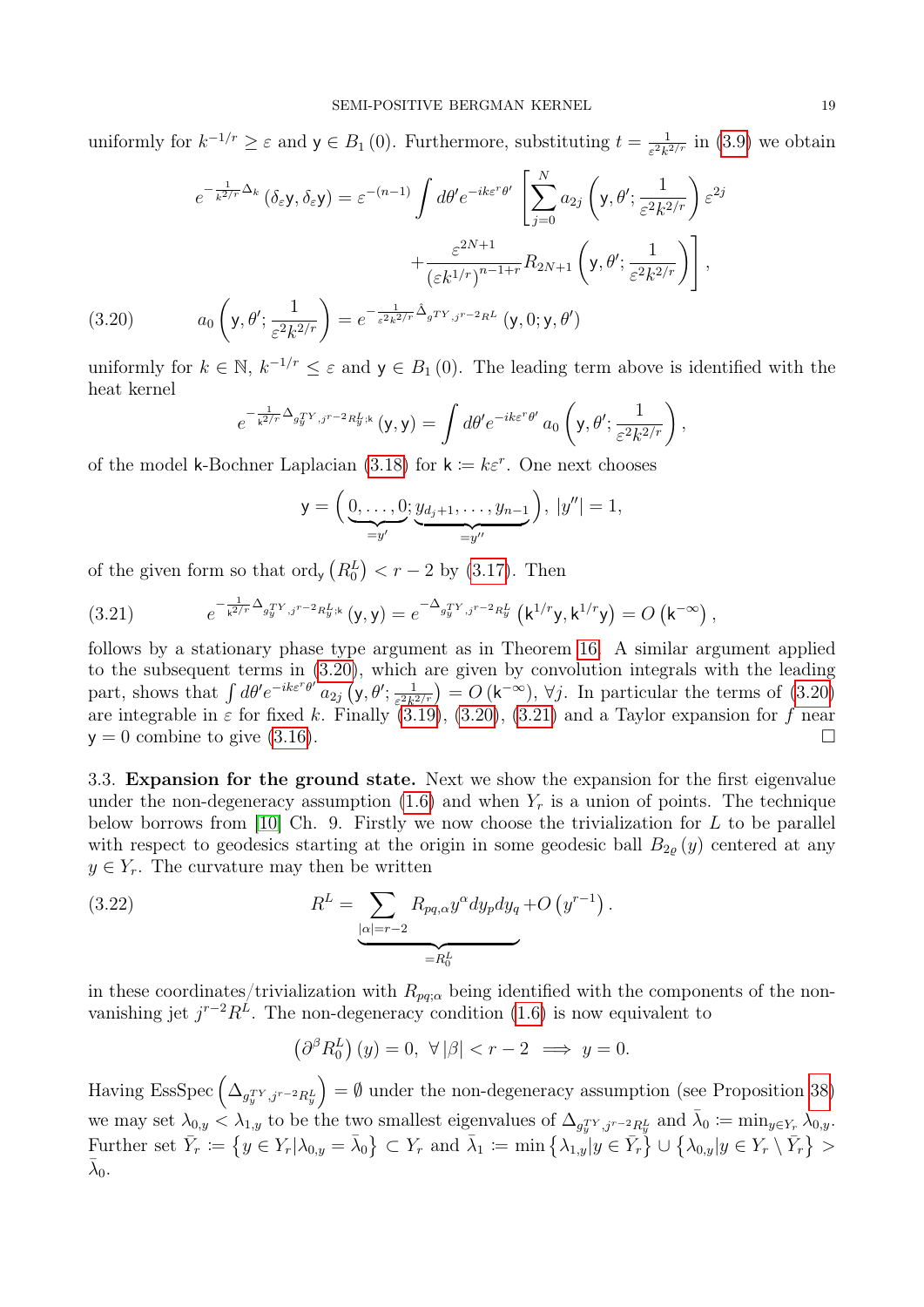We shall begin by constructing quasimodes localized at any  $y \in Y_r$ . The Bochner Laplacian  $\Delta_k = \left(\nabla^{F \otimes L^k}\right)^* \nabla^{F \otimes L^k}$  can be written in this local frame/coordinates where

$$
\nabla^{F \otimes L^k} = d + a^F + ka^L
$$

$$
a_p^L = \int_0^1 d\rho \left(\rho y^q R_{pq}^L \left(\rho x\right)\right),
$$

as in [\(3.8\)](#page-14-4) and with  $a^F$  being the Christoffel symbol for F in some orthonormal trivialization. Further, the adjoint is taken with respect to the metric  $g_{pq}^{TY} = \delta_{pq} + O(y^2)$  when expressed in geodesic coordinates. With  $\chi \in C_c^{\infty}([-1,1]; [0,1])$  with  $\chi = 1$  on  $\left[-\frac{1}{2}, \frac{1}{2}\right]$  $\frac{1}{2}, \frac{1}{2}$  $\frac{1}{2}$ , we define the modified connections on  $\mathbb{R}^{n-1}$  via

$$
\tilde{\nabla}^{F} = d + \chi \left(\frac{|y|}{2\varrho}\right) a^{F}
$$
\n
$$
\tilde{\nabla}^{L} = d + \left[\underbrace{\int_{0}^{1} d\rho \, \rho y^{k} \left(\tilde{R}^{L}\right)_{jk} (\rho y)}_{=\tilde{a}_{j}^{L}}\right] dy_{j}, \quad \text{where}
$$
\n(3.23)\n
$$
\tilde{R}^{L} = \chi \left(\frac{|y|}{2\varrho}\right) R^{L} + \left[1 - \chi \left(\frac{|y|}{2\varrho}\right)\right] R_{0}^{L}.
$$

<span id="page-19-0"></span>Further we choose a modified metric  $\tilde{g}^{TY}$  which is Euclidean outside  $B_{2\varrho}(y)$  and agrees with  $g^{TY}$  on  $B_{\varrho}(y)$ . This defines the modified Bochner Laplacian

<span id="page-19-1"></span>(3.24) 
$$
\tilde{\Delta}_k := \left(\tilde{\nabla}^{F \otimes L^k}\right)^* \tilde{\nabla}^{F \otimes L^k}
$$

agreeing with  $\Delta_k = \tilde{\Delta}_k$  on the geodesic ball  $B_{\varrho}(y)$ .

A rescaling/dilation is now again defined via  $\delta_{k^{-1/r}}y := (k^{-1/r}y_1, \ldots, k^{-1/r}y_{n-1})$  and we consider the rescaled Bochner Laplacian

<span id="page-19-4"></span>
$$
\Delta := k^{-2/r} \left( \delta_{k^{-1/r}} \right)_* \tilde{\Delta}_k.
$$

Using a Taylor expansion and [\(3.23\)](#page-19-0), [\(3.24\)](#page-19-1), the rescaled Bochner Laplacian has an expansion

<span id="page-19-5"></span>(3.26) 
$$
\Delta = \left( \sum_{j=0}^{N} k^{-j/r} \Delta_j \right) + k^{-2(N+1)/r} E_{N+1}, \ \forall N.
$$

Here each

<span id="page-19-2"></span>(3.27) 
$$
\Delta_j = a_{j;pq}(y) \partial_{y_p} \partial_{y_q} + b_{j;p}(y) \partial_{y_p} + c_j(y)
$$

is a (k-independent) self-adjoint, second-order differential operator while each

(3.28) 
$$
E_j = \sum_{|\alpha|=N+1} y^{\alpha} \left[ a_{j;pq}^{\alpha} (y;k) \partial_{y_p} \partial_{y_q} + b_{j;p}^{\alpha} (y;k) \partial_{y_p} + c_j^{\alpha} (y;k) \right]
$$

is a k-dependent self-adjoint, second-order differential operator on  $\mathbb{R}^{n-1}$ . Furthermore the functions appearing in [\(3.27\)](#page-19-2) are polynomials with degrees satisfying

<span id="page-19-3"></span>
$$
\deg a_j = j, \deg b_j \le j + r - 1, \deg c_j \le j + 2r - 2
$$
  

$$
\deg b_j - (j - 1) = \deg c_j - j = 0 \pmod{2}
$$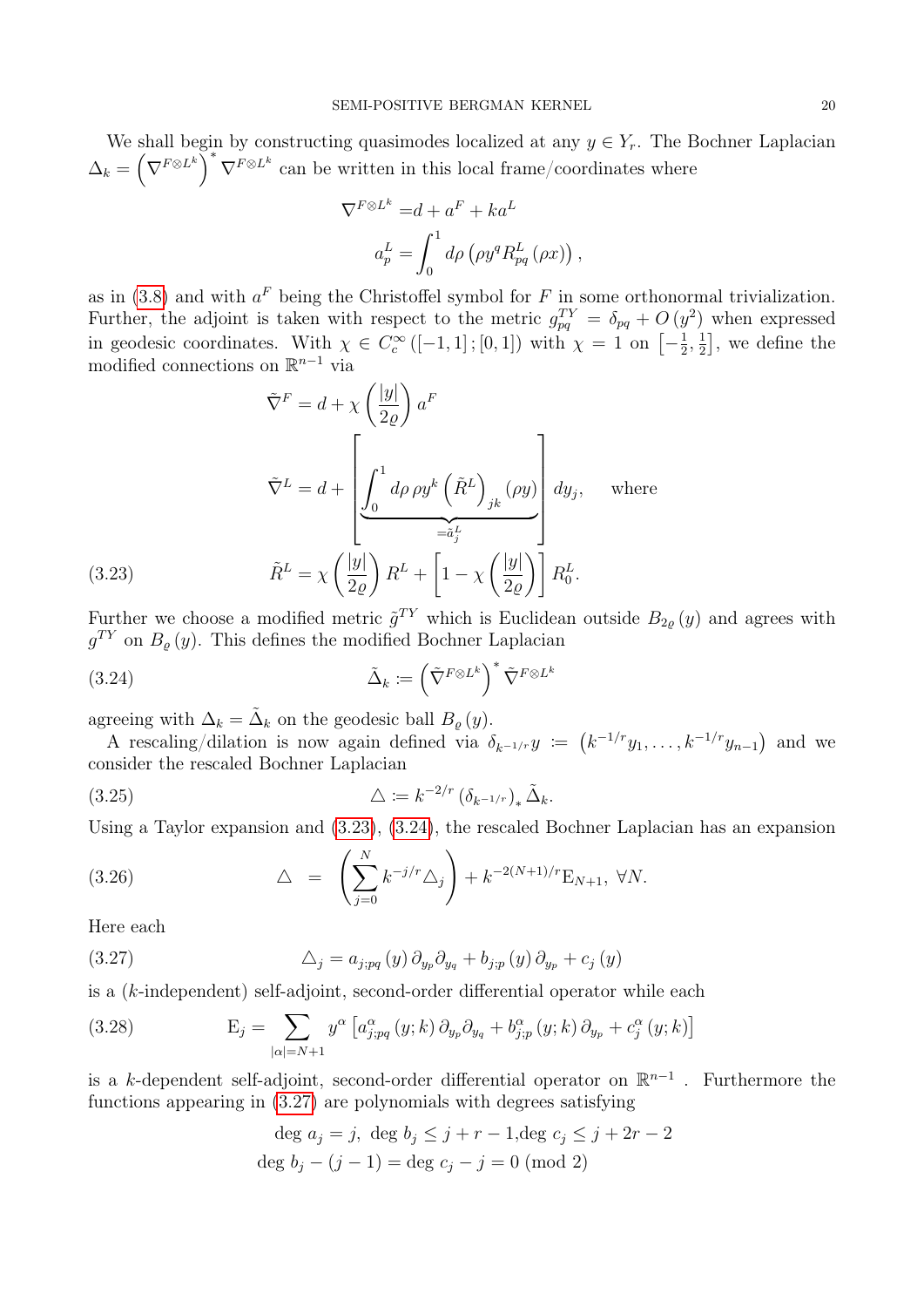and whose coefficients involve

<span id="page-20-3"></span>
$$
a_j : \leq j - 2 \text{ derivatives of } R^{TY}
$$
  
\n
$$
b_j : \leq j - 2 \text{ derivatives of } R^F, R^{TY}
$$
  
\n
$$
\leq j + r - 2 \text{ derivatives of } R^L
$$
  
\n
$$
c_j : \leq j - 2 \text{ derivatives of } R^F, R^{TY}
$$
  
\n
$$
\leq j + r - 2 \text{ derivatives of } R^L
$$

while the coefficients  $a_{j:pq}^{\alpha}(y;k)$ ,  $b_{j:p}^{\alpha}(y;k)$ ,  $c_j^{\alpha}(y;k)$  of [\(3.28\)](#page-19-3) are uniformly (in k)  $C^{\infty}$  bounded. The leading term of [\(4.23\)](#page-27-0) is computed

$$
\Delta_0 = \Delta_{g_y^{TY}, j^{r-2}R_y^L}
$$

in terms of the the model Bochner Laplacian on the tangent space  $TY$  [\(A.3\)](#page-43-1). We note that these operators [\(3.27\)](#page-19-2) are the same as those appearing in [\(3.11\)](#page-15-3).

We choose  $0 < \varrho \ll 1$  such that the  $B_{\varrho}(y)$ 's,  $y \in Y_r$ , are disjoint. Next with  $E_{0,y}$  :=  $\text{ker}\left[\Delta_{g_y^{TY},j^{r-2}R_y^L}-\lambda_{0,y}\right]$  the smallest eigenspace of  $\triangle_0$ , any normalized  $\tilde{\psi}\in E_{0,y}$  defines a quasimode

$$
\widetilde{\psi}_{k}(y) \coloneqq \chi \left(\frac{2|y|}{\varrho}\right) \underbrace{k^{(n-1)/2r} \widetilde{\psi}(k^{1/r}y)}_{=k^{(n-1)/2r} \delta_{k-1/r}^{*} \widetilde{\psi}} \in C^{\infty}(Y; F \otimes L^{k}), \quad \text{satisfying}
$$
\n
$$
\left\|\widetilde{\psi}_{k}\right\| = 1 + o(1)
$$
\n
$$
\Delta_{k} \widetilde{\psi}_{k} = k^{2/r} \lambda_{0,y} \widetilde{\psi}_{k} + O_{L^{2}}\left(k^{1/r}\right).
$$

<span id="page-20-1"></span>We then define  $\tilde{E}_{0,y}$  to be the span of the quasimodes corresponding to an orthonormal basis of  $E_{0,y}$  . Set  $\tilde{E}_0 := \bigoplus_{y \in \bar{Y}_r} \tilde{E}_{0,y} \subset C^{\infty} (Y; F \otimes L^k)$  with  $\tilde{E}_0^{\perp}$  being its  $L^2$  orthogonal complement. We now have the following proposition.

**Proposition 18.** There exists  $c > 0$ ,  $k_0 \in \mathbb{N}$  such that

<span id="page-20-0"></span>(3.31) 
$$
\left| \left\langle \Delta_k \tilde{\psi}, \tilde{\psi} \right\rangle - \bar{\lambda}_0 k^{2/r} \right| \leq c k^{1/r}
$$

<span id="page-20-2"></span>(3.32) 
$$
\langle \Delta_k \psi, \psi \rangle \geq \frac{1}{2} \left( \bar{\lambda}_0 + \bar{\lambda}_1 \right) k^{2/r}
$$

 $\forall k > k_0 \text{ and } \tilde{\psi} \in \tilde{E}_0, \, \psi \in C^{\infty} \left( Y; F \otimes L^k \right) \cap \tilde{E}_0^{\perp} \text{ of unit norm}.$ 

Proof. The first equation [\(3.31\)](#page-20-0) follows easily from construction [\(3.30\)](#page-20-1).

For [\(3.32\)](#page-20-2), we first set  $\chi_y \psi := \chi \left( \frac{d(x,y)}{g(x,y)} \right)$  $(\frac{y}{\varrho})\psi$  for each  $y \in Y_r$  and split

<span id="page-20-4"></span>
$$
\psi = \underbrace{\left(\sum_{y \in Y_r} \chi_y\right) \psi}_{= \psi_1} + \underbrace{\left(1 - \sum_{y \in Y_r} \chi_y\right) \psi}_{= \psi_2}.
$$

Now since the  $\psi_2$  is compactly supported away from  $Y_r$ , an argument similar to Proposition [15](#page-14-5) gives

(3.33) 
$$
\langle \Delta_k \psi_2, \psi_2 \rangle \geq [c_1 k^{2/(r-1)} - c_2] ||\psi_2||^2
$$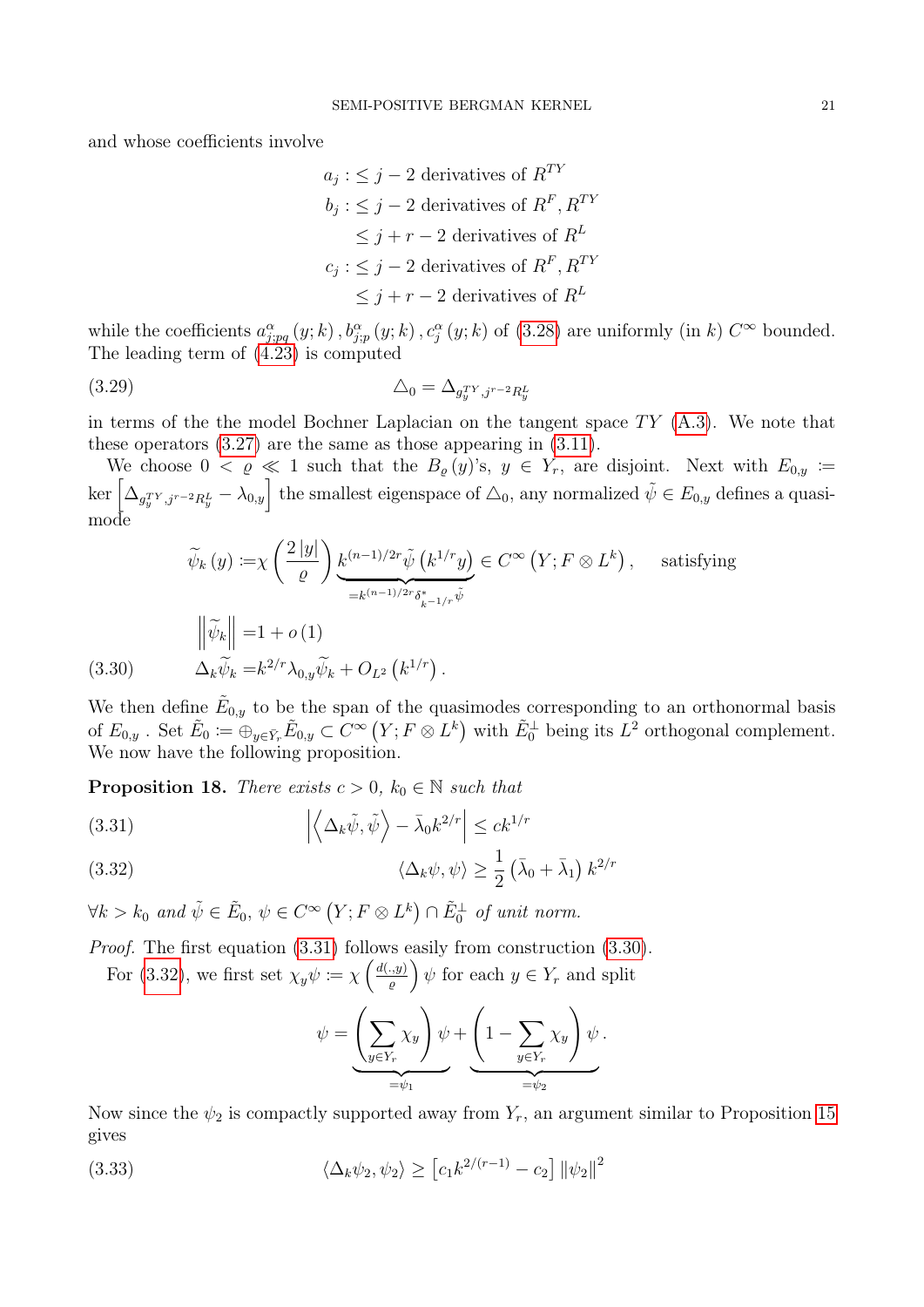for some constants  $c_1, c_2 > 0$  depending only on  $\varrho$ . Next each  $\chi_y \psi, y \in Y_r$ , having compact support in  $B_{\rho}(y)$ , we may decompose

$$
k^{-(n-1)/2r} \left(\delta_{k^{-1}/r}^{-1}\right)^* \chi_y \psi = \underbrace{\psi_y^0}_{\in \ker \left[\Delta_0 - \bar{\lambda}_0\right]} + \underbrace{\psi_y^+}_{\in \ker \left[\Delta_0 - \bar{\lambda}_0\right]^{\perp}}.
$$

Clearly  $\psi_y^0$  is orthogonal to  $\psi_y^+$ ,  $\triangle_0 \psi_y^+$  while  $\langle \triangle_0 \psi_y^+, \psi_y^+ \rangle \ge \bar{\lambda}_1 ||\psi_y^+||$ <sup>2</sup> by definition. Furthermore, since  $\chi_y \psi \perp \tilde{E}_{0,y}$  by hypothesis, we may compute

$$
\left\langle \chi_y \psi, k^{(n-1)/2r} \delta_{k-1/r}^* \tilde{\psi} \right\rangle = \left\langle \chi_y \psi, (1-\chi) k^{(n-1)/2r} \delta_{k-1/r}^* \tilde{\psi} \right\rangle
$$
  
=  $\left\langle k^{-(n-1)/2r} \left( \delta_{k-1/r}^{-1} \right)^* \chi_y \psi, \left[ 1 - \chi \left( k^{-1/r} y \right) \right] \tilde{\psi} \right\rangle = o(1) \left\| \chi_y \psi \right\|$ 

for any normalized  $\tilde{\psi} \in E_{0,y}$ . This in turn gives  $\|\psi_y^0\| = o(1) \|\chi_y \psi\|$ ,  $\|\psi_y^+\| = [1 - o(1)] \|\chi_y \psi\|$ and hence

$$
\langle \triangle_0 k^{-n/2r} \left( \delta_{k^{-1}/r}^{-1} \right)^* \chi_y \psi, k^{-n/2r} \left( \delta_{k^{-1}/r}^{-1} \right)^* \chi_y \psi \rangle = \langle \triangle_0 \psi_y^0, \psi_y^0 \rangle + \langle \triangle_0 \psi_y^+, \psi_y^+ \rangle
$$
  
\n
$$
\geq \bar{\lambda}_1 ||\psi_y^+||^2
$$
  
\n
$$
\geq |\bar{\lambda}_1 - o(1)| ||\chi_y \psi||^2.
$$

On account of the rescaling  $(3.25)$ ,  $(3.26)$ ,  $(3.29)$  we then have

(3.34)  $\langle \Delta_k \chi_y \psi, \chi_y \psi \rangle \geq k^{2/r} \left[ \bar{\lambda}_1 - o(1) \right] ||\chi_y \psi||^2$ .

Finally, with  $\chi_1 = \sum_{y \in Y_r} \chi_y$  and  $\rho \in (0, 1)$  we estimate

<span id="page-21-0"></span>
$$
\langle \Delta_k \psi, \psi \rangle^{1/2} = \left\| \nabla^{F \otimes L^k} \psi \right\| \ge \rho \left\| \chi_1 \nabla^{F \otimes L^k} \psi \right\| + (1 - \rho) \left\| (1 - \chi_1) \nabla^{F \otimes L^k} \psi \right\|
$$
  
\n
$$
= \rho \left\| -d\chi_1 \psi + \nabla^{F \otimes L^k} \chi_1 \psi \right\|
$$
  
\n
$$
+ (1 - \rho) \left\| d\chi_1 \psi + \nabla^{F \otimes L^k} (1 - \chi_1) \psi \right\|
$$
  
\n
$$
= \rho \left\| \nabla^{F \otimes L^k} \chi_1 \psi \right\| + (1 - \rho) \left\| \nabla^{F \otimes L^k} (1 - \chi_1) \psi \right\|
$$
  
\n
$$
- O(1) \left\| \psi \right\|
$$
  
\n
$$
\ge \rho k^{1/r} \left[ \bar{\lambda}_1 - o(1) \right]^{1/2} \left\| \chi_1 \psi \right\|
$$
  
\n
$$
+ (1 - \rho) \left[ c_1 k^{2/(r-1)} - c_2 \right]^{1/2} \left\| (1 - \chi_1) \psi \right\| - O(1) \left\| \psi \right\|
$$
  
\n
$$
\ge \frac{1}{2} \left( \bar{\lambda}_0 + \bar{\lambda}_1 \right)^{1/2} k^{1/r} \left\| \psi \right\|
$$

from [\(3.33\)](#page-20-4) and [\(3.34\)](#page-21-0) on choosing  $0 < \rho \ll 1$  and  $k \gg 0$  respectively.

Following the above proposition, the min-max principle for eigenvalues immediately gives

<span id="page-21-1"></span>
$$
(3.35) \qquad \operatorname{Spec} \left( \Delta_k \right) \subset \left[ \bar{\lambda}_0 k^{2/r} - c k^{1/r}, \bar{\lambda}_0 k^{2/r} + c k^{1/r} \right] \cup \left[ \frac{1}{2} \left( \bar{\lambda}_0 + \bar{\lambda}_1 \right) k^{2/r}, \infty \right).
$$

Let  $\Gamma = \{|z| = \frac{2}{3}\}$  $\frac{2}{3}\overline{\lambda}_0 + \frac{1}{3}$  $\frac{1}{3}\bar{\lambda}_1$ } denote the circular contour in the complex plane and  $\varphi \in C_c^{\infty}(0, \frac{2}{3})$  $\frac{2}{3}\overline{\lambda}_0 + \frac{1}{3}$  $\frac{1}{3}\overline{\lambda}_1$ with  $\varphi = 1$  near  $\bar{\lambda}_0$ . The resolvent  $\left(\frac{1}{k^2}\right)$  $\frac{1}{k^{2/r}}\Delta_k - z$ <sup>-1</sup> then exists for  $z \in \Gamma$ ,  $k \gg 0$  and one may define via

$$
P_0 := \frac{1}{2\pi i} \int_{\Gamma} \left( \frac{1}{k^{2/r}} \Delta_k - z \right)^{-1} = \varphi \left( \frac{1}{k^{2/r}} \Delta_k \right)
$$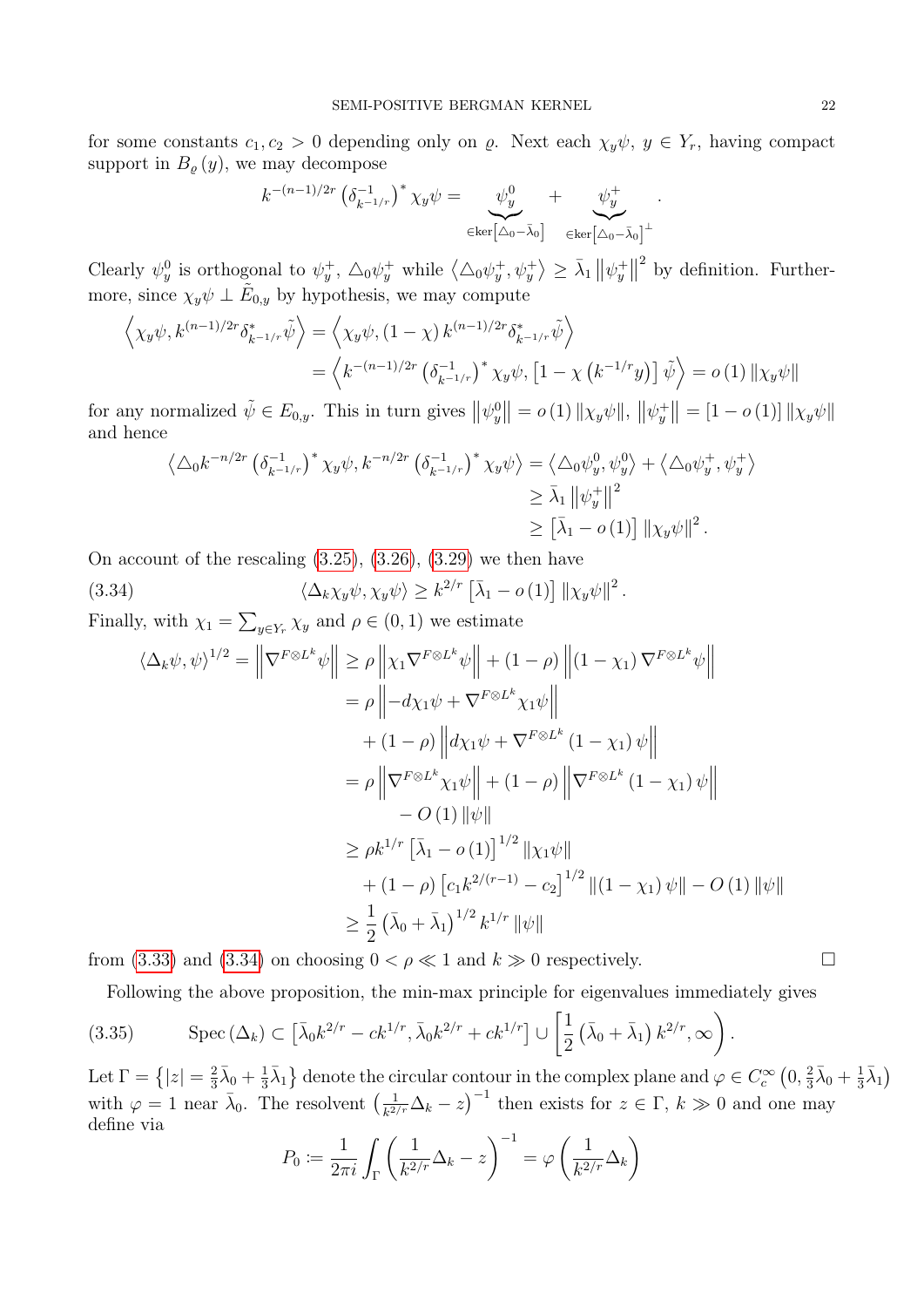the spectral projection onto the span of the  $\Delta_k$ -eigenspaces with eigenvalue in the first interval

$$
\left[\bar{\lambda}_0 k^{2/r} - c k^{1/r}, \bar{\lambda}_0 k^{2/r} + c k^{1/r}\right]
$$

of [\(3.35\)](#page-21-1). Finally, [\(3.31\)](#page-20-0) and [\(3.32\)](#page-20-2) imply that

<span id="page-22-2"></span>(3.36) 
$$
P_0: \tilde{E}_0 \xrightarrow{\sim} E_0 := \bigoplus \left\{ \ker (\Delta_k - \lambda) : \lambda \in \left[ \bar{\lambda}_0 k^{2/r} - c k^{1/r}, \bar{\lambda}_0 k^{2/r} + c k^{1/r} \right] \right\}
$$

is an isomorphism for  $k \gg 0$ .

We now have the following.

**Theorem 19.** Given  $\widetilde{\psi}_k, \widetilde{\psi}'_k \in \widetilde{E}_0$  two quasimodes [\(3.30\)](#page-20-1), the inner product

(3.37) 
$$
\left\langle \widetilde{\psi}_k, \Delta_k P_0 \widetilde{\psi}'_k \right\rangle = k^{2/r} \sum_{j=0}^N \widetilde{c}_j k^{-j/r} + O\left( k^{(1-N)/r} \right)
$$

has an asymptotic expansion for some  $\tilde{c}_j \in \mathbb{R}, j = 0, 1, \ldots$ .

Proof. For two quasimodes  $\widetilde{\psi}_k, \widetilde{\psi}'_k$  localized at different points of  $\overline{Y}_r$  one has  $\left\langle \widetilde{\psi}_k, \Delta_k P_0 \widetilde{\psi}'_k \right\rangle =$  $O(k^{-\infty})$  following a similar off-diagonal decay for the kernel of  $\varphi\left(\frac{1}{k^2}\right)$  $\frac{1}{k^{2/r}}\Delta_k$ ) as [\(3.7\)](#page-14-6). We now consider  $\widetilde{\psi}_k, \widetilde{\psi}'_k \in \widetilde{E}_{0,y}$  of the form  $(3.30)$  localized at some  $y \in \overline{Y}_r$ . To this end (and as in the proof of Theorem [9\)](#page-10-2) note first that by a finite propagation argument we have

<span id="page-22-1"></span>(3.38) 
$$
\left\langle \widetilde{\psi}_k, \Delta_k P_0 \widetilde{\psi}'_k \right\rangle = \left\langle \widetilde{\psi}_k, \widetilde{\Delta}_k \varphi \left( \frac{1}{k^{2/r}} \widetilde{\Delta}_k \right) \widetilde{\psi}'_k \right\rangle, \text{ while}
$$

$$
\overline{\psi}_k^{2/r} \widetilde{\Delta}_k \varphi \left( \frac{1}{k^{2/r}} \widetilde{\Delta}_k \right) (y, y') = k^{(n-1)/r} \Delta \varphi \left( \Delta \right) \left( k^{1/r} y, k^{1/r} y' \right).
$$

Next, the expansion [\(3.26\)](#page-19-5) along with local elliptic estimates gives

$$
(\Delta - z)^{-1} - (\Delta_0 - z)^{-1} = O_{H_{\text{loc}}^s \to H_{\text{loc}}^{s+2}} \left( k^{-1/r} |\text{Im} z|^{-2} \right)
$$

for each  $s \in \mathbb{R}$ . More generally, we let  $I_j := \{p = (p_0, p_1, \ldots) | p_\alpha \in \mathbb{N}, \sum p_\alpha = j\}$  denote the set of partitions of the integer  $j$  and define

$$
\mathbf{C}_j^z \coloneqq \sum_{p \in I_j} (\triangle_0 - z)^{-1} \left[ \prod_{\alpha} \triangle_{p_\alpha} (\triangle_0 - z)^{-1} \right].
$$

Then by repeated applications of the local elliptic estimate we have

$$
(\Delta - z)^{-1} - \sum_{j=0}^{N} k^{-j/r} C_j^z = O_{H_{\text{loc}}^s \to H_{\text{loc}}^{s+2}} \left( k^{-(N+1)/r} |\text{Im} z|^{-2rN-2} \right),
$$

for each  $N \in \mathbb{N}$ ,  $s \in \mathbb{R}$ . A similar expansion as [\(3.26\)](#page-19-5) for the operator  $(\triangle + 1)^M (\triangle - z)$ ,  $M \in \mathbb{N}$ , also gives

<span id="page-22-0"></span>
$$
(3.39) \qquad (\triangle + 1)^{-M} \left( \triangle - z \right)^{-1} - \sum_{j=0}^{N} k^{-j/r} \mathbf{C}_{j,M}^{z} = O_{H_{\text{loc}}^{s} \to H_{\text{loc}}^{s+2}} \left( k^{-(N+1)/r} \left| \text{Im} z \right|^{-2rN-2} \right)
$$

for operators  $C_{j,M}^z = O_{H_{loc}^s \to H_{loc}^{s+2+2M}}\left(k^{-(N+1)/r} |\text{Im}z|^{-2rN-2}\right), j = 0, \ldots, N$ , with  $\mathtt{C}_{0,M}^{z}=\left( \hat{\Delta}_{g^{E},F,\mu}^{(0)}+1\right) ^{-M}\left( \hat{\Delta}_{g^{E},F,\mu}^{(0)}-z\right) ^{-1}.$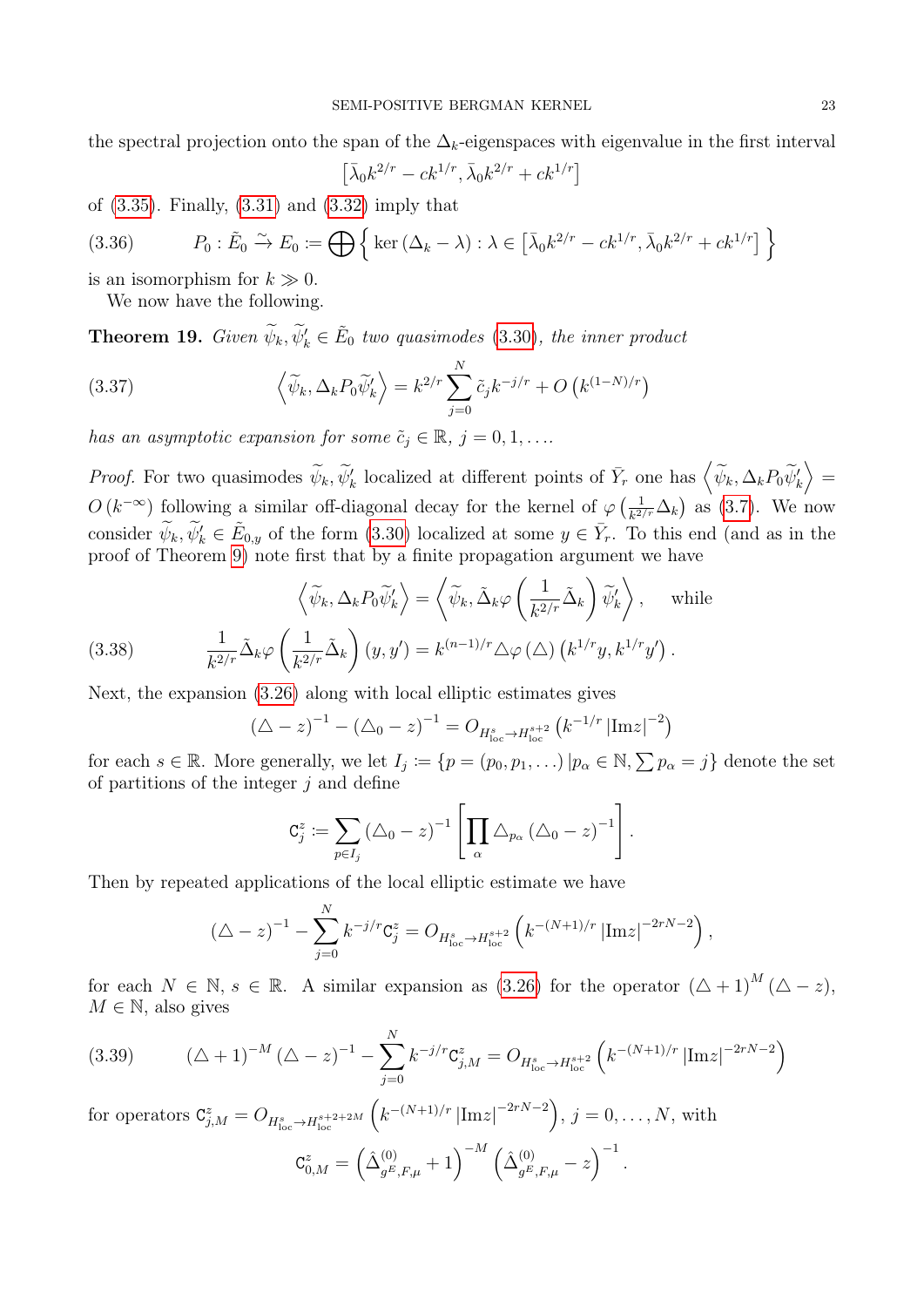For  $M \gg 0$  sufficiently large, Sobolev's inequality gives an expansion for the corresponding Schwartz kernels in [\(3.39\)](#page-22-0) in  $C^0(\mathbb{R}^{n-1}\times\mathbb{R}^{n-1})$ . Plugging the resulting expansion into the Helffer-Sjöstrand formula then gives

$$
\left|\Delta\varphi\left(\triangle\right)-\sum_{j=0}^{N}k^{-j/r}\mathbf{C}_{j}^{\varphi}\right|_{C^{0}(\mathbb{R}^{n-1}\times\mathbb{R}^{n-1})}=O\left(k^{-(N+1)/r}\right)
$$

 $\forall N \in \mathbb{N}$  and for some (k-independent)  $C_j^{\varphi} \in C^0(\mathbb{R}^{n-1} \times \mathbb{R}^{n-1}), j = 0, 1, \ldots$ . Finally, the last equation with  $(3.30)$ ,  $(3.38)$  gives

$$
\left\langle \widetilde{\psi}_k, \Delta_k P_0 \widetilde{\psi}'_k \right\rangle - k^{2/r} \left( \sum_{j=0}^N c_j k^{-j/r} \right) = O\left( k^{-(N-1)/r} \right) \quad \text{where}
$$
  

$$
\widetilde{c}_j := \left\langle \widetilde{\psi}, \mathbf{C}_j^{\varphi} \widetilde{\psi}' \right\rangle,
$$
as required.

Following this we note from [\(3.36\)](#page-22-2) that the low lying eigenvalues of  $\Delta_k$  are given by Spec  $(\Delta_k|_{E_0}) =$ Spec  $(\Delta_k|_{P_0\tilde{E}_0})$  for  $k \gg 0$ . However, since the matrix coefficients of  $\Delta_k|_{P_0\tilde{E}_0}$  were just shown to have an expansion, the expansion for the smallest eigenvalue now follows from an application of standard perturbation theory for self-adjoint matrices (see [\[39\]](#page-48-16) Ch. 2).

### 4. Kodaira Laplacian on tensor powers

<span id="page-23-0"></span>We now specialize to the case when  $Y$  is a complex Hermitian manifold with integrable complex structure J. For the arguments of this section, we shall further need to restrict to the two dimensional case, i.e. Y is a Riemann surface (see Remark [22\)](#page-25-1). The metric  $g^{TY}$  is induced from the Hermitian metric on the complex tangent space  $T_{\mathbb{C}}Y = T^{1,0}Y$ . Further  $(L, h^L), (F, h^F)$ are chosen to be a Hermitian, holomorphic bundles where L is of rank one. We denote by  $\nabla^L$ ,  $\nabla^F$  the corresponding Chern connections. The curvature  $R^L$  of  $\nabla^L$  is a  $(1,1)$  form which is further assumed to be semi-positive

<span id="page-23-2"></span>(4.1) 
$$
iR^{L}(v, Jv) \ge 0, \quad \forall v \in TY \quad \text{or equivalently}
$$

$$
R^{L}(w, \bar{w}) \ge 0, \quad \forall w \in T^{1,0}Y.
$$

We also assume as before that the curvature  $R^L$  vanishes at finite order at any point of Y. We note that semipositivity implies that the order of vanishing  $r_y - 2 \in 2\mathbb{N}_0$  of the curvature  $R^L$ at any point  $y$  is even. Semipositivity and finite order of vanishing imply that there are points where the curvature is positive (the set where the curvature is positive is in fact an open dense set). Hence

$$
\deg L = \int_Y c_1(L) = \int_Y \frac{i}{2\pi} R^L > 0,
$$

so that L is ample.

Denote by  $(\Omega^{0,*}\left(X;F\otimes L^k\right); \bar{\partial}_k)$  the Dolbeault complex and define the Kodaira Laplace and Dirac operators acting on  $\Omega^{0,*}(X; F \otimes L^k)$ 

(4.2) 
$$
\Box_k \coloneqq \frac{1}{2} (D_k)^2 = \bar{\partial}_k \bar{\partial}_k^* + \bar{\partial}_k^* \bar{\partial}_k
$$

<span id="page-23-1"></span>(4.3) 
$$
D_k := \sqrt{2} \left( \bar{\partial}_k + \bar{\partial}_k^* \right).
$$

Clearly,  $D_k$  interchanges while  $\Box_k$  preserves  $\Omega^{0,0/1}$ . We denote  $D_k^{\pm} = D_k|_{\Omega^{0,0/1}}$  and  $\Box_k^{0/1} =$  $\Box_k|_{\Omega^{0,0/1}}$ . The Clifford multiplication endomorphism  $c: TY \to \text{End}(\Lambda^{0,*})$  is defined via  $c(v) \coloneqq$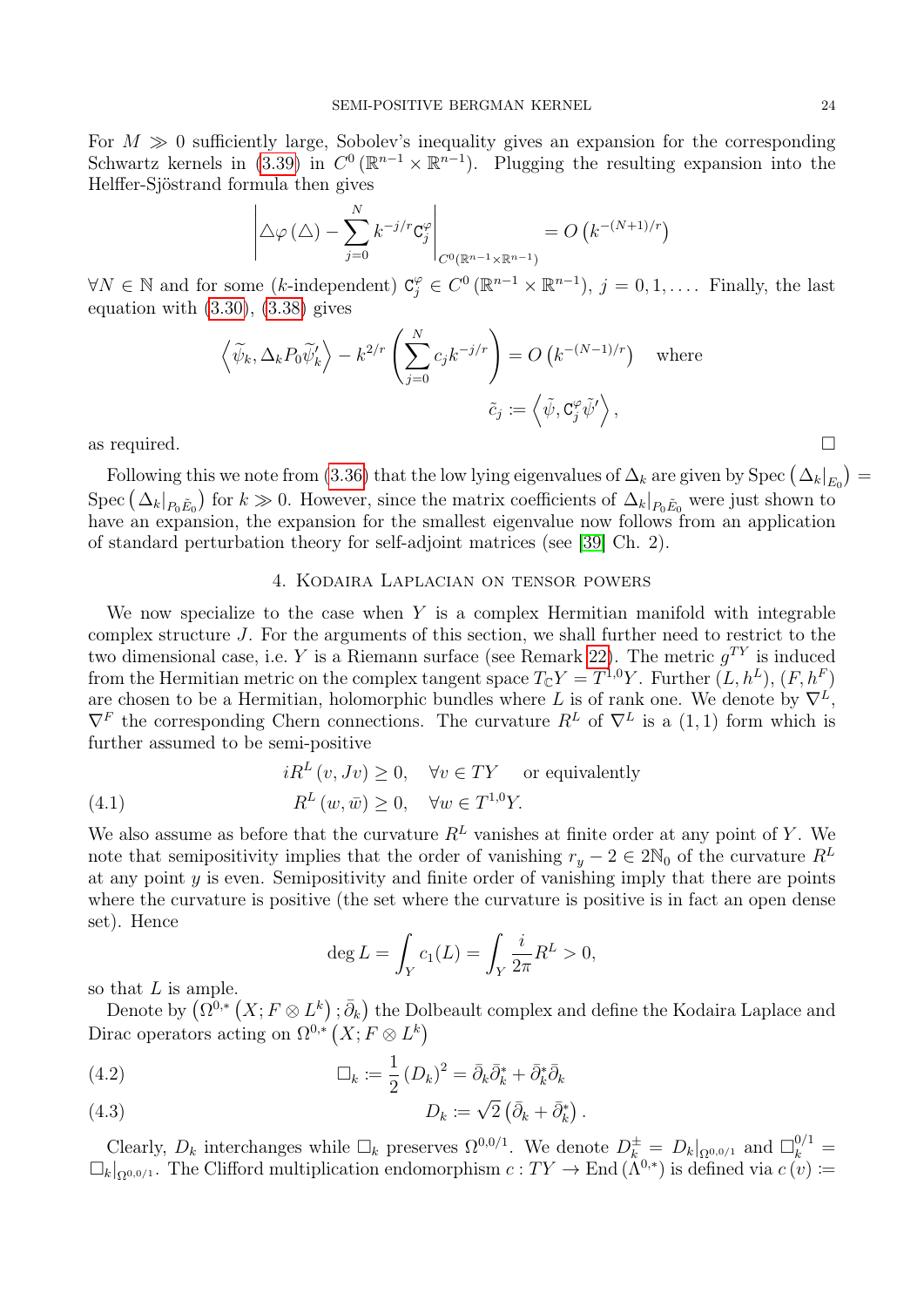√  $\overline{2}(v^{1,0}\wedge-i_{v^{0,1}}), v\in TY$ , and extended to the entire exterior algebra  $\Lambda^*TY$  via  $c(1)=$  $1, c (v_1 \wedge v_2) \coloneqq c (v_1) c (v_2), v_1, v_2 \in TY.$ 

Denote by  $\nabla^{TY}$ ,  $\nabla^{T^{1,0}Y}$  the Levi-Civita and Chern connections on the real and holomorphic tangent spaces as well as by  $\nabla^{T^{0,1}Y}$  the induced connection on the anti-holomorphic tangent space. Denote by  $\Theta$  the real  $(1, 1)$  form defined by contraction of the complex structure with the metric  $\Theta(.)$ ,  $= g^{TY}(J,.)$ . This is clearly closed  $d\Theta = 0$  (or Y is Kähler) and the complex structure is parallel  $\nabla^{TY} J = 0$  or  $\nabla^{TY} = \nabla^{T^{1,0}Y} \oplus \nabla^{T^{1,0}Y}$ .

With the induced tensor product connection on  $\Lambda^{0,*} \otimes F \otimes L^k$  being denoted via  $\nabla^{\Lambda^{0,*} \otimes F \otimes L^k}$ , the Kodaira Dirac operator [\(4.3\)](#page-23-1) is now given by the formula

$$
D_k = c \circ \nabla^{\Lambda^{0,*} \otimes F \otimes L^k}.
$$

Next we denote by  $R^F$  the curvature of  $\nabla^F$  and by  $\kappa$  the scalar curvature of  $g^{TY}$ . Define the following endomorphisms of  $\Lambda^{0,*}$ 

(4.4)  
\n
$$
\omega(R^{F}) := R^{F}(w, \bar{w}) \bar{w} i_{\bar{w}}
$$
\n
$$
\omega(R^{L}) := R^{L}(w, \bar{w}) \bar{w} i_{\bar{w}}
$$
\n
$$
\omega(\kappa) := \kappa \bar{w} i_{\bar{w}}
$$
\n
$$
\tau^{F} := R^{F}(w, \bar{w})
$$
\n
$$
\tau^{L} := R^{L}(w, \bar{w})
$$

<span id="page-24-0"></span>in terms of an orthonormal section w of  $T^{1,0}Y$ . The Lichnerowicz formula for the above Dirac operator ([\[44\]](#page-48-1) Thm 1.4.7) simplifies for a Riemann surface and is given by  $(4.5)$ 

<span id="page-24-1"></span>
$$
(4.5)
$$

$$
2\Box_k = D_k^2 = \left(\nabla^{\Lambda^{0,*} \otimes F \otimes L^k}\right)^* \nabla^{\Lambda^{0,*} \otimes F \otimes L^k} + k \left[2\omega \left(R^L\right) - \tau^L\right] + \left[2\omega \left(R^F\right) - \tau^F\right] + \frac{1}{2}\omega \left(\kappa\right).
$$

We now have the following.

<span id="page-24-3"></span>**Proposition 20.** Let Y be a compact Riemann surface,  $(L, h^L) \rightarrow Y$  a semi-positive line bundle whose curvature  $R^L$  vanishes to finite order at any point. Let  $(F, h^F) \to Y$  be a Hermitian holomorphic vector bundle. Then there exist constants  $c_1, c_2 > 0$ , such that

$$
||D_k s||^2 \ge (c_1 k^{2/r} - c_2) ||s||^2
$$

for all  $s \in \Omega^{0,1}(Y; F \otimes L^k)$ .

*Proof.* Writing  $s = |s| \bar{w} \in \Omega^{0,1}(Y; F \otimes L^k)$  in terms of a local orthonormal section  $\bar{w}$  gives (4.6)  $[2\omega (R^{L}) - \tau^{L}] s, s \rangle = R^{L} (w, \bar{w}) |s|^{2} \geq 0$ 

from  $(4.1)$ ,  $(4.4)$ . This gives

<span id="page-24-2"></span>
$$
||D_k s||^2 = \langle D_k^2 s, s \rangle
$$
  
=  $\langle \left[ \left( \nabla^{\Lambda^{0,*} \otimes F \otimes L^k} \right)^* \nabla^{\Lambda^{0,*} \otimes F \otimes L^k} + k \left[ 2\omega \left( R^L \right) - \tau^L \right] \right.$   
+  $\left[ 2\omega \left( R^F \right) - \tau^F \right] + \frac{1}{2} \omega \left( \kappa \right) \right] s, s \rangle$   
 $\geq \langle \left( \nabla^{\Lambda^{0,*} \otimes F \otimes L^k} \right)^* \nabla^{\Lambda^{0,*} \otimes F \otimes L^k} s, s \rangle - c_0 ||s||^2$   
 $\geq (c_1 k^{2/r} - c_2) ||s||^2$ 

from Proposition [15,](#page-14-5) [\(4.5\)](#page-24-1) and [\(4.6\)](#page-24-2).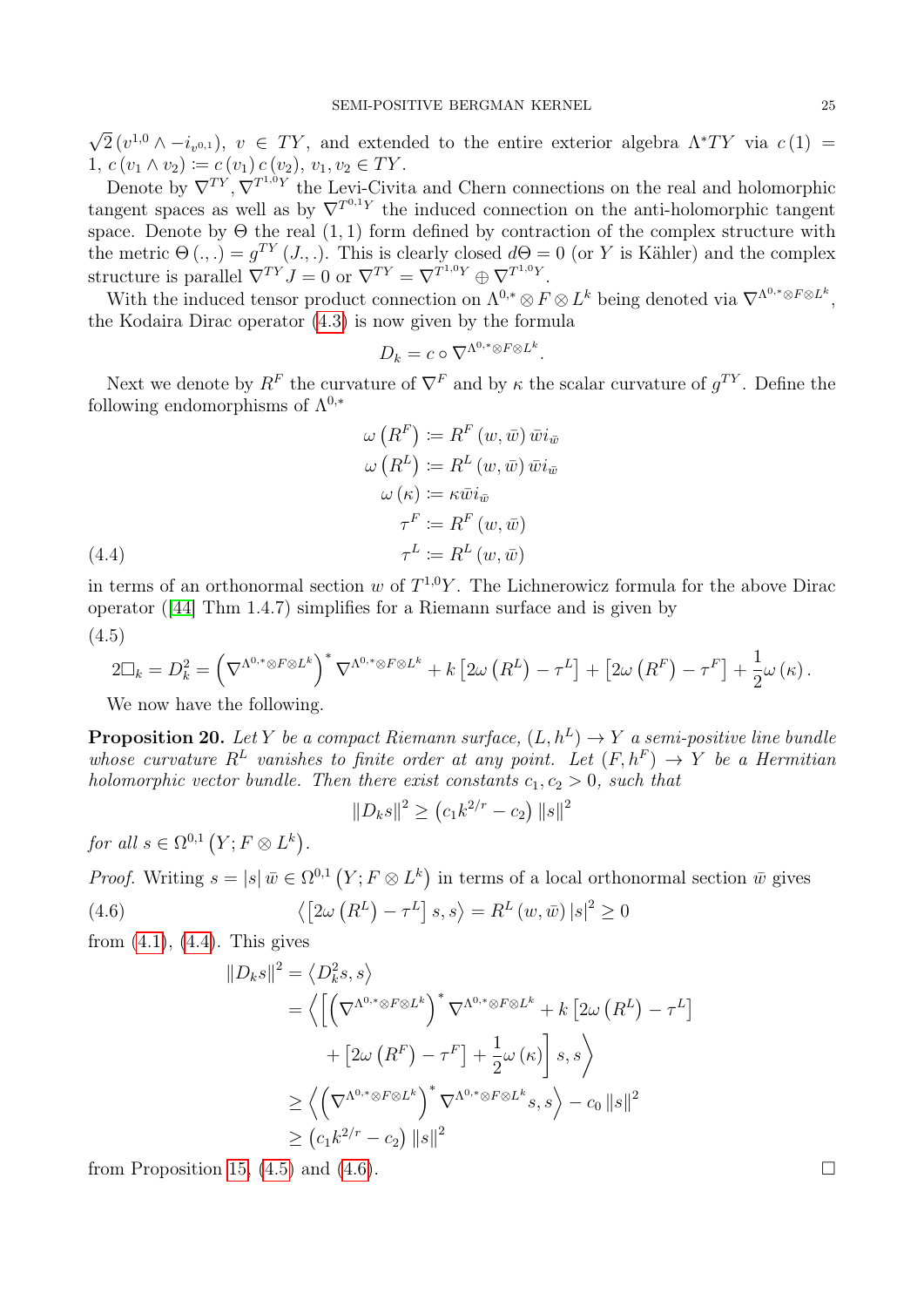We now derive as a corollary a spectral gap property for Kodaira Dirac/Laplace operators  $D_k$ ,  $\Box_k$  corresponding to Proposition [15.](#page-14-5)

<span id="page-25-2"></span>**Corollary 21.** Under the hypotheses of Proposition [20](#page-24-3) there exist constants  $c_1, c_2 > 0$ , such that  $Spec (\Box_k) \subset \{0\} \cup [c_1k^{2/r} - c_2, \infty)$  for each k. Moreover, ker  $D_k^- = 0$  and  $H^1(Y; F \otimes L^k) = 0$ for k sufficiently large.

Proof. From Proposition [20,](#page-24-3) it is clear that

<span id="page-25-6"></span>(4.7) 
$$
\operatorname{Spec} \left( \Box_k^1 \right) \subset \left[ c_1 k^{2/r} - c_2, \infty \right)
$$

for some  $c_1, c_2 > 0$  giving the second part of the corollary. Moreover, the eigenspaces of  $D_k^2|_{\Omega^{0,0/1}}$ with non-zero eigenvalue being isomorphic by Mckean-Singer, the first part also follows.  $\square$ 

Since L is ample, we know also by the Kodaira-Serre vanishing theorem that  $H^1(Y; F \otimes L^k)$ vanishes for k sufficiently large. If  $F$  is also a line bundle this follows from the well known fact that for a line bundle E on Y we have  $H^1(Y; E) = 0$  whenever  $\deg E > 2g - 2$ . It is however interesting to have a direct analytic proof. Of course, the vanishing theorem for a semi-positive line bundle works only in dimension one, see Remark [22](#page-25-1) below.

The vanishing  $H^1(Y; F \otimes L^k) = 0$  for k sufficiently large gives

(4.8)  
\n
$$
\dim H^{0} (Y; F \otimes L^{k}) = \chi (Y; F \otimes L^{k})
$$
\n
$$
= \int_{Y} ch (F \otimes L^{k}) \operatorname{Td} (Y)
$$
\n
$$
= k \left[ \operatorname{rk} (F) \int_{Y} c_{1} (L) \right] + \int_{Y} c_{1} (F) + 1 - g,
$$

<span id="page-25-3"></span>by Riemann-Roch, with  $\chi(Y; F \otimes L^k)$ ,  $ch(F \otimes L^k)$ , Td $(Y)$ , g denoting the holomorphic Euler characteristic, Chern character, Todd genus and genus of Y respectively.

<span id="page-25-1"></span>Remark 22. The Corollary [21](#page-25-2) also gives a corresponding spectral gap for the 'renormalized Laplacian' ([\[28,](#page-47-13) [43\]](#page-48-15)),

$$
\Delta_k^{\#} := \Delta_k - k\tau^L = D_k^2 + \tau^F,
$$

acting on functions : there exist  $c_0, c_1, c_2 > 0$  such that for any k,

$$
\operatorname{Spec} \left( \Delta_k^{\#} \right) \subset [-c_0, c_0] \cup [c_1 k^{2/r} - c_2, \infty),
$$

with the number of eigenvalues in the interval  $[-c_0, c_0]$  again being the holomorphic Euler characteristic [\(4.8\)](#page-25-3). The argument for Proposition [20](#page-24-3) breaks down in higher dimensions since there are more components to  $[2\omega(R^L) - \tau^L]$  in the Lichnerowicz formula [\(4.5\)](#page-24-1) which semipositivity is insufficient to control. Indeed, there is a known counterexample to the existence of a spectral gap for semi-positive line bundles in higher dimensions [\[24\]](#page-47-14).

<span id="page-25-0"></span>4.1. Bergman kernel expansion. We now investigate the asymptotics of the Bergman kernel on the Riemann surface Y. This is the Schwartz kernel  $\Pi_k(y_1, y_2)$  of the projector onto the nullspace of  $\Box_k$ 

<span id="page-25-4"></span>(4.9) 
$$
\Pi_k: C^{\infty}(Y; F \otimes L^k) \to \ker\left(\Box_k|_{C^{\infty}(Y; F \otimes L^k)}\right),
$$

with respect to the  $L^2$  inner product given by the metrics  $g^{TY}$ ,  $h^F$  and  $h^L$ . Alternately, if  $s_1, s_2, \ldots, s_{N_k}$  denotes an orthonormal basis of eigensections of  $H^0(X; F \otimes L^k)$  then

<span id="page-25-5"></span>(4.10) 
$$
\Pi_k(y_1, y_2) = \sum_{j=1}^{N_k} s_j(y_1) \otimes s_j(y_2)^*.
$$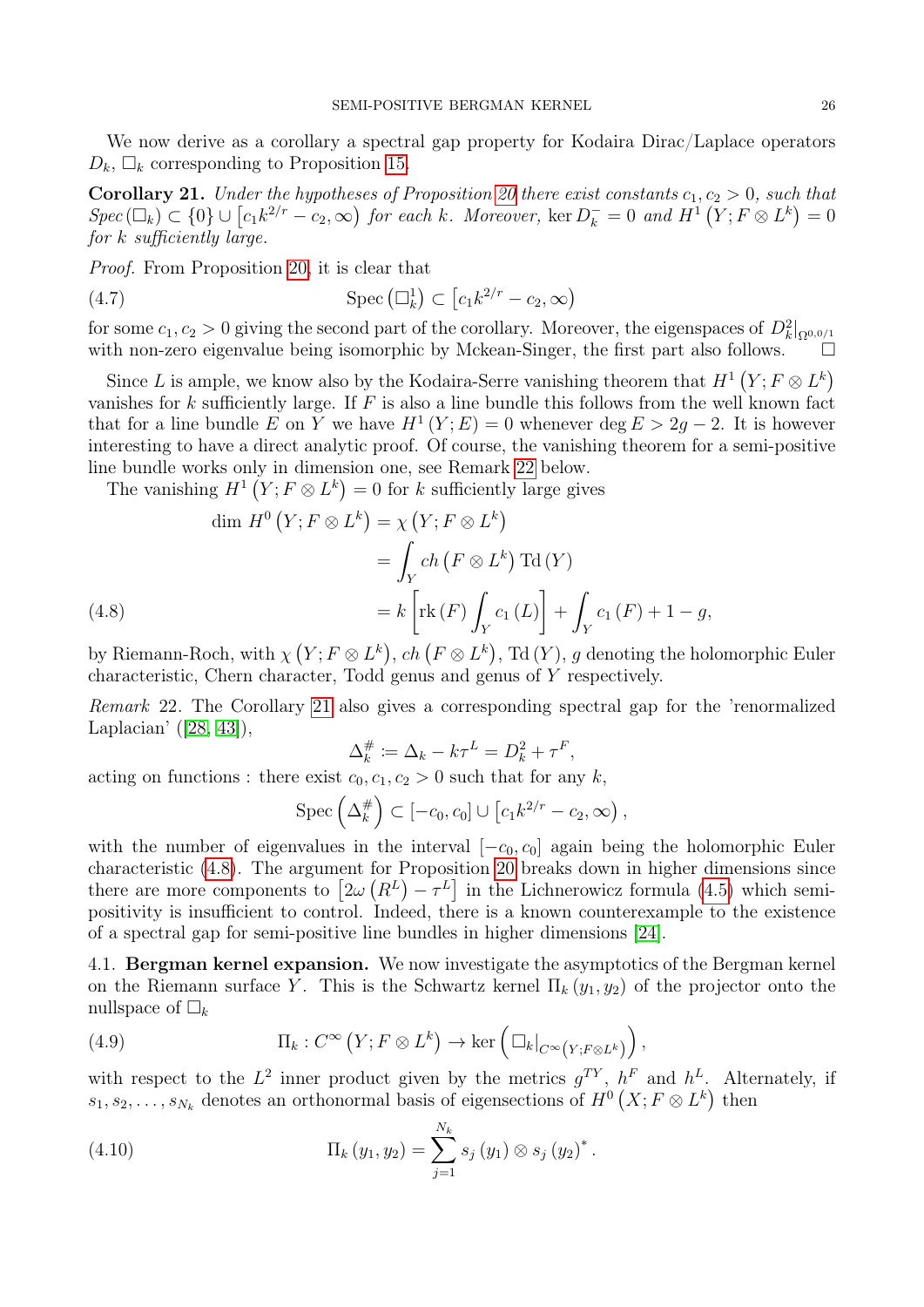We wish to describe the asymptotics of  $\Pi_k$  along the diagonal in  $Y \times Y$ .

Consider  $y \in Y$ , and fix orthonormal bases  $\{e_1, e_2 (= Je_1)\}, \{l\}, \{f_j\}_{j=1}^{\text{rk}(F)}$  for  $T_yY, L_y$ , F respectively and let  $\{w := \frac{1}{\sqrt{2}}\}$  $\frac{1}{2}(e_1 - ie_2)$  } be the corresponding orthonormal frame for  $T_y^{1,0}Y$ . Using the exponential map from this basis obtain a geodesic coordinate system on a geodesic ball  $B_{2\rho}(y)$ . Further parallel transport these bases along geodesic rays using the connections  $\nabla^{T^{1,0}Y}, \nabla^{L}, \nabla^{F}$  to obtain orthonormal frames for  $T^{1,0}Y, L, F$  on  $B_{2g}(y)$ . In this frame and coordinate system, the connection on the tensor product again has the expression

$$
\nabla^{\Lambda^{0,*} \otimes F \otimes L^k} = d + a^{\Lambda^{0,*}} + a^F + ka^L
$$

$$
a_j^{\Lambda^{0,*}} = \int_0^1 d\rho \left(\rho y^k R_{jk}^{\Lambda^{0,*}}(\rho x)\right)
$$

$$
a_j^F = \int_0^1 d\rho \left(\rho y^k R_{jk}^F(\rho x)\right)
$$

$$
a_j^L = \int_0^1 d\rho \left(\rho y^k R_{jk}^L(\rho x)\right)
$$
(4.11)

<span id="page-26-3"></span>in terms of the curvatures of the respective connections similar to [\(3.8\)](#page-14-4). We now define a modified frame  $\{\tilde{e}_1, \tilde{e}_2\}$  on  $\mathbb{R}^2$  which agrees with  $\{e_1, e_2\}$  on  $B_{\varrho}(y)$  and with  $\{\partial_{x_1}, \partial_{x_2}\}$  outside  $B_{2g}(y)$ . Also define the modified metric  $\tilde{g}^{TY}$  and almost complex structure  $\tilde{J}$  on  $\mathbb{R}^2$  to be standard in this frame and hence agreeing with  $g^{TY}$ , J on  $B_{\varrho}(y)$ . The Christoffel symbol of the corresponding modified induced connection on  $\Lambda^{0,*}$  now satisfies

<span id="page-26-4"></span>
$$
\tilde{a}^{\Lambda^{0,*}}=0 \quad \text{ outside } B_{2\varrho}(y) \, .
$$

With  $r_y - 2 \in 2\mathbb{N}_0$  being the order of vanishing of the curvature  $R^L$  as before, we may Taylor expand the curvature as in [\(3.22\)](#page-18-3) with

<span id="page-26-0"></span>(4.12) 
$$
iR_0^L(e_1, e_2) \geq 0.
$$

Further we may as before define the modified connections  $\tilde{\nabla}^F$ ,  $\tilde{\nabla}^L$  [\(3.23\)](#page-19-0) as well as the corresponding tensor product connection  $\tilde{\nabla}^{\Lambda^{0,*} \otimes F \otimes L^{k}}$  which agrees with  $\nabla^{\Lambda^{0,*} \otimes F \otimes L^{k}}$  on  $B_{\varrho}(y)$ . Clearly the curvature of the modified connection  $\tilde{\nabla}^L$  is given by  $\tilde{R}^L(3.23)$  $\tilde{R}^L(3.23)$  and is semi-positive by [\(4.12\)](#page-26-0). Equation [\(3.23\)](#page-19-0) also gives  $\tilde{R}^L = R_0^L + O(q^{r_y-1})$  and that the  $(r_y - 2)$ -th derivative/jet of  $\tilde{R}^L$  is non-vanishing at all points on  $\mathbb{R}^2$  for

(4.13) 
$$
0 < \varrho < c \left| j^{r_y - 2} R^L(y) \right|.
$$

Here c is a uniform constant depending on the  $C^{r-2}$  norm of  $R^L$ . We now define the modified Kodaira Dirac operator on  $\mathbb{R}^2$  by the similar formula

<span id="page-26-2"></span>(4.14) 
$$
\tilde{D}_k = c \circ \tilde{\nabla}^{\Lambda^{0,*} \otimes F \otimes L^k},
$$

agreeing with  $D_k$  on  $B_{\rho}(y)$ . This has a similar Lichnerowicz formula

<span id="page-26-1"></span>(4.15) 
$$
\tilde{D}_k^2 = 2\tilde{\Box}_k := \left(\tilde{\nabla}^{\Lambda^{0,*} \otimes F \otimes L^k}\right)^* \tilde{\nabla}^{\Lambda^{0,*} \otimes F \otimes L^k} + k \left[2\omega \left(\tilde{R}^L\right) - \tilde{\tau}^L\right]
$$

(4.16) 
$$
+\left[2\omega\left(\tilde{R}^{F}\right)-\tilde{\tau}^{F}\right]+\frac{1}{2}\omega\left(\tilde{\kappa}\right)
$$

the adjoint being taken with respect to the metric  $\tilde{g}^{TY}$  and corresponding volume form. Also the endomorphisms  $\tilde{R}^F, \tilde{\tau}^F, \tilde{\tau}^L$  and  $\omega(\tilde{\kappa})$  are the obvious modifications of [\(4.4\)](#page-24-0) defined using the curvatures of  $\tilde{\nabla}^F$ ,  $\tilde{\nabla}^L$  and  $\tilde{g}^{TY}$  respectively. The above [\(4.15\)](#page-26-1) again agrees with  $\Box_k$  on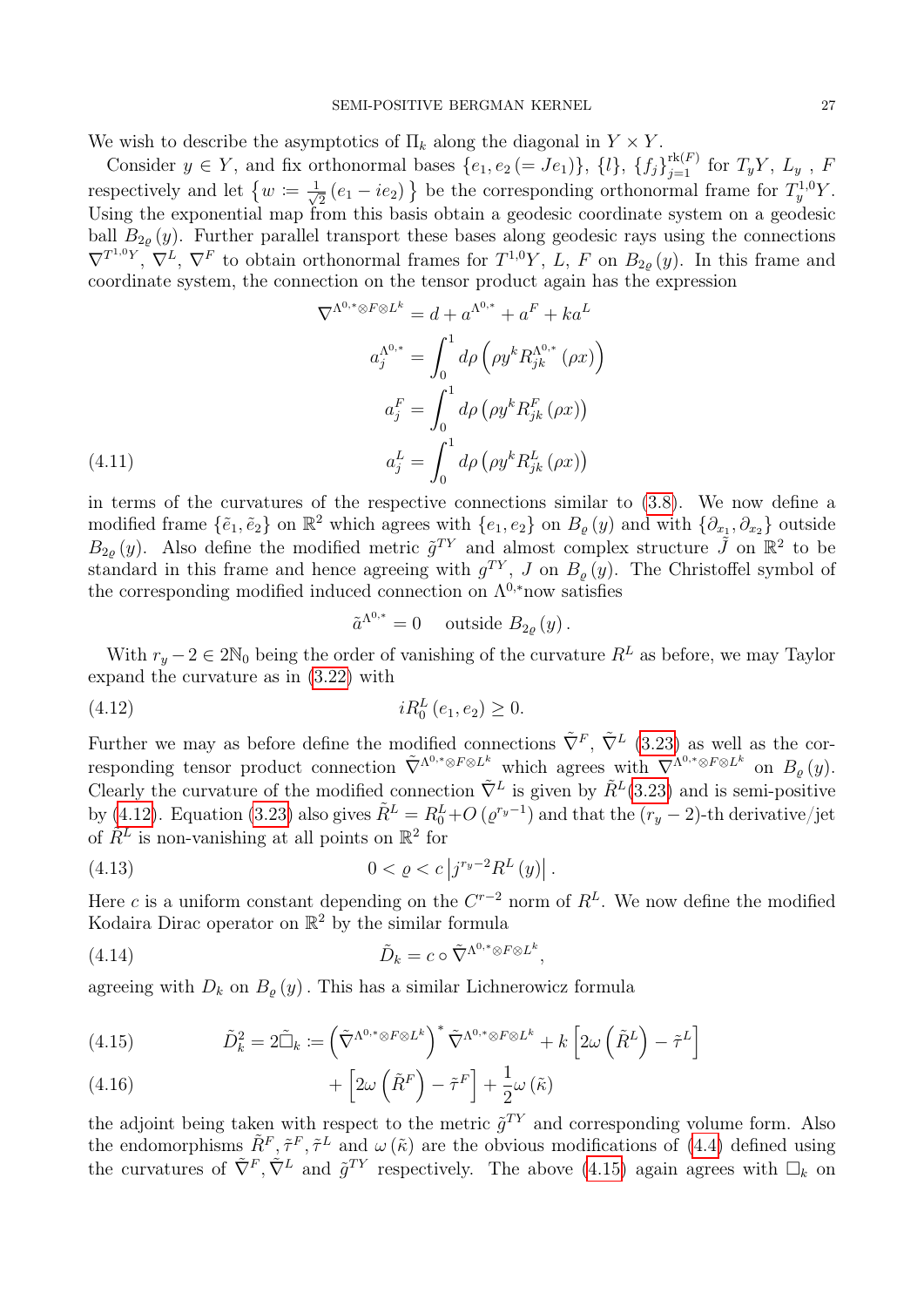$B_{\varrho}(y)$  while the endomorphisms  $\tilde{R}^F, \tilde{\tau}^F, \omega(\tilde{\kappa})$  all vanish outside  $B_{\varrho}(y)$ . Being semi-bounded below [\(4.15\)](#page-26-1) is essentially self-adjoint. A similar argument as Corollary [21](#page-25-2) gives a spectral gap

<span id="page-27-5"></span>(4.17) 
$$
\operatorname{Spec} \left( \tilde{\Box}_k \right) \subset \{0\} \cup \left[ c_1 k^{2/r_y} - c_2, \infty \right).
$$

Thus for  $k \gg 0$ , the resolvent  $(\tilde{\Box}_k - z)^{-1}$  is well-defined in a neighborhood of the origin in the complex plane. On account on the sub-elliptic estimate [\(2.14\)](#page-7-3), the projector  $\tilde{\Pi}_k$  from  $L^2(\mathbb{R}^2;\Lambda_y^{0,*}\otimes F_y\otimes L_y^{\otimes k})$  onto ker  $(\tilde{\Box}_k)$  then has a smooth Schwartz kernel with respect to the Riemannian volume of  $\tilde{g}^{TY}$ .

We are now ready to prove the Bergman kernel expansion Theorem [3.](#page-2-3)

*Proof of Theorem [3.](#page-2-3)* First choose  $\varphi \in \mathcal{S}(\mathbb{R}_s)$  even satisfying  $\hat{\varphi} \in C_c \left(-\frac{\beta}{2}\right)$  $\frac{\varrho}{2}, \frac{\varrho}{2}$  $\frac{\varrho}{2}$  and  $\varphi(0) = 1$ . For  $c > 0$ , set  $\varphi_1(s) = 1_{[c,\infty)}(s) \varphi(s)$ . On account of the spectral gap Corollary [21,](#page-25-2) and as  $\varphi_1$ decays at infinity, we have

<span id="page-27-7"></span>
$$
\varphi(D_k) - \Pi_k = \varphi_1(D_k) \quad \text{with}
$$

<span id="page-27-1"></span>(4.18) 
$$
||D_k^a \varphi_1(D_k)||_{L^2 \to L^2} = O(k^{-\infty})
$$

for  $a \in \mathbb{N}$ . Combining the above with semiclassical Sobolev and elliptic estimates gives

(4.19) 
$$
|\varphi(D_k) - \Pi_k|_{C^l(Y \times Y)} = O(k^{-\infty}),
$$

 $\forall l \in \mathbb{N}_0$ . Next we may write  $\varphi(D_k) = \frac{1}{2\pi} \int_{\mathbb{R}} e^{i\xi D_k} \hat{\varphi}(\xi) d\xi$  via Fourier inversion. Since  $D_k = \tilde{D}_k$ on  $B_{\varrho}(y)$  and  $\hat{\varphi} \in C_c \left(-\frac{\varrho}{2}\right)$  $\frac{\varrho}{2}, \frac{\varrho}{2}$  $\frac{g}{2}$ , we may use a finite propagation argument to conclude

<span id="page-27-4"></span>
$$
\varphi(D_k)(.,y) = \varphi(\tilde{D}_k)(.,0).
$$

By similar estimates as [\(4.18\)](#page-27-1) for  $D_k$  we now have a localization of the Bergman kernel

<span id="page-27-8"></span>(4.20) 
$$
\Pi_k(., y) = O(k^{-\infty}), \text{ on } B_{\varrho}(y)^c
$$

$$
\Pi_k(., y) - \tilde{\Pi}_k(., 0) = O(k^{-\infty}), \text{ on } B_{\varrho}(y).
$$

It thus suffices to consider the Bergman kernel of the model Kodaira Laplacian  $(4.15)$  on  $\mathbb{R}^2$ .

Next with the rescaling/dilation  $\delta_{k^{-1/r}} y = (k^{-1/r} y_1, \ldots, k^{-1/r} y_{n-1})$  as in [3.3,](#page-18-0) the rescaled Kodaira Laplacian

$$
(4.21) \qquad \qquad \Box := k^{-2/r_y} \left( \delta_{k^{-1/r}} \right)_* \tilde{\Box}_k
$$

satisfies

<span id="page-27-6"></span>(4.22) 
$$
\varphi\left(\frac{\tilde{\Box}_k}{k^{2/r_y}}\right)(y, y') = k^{2/r_y} \varphi\left(\Xi\right)\left(yk^{1/r_y}, y'k^{1/r_y}\right)
$$

for  $\varphi \in \mathcal{S}(\mathbb{R})$ . Using a Taylor expansion via [\(3.23\)](#page-19-0), [\(4.14\)](#page-26-2) the rescaled Dirac operator has an expansion

<span id="page-27-0"></span>(4.23) 
$$
\Box = \left( \sum_{j=0}^{N} k^{-j/r_y} \Box_j \right) + k^{-2(N+1)/r_y} E_{N+1}, \ \forall N.
$$

Here each

<span id="page-27-2"></span>(4.24) 
$$
\Box_j = a_{j;pq}(y) \, \partial_{y_p} \partial_{y_q} + b_{j;p}(y) \, \partial_{y_p} + c_j(y)
$$

is a (k-independent) self-adjoint, second-order differential operator while each

<span id="page-27-3"></span>(4.25) 
$$
E_j = \sum_{|\alpha|=N+1} y^{\alpha} \left[ a_{j;pq}^{\alpha} (y;k) \partial_{y_p} \partial_{y_q} + b_{j;p}^{\alpha} (y;k) \partial_{y_p} + c_j^{\alpha} (y;k) \right]
$$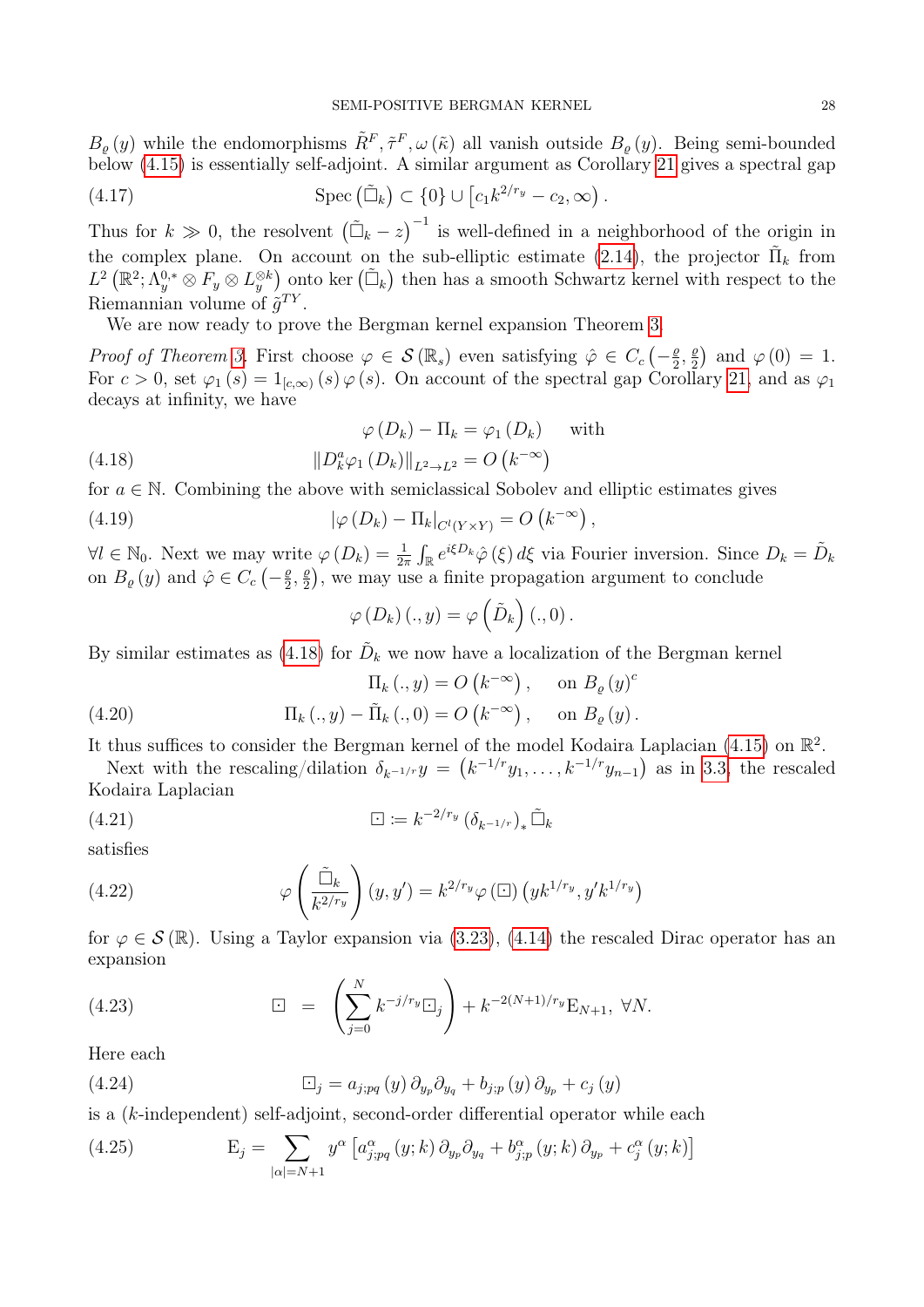is a k-dependent self-adjoint, second-order differential operator on  $\mathbb{R}^2$ . Furthermore the functions appearing in [\(4.24\)](#page-27-2) are polynomials with degrees satisfying

$$
\deg a_j = j, \deg b_j \le j + r_y - 1, \deg c_j \le j + 2r_y - 2
$$
  

$$
\deg b_j - (j - 1) = \deg c_j - j = 0 \pmod{2}
$$

and whose coefficients involve

<span id="page-28-3"></span>
$$
a_j : \leq j - 2 \text{ derivatives of } R^{TY}
$$
  
\n
$$
b_j : \leq j - 2 \text{ derivatives of } R^F, R^{\Lambda^{0,*}}
$$
  
\n
$$
\leq j + r - 2 \text{ derivatives of } R^L
$$
  
\n
$$
c_j : \leq j - 2 \text{ derivatives of } R^F, R^{\Lambda^{0,*}}
$$
  
\n
$$
\leq j + r - 2 \text{ derivatives of } R^L
$$

while the coefficients  $a_{j:pq}^{\alpha}(y;k)$ ,  $b_{j:p}^{\alpha}(y;k)$ ,  $c_j^{\alpha}(y;k)$  of [\(4.25\)](#page-27-3) are uniformly (in k)  $C^{\infty}$  bounded. Using  $(4.11)$ ,  $(A.4)$ ,  $(A.8)$  and  $(A.9)$  the leading term of  $(4.23)$  is computed

$$
\Xi_0 = \Xi_{g^{TY}, j_y^{ry-2}R^L, J^{TY}}
$$

in terms of the the model Kodaira Laplacian on the tangent space  $TY(A.8)$  $TY(A.8)$ .

It is now clear from [\(4.21\)](#page-27-4) that for  $\varphi$  supported and equal to one near 0. In light of the spectral gap [\(4.17\)](#page-27-5), the equation [\(4.22\)](#page-27-6) specializes to

(4.27) 
$$
\tilde{\Pi}_{k}(y', y) = k^{2/r_{y}} \Pi^{\Box}(y' k^{1/r_{y}}, y k^{1/r_{y}})
$$

as a relation between the Bergman kernels of  $\tilde{\Box}_k$ ,  $\Box$ . Next, the expansion [\(4.23\)](#page-27-0) along with local elliptic estimates gives

<span id="page-28-2"></span><span id="page-28-1"></span>
$$
\left(\Box - z\right)^{-1} - \left(\Box_0 - z\right)^{-1} = O_{H_{\text{loc}}^s \to H_{\text{loc}}^{s+2}}\left(k^{-1/r_y} \left|\text{Im}z\right|^{-2}\right)
$$

for each  $s \in \mathbb{R}$ . More generally, we let  $I_j \coloneqq \{p = (p_0, p_1, \ldots) | p_\alpha \in \mathbb{N}, \sum p_\alpha = j\}$ denote the set of partitions of the integer  $j$  and define

(4.28) 
$$
\mathbf{C}_j^z = \sum_{p \in I_j} (z - \Xi_0)^{-1} \left[ \Pi_\alpha \left[ \Xi_{p_\alpha} (z - \Xi_0)^{-1} \right] \right].
$$

Then by repeated applications of the local elliptic estimate using [\(4.23\)](#page-27-0) we have

$$
(4.29) \qquad (z - \Xi)^{-1} - \left(\sum_{j=0}^{N} k^{-j/r_y} C_j^z\right) = O_{H_{\text{loc}}^s \to H_{\text{loc}}^{s+2}}\left(k^{-(N+1)/r_y} |\text{Im} z|^{-2Nr_y-2}\right),
$$

for each  $N \in \mathbb{N}$ ,  $s \in \mathbb{R}$ . A similar expansion as [\(4.23\)](#page-27-0) for the operator  $(\Box + 1)^M (\Box - z)$ ,  $M \in \mathbb{N}$ , also gives

<span id="page-28-0"></span>
$$
(4.30) \qquad (\square + 1)^{-M} \left( \square - z \right)^{-1} - \sum_{j=0}^{N} k^{-j/r_y} \mathcal{C}_{j,M}^z = O_{H_{\text{loc}}^s \to H_{\text{loc}}^{s+2+2M}} \left( k^{-(N+1)/r_y} \left| \text{Im} z \right|^{-2Nr_y-2} \right)
$$

for operators  $C_{j,M}^z = O_{H_{\text{loc}}^{s} \to H_{\text{loc}}^{s+2+2M}}\left(k^{-(N+1)/r_y}|\text{Im}z|^{-2Nr_y-2}\right), j = 0, \ldots, N$ , with  $\mathtt{C}_{0,M}^{z}=\left( \hat{\Delta}_{g^{E},F,\mu}^{(0)}+1\right) ^{-M}\left( \hat{\Delta}_{g^{E},F,\mu}^{(0)}-z\right) ^{-1}.$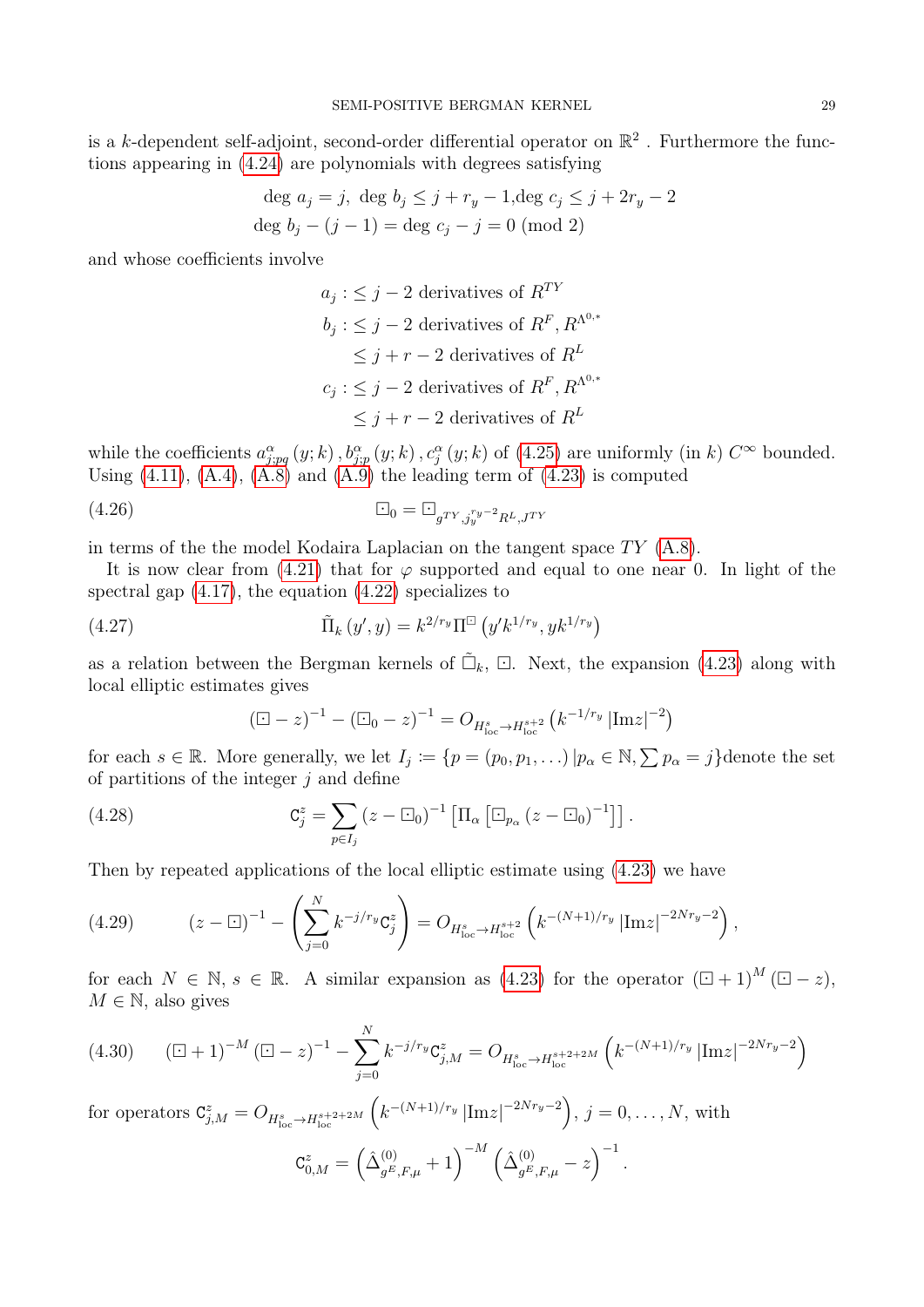For  $M \gg 0$  sufficiently large, Sobolev's inequality gives an expansion for the corresponding Schwartz kernels in [\(4.30\)](#page-28-0) in  $C^l$  ( $\mathbb{R}^2 \times \mathbb{R}^2$ ),  $\forall l \in \mathbb{N}_0$ . Next, plugging the above resolvent expansion into the Helffer-Sjöstrand formula as before gives

<span id="page-29-0"></span>
$$
\left|\varphi\left(\Xi\right)-\sum_{j=0}^N k^{-j/r_y} \mathcal{C}_j^{\varphi}\right|_{C^l(\mathbb{R}^2\times\mathbb{R}^2)}=O\left(k^{-(N+1)/r_y}\right)
$$

 $\forall l, N \in \mathbb{N}_0$  and for some (k-independent)  $C_j^{\varphi} \in C^{\infty}(\mathbb{R}^2 \times \mathbb{R}^2)$ ,  $j = 0, 1, ...,$  with leading term  $C_0^{\varphi} = \varphi(\Box_0) = \varphi\left(\Box_{g^{TY},j_y^{ry-2}R^L,J^{TY}}\right)$ . As  $\varphi$  was chosen supported near 0, the spectral gap properties [\(4.17\)](#page-27-5), [38](#page-45-1) give

(4.31) 
$$
\left| \Pi^{\boxdot} - \sum_{j=0}^{N} k^{-j/r_y} C_j \right|_{C^l(\mathbb{R}^2 \times \mathbb{R}^2)} = O\left( k^{-(N+1)/r_y} \right)
$$

for some  $C_j \in C^{\infty}(\mathbb{R}^2 \times \mathbb{R}^2)$ ,  $j = 0, 1, \ldots$ , with leading term  $C_0 = \Pi$  $\Xi_{g^{TY},j_{y}^{r_y-2}R^L,J^{TY}}$ . The expansion is now a consequence of  $(4.19)$ ,  $(4.20)$  and  $(4.27)$ . Finally, in order to show that there are no odd powers of  $k^{-j/r_y}$ , one again notes that the operators  $\Box_j$  [\(4.24\)](#page-27-2) change sign by  $(-1)^j$  under  $\delta_{-1}x := -x$ . Thus the integral expression [\(4.28\)](#page-28-2) corresponding to  $C_j^z(0,0)$  changes sign by  $(-1)^{j}$  under this change of variables and must vanish for j odd.

Next we show that a pointwise expansion on the diagonal also exists for derivatives of the Bergman kernel. In what follows we denote by  $j^{l}s/j^{l-1}s \in S^{l}T^{*}Y \otimes E$  the component of the l-th jet of a section  $s \in C^{\infty}(E)$  of a Hermitian vector bundle E that lies in the kernel of the natural surjection  $J^l(E) \to J^{l-1}(E)$ .

<span id="page-29-1"></span>**Theorem 23.** For each  $l \in \mathbb{N}_0$ , the l-th jet of the on-diagonal Bergman kernel has a pointwise expansion

(4.32) 
$$
j^{l} \left[\Pi_{k}(y, y)\right] / j^{l-1} \left[\Pi_{k}(y, y)\right] = k^{(2+l)/r_{y}} \left[\sum_{j=0}^{N} c_{j}(y) k^{-2j/r_{y}}\right] + O\left(k^{-(2N-l-1)/r_{y}}\right),
$$

 $\forall N \in \mathbb{N}, \ in \ j^{l}End(F)/j^{l-1}End(F) = S^{l}T^{*}Y \otimes End(F), \ with \ the \ leading \ term$ 

$$
c_0(y) = j^l \left[ \Pi^{g_y^{TY}, j_y^{ry-2} R^L, J_y^{TY}}(0,0) \right] / j^{l-1} \left[ \Pi^{g_y^{TY}, j_y^{ry-2} R^L, J_y^{TY}}(0,0) \right]
$$

being given in terms of the l-th jet of the Bergman kernel of the Kodaira Laplacian [\(A.8\)](#page-44-0) on the tangent space at y.

Proof. The proof is a modification of the previous. First note that a similar localization

(4.33) 
$$
\Pi_k(y, y) - \tilde{\Pi}_k(y, y) = O\left(k^{-\infty}\right),
$$

to [\(4.20\)](#page-27-8) is valid in  $C^l$ ,  $\forall l \in \mathbb{N}_0$ , and for y in a uniform neighborhood of y. Next differentiating  $(4.27)$  with  $y = y'$  gives

(4.34) 
$$
\partial_y^{\alpha} \tilde{\Pi}_k(y, y) = k^{(2+|\alpha|)/r_y} \partial_y^{\alpha} \Pi^{\boxdot} (yk^{1/r_y}, yk^{1/r_y}),
$$

 $\forall \alpha \in \mathbb{N}_0^2$ . Finally, the expansion [\(4.31\)](#page-29-0) being valid in  $C^l$ ,  $\forall l \in \mathbb{N}_0$ , maybe differentiated and plugged into the above with  $y = 0$  to give the theorem.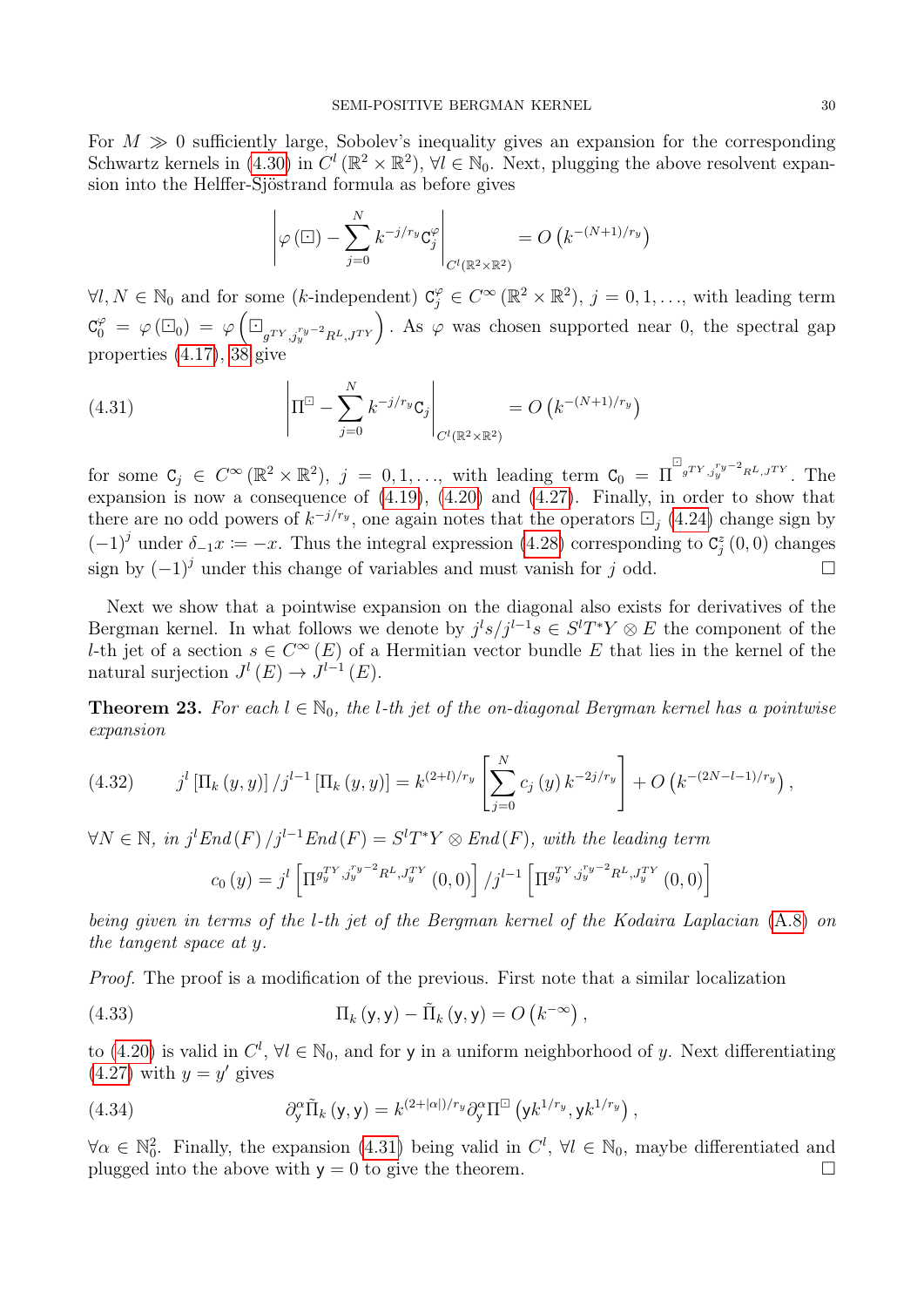<span id="page-30-3"></span>Remark 24. The expansion [\(1.7\)](#page-2-1) is the same as the positive case on  $Y_2$  (points where  $r_y = 2$ ) and furthermore uniform in any  $C^l$ -topology on compact subsets of  $Y_2$  cf. [\[44,](#page-48-1) Theorem 4.1.1]. In particular the first two coefficients for  $y \in Y_2$  are given by

$$
c_0(y) = \Pi^{g_y^{TY}, j_y^{0} R^L, J_y^{TY}}(0,0) = \frac{1}{2\pi} \tau^L
$$
  

$$
c_1(y) = \frac{1}{16\pi} \tau^L \left[ \kappa - \Delta \ln \tau^L + 4\tau^F \right].
$$

The derivative expansion on  $Y_2$  is also known to satisfy  $c_0 = c_1 = \ldots = c_{\left[\frac{l-1}{2}\right]} = 0$  (i.e. begins at the same leading order  $k$ ) with the leading term given by

$$
c_{\left[\frac{l+1}{2}\right]}(y) = \frac{1}{2\pi} j^l \tau^L / \frac{1}{2\pi} j^{l-1} \tau^L.
$$

As before with Theorem [9](#page-10-2) and Theorem [16](#page-15-0) the expansions of Theorem [3](#page-2-3) and Theorem [23](#page-29-1) are not uniform in the point on the diagonal. We next give uniform estimates on the Bergman kernel useful in Section [4.4.](#page-39-0) Below we set  $C_{r_1} := \inf_{|R^V|=1} \prod^{g^V, R^V, J^V} (0,0)$  for each  $0 \neq R^V \in S^{r_1-2}V^* \otimes \Lambda^2 V^*, r_1 \geq 2.$  Furthermore, the Bergman kernel  $\Pi^{g_y^{T Y}, j_y^0 R^L, J_y^{T Y}}(0,0)$  of the model operator  $(A.8)$  is extended (continuously) by zero from  $Y_2$  to Y.

<span id="page-30-5"></span>Lemma 25. The Bergman kernel satisfies

$$
(4.35)
$$

<span id="page-30-2"></span>
$$
\left[\inf_{y \in Y_r} \Pi^{g_y^{TY}, j_y^{r-2} R^L, J_y^{TY}}(0,0)\right] [1+o(1)] k^{2/r} \le \Pi_k(y,y) \le \left[\sup_{y \in Y} \Pi^{g_y^{TY}, j_y^{0} R^L, J_y^{TY}}(0,0)\right] [1+o(1)] k,
$$

with the  $o(1)$  terms being uniform in  $y \in Y$ .

Proof. Note that theorem Theorem [3](#page-2-3) already shows

<span id="page-30-0"></span>(4.36) 
$$
\Pi_k(y, y) \ge C_{r_y} (|j^{r_y - 2} R^L| k)^{2/r_y} - c_y
$$

 $\forall y \in Y$ , with  $c_y = c \left( \left| j^{r_y - 2} R^L(y) \right| \right)$  $\binom{-1}{j^{r_y-2}R^L(y)}$ <sup>-1</sup> (1) being a (y-dependent) constant given in terms of the norm of the first non-vanishing jet. The norm of this jet affects the choice of  $\varrho$  needed for [\(4.13\)](#page-26-4); which in turn affects the C<sup> $\infty$ </sup>-norms of the coefficients of [\(4.25\)](#page-27-3) via [\(3.23\)](#page-19-0). We first show that this estimate extends to a small  $(|j^{r_y-2}R^L(y)|$ - dependent) size neighborhood of y. To this end, for any  $\varepsilon > 0$  there exists a uniform constant  $c_{\varepsilon}$  depending only on  $\varepsilon$  and  $||R^L||_{C^r}$  such that

(4.37) 
$$
\left|j^{r_y-2}R^L(y)\right| \ge (1-\varepsilon)\left|j^{r_y-2}R^L(y)\right|,
$$

 $\forall y \in B_{c_{\varepsilon} \left| j^{r_y-2} R^{L} \right|} \left( y \right).$ 

We begin by rewriting the model Kodaira Laplacian  $\tilde{\Box}_k$  [\(4.15\)](#page-26-1) near y in terms of geodesic coordinates centered at y. In the region

<span id="page-30-1"></span>
$$
\mathbf{y} \in B_{c_{\varepsilon} \left| j^{r_y - 2} R^{L} \right|} \left( y \right) \cap \left\{ C_0 \left( \left| j^0 R^L \left( y \right) \right| k \right) \geq k^{2/r_y} \Pi^{g_y^{TY}, j_y^{r_y - 2} R^L, J_y^{TY}} \left( 0, 0 \right) \right\}
$$

a rescaling of  $\tilde{\Box}_k$  by  $\delta_{k^{-1/2}}$ , now centered at y, shows

<span id="page-30-4"></span>
$$
\Pi_{k}(\mathbf{y}, \mathbf{y}) = k \Pi^{g_{y}^{TY}, j_{y}^{0} R^{L}, J_{y}^{TY}}(0, 0) + O_{\left|j^{r_{y}-2} R^{L}(y)\right|^{-1}}(1)
$$
\n
$$
= k \left|j^{0} R^{L}(\mathbf{y})\right| \Pi^{g_{y}^{TY}, \frac{j_{y}^{0} R^{L}}{\left|j^{0} R^{L}(y)\right|}, J_{y}^{TY}}(0, 0) + O_{\left|j^{r_{y}-2} R^{L}(y)\right|^{-1}}(1)
$$
\n
$$
\geq k^{2/r_{y}} \Pi^{g_{y}^{TY}, j_{y}^{r_{y}-2} R^{L}, J_{y}^{TY}}(0, 0) + O_{\left|j^{r_{y}-2} R^{L}(y)\right|^{-1}}(1)
$$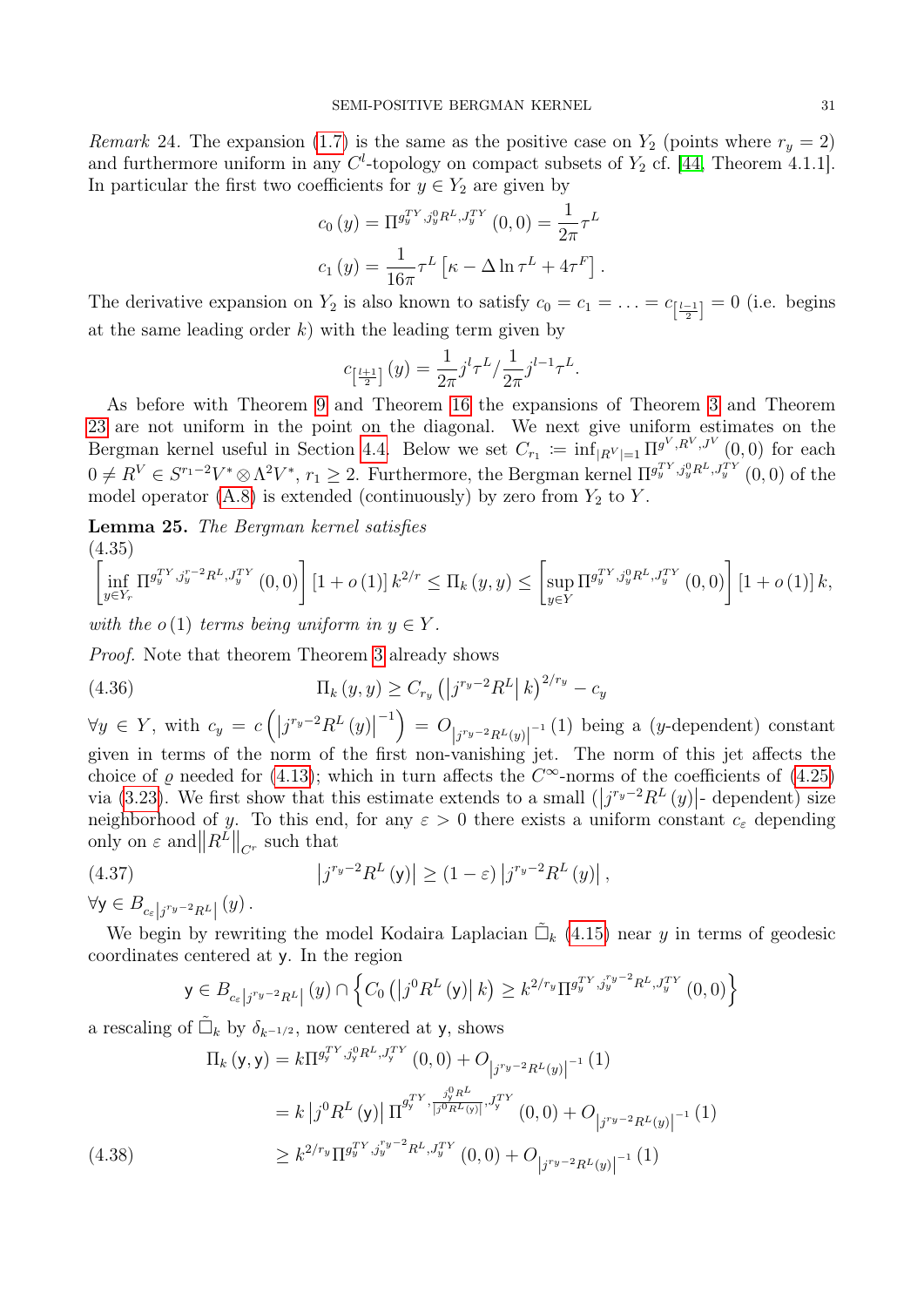as in [\(4.36\)](#page-30-0). Now, in the region

$$
\mathsf{y} \in B_{c_{\varepsilon} | j^{r_y - 2} R^L} (y) \cap \left\{ C_1 (|j^1 R^L(y) / j^0 R^L(y) | k)^{2/3} \right\}
$$
  

$$
\geq k^{2/r_y} \Pi^{g_y^{TY}, j_y^{r_y - 2} R^L, J_y^{TY}} (0, 0) \geq C_0 (|j^0 R^L(y)| k) \right\}
$$

a rescaling of  $\tilde{\Box}_k$  by  $\delta_{k^{-1/3}}$  centered at y similarly shows

$$
\Pi_{k}(y, y) = k^{2/3} \left[ 1 + O\left( k^{2/r - 2/3} \right) \right] \Pi^{g_{y}^{TV}, j_{y}^{1} R^{L}/j_{y}^{0} R^{L}, J_{y}^{TV}}(0, 0)
$$
  
+  $O_{\left| j^{r_{y} - 2} R^{L}(y) \right|^{-1}}(1)$   
=  $k^{2/3} \left[ 1 + O\left( k^{2/r - 2/3} \right) \right] \left| j_{y}^{1} R^{L}/j_{y}^{0} R^{L} \right|^{2/3} \Pi^{g_{y}^{TV}, \frac{j_{y}^{1} R^{L}/j_{y}^{0} R^{L}}{j_{y}^{1} R^{L}/j_{y}^{0} R^{L}} \right|^{J_{y}^{TV}}(0, 0)$   
+  $O_{\left| j^{r_{y} - 2} R^{L}(y) \right|^{-1}}(1)$ 

<span id="page-31-0"></span>(4.40) 
$$
\geq (1 - \varepsilon) k^{2/r_y} \Pi^{g_y^{TY}, j_y^{r_y - 2} R^L, J_y^{TY}} (0, 0) + O_{\left|j^{r_y - 2} R^L(y)\right|^{-1}} (1)
$$

Next, in the region

$$
y \in B_{c_{\varepsilon}|j^{r_y-2}R^{L}|}(y) \cap \left\{ C_2 \left( \left| j^2 R^{L}(y) / j^1 R^{L}(y) \right| k \right)^{1/2} \right\}
$$
  
\n
$$
\geq k^{2/r_y} \prod^{q_y^{T} y} j_y^{r_y-2} R^{L} y_{y}^{T^{Y}}(0,0) \geq \max \left[ C_0 \left( \left| j^0 R^{L}(y) \right| k \right), C_1 \left( \left| j^1 R^{L}(y) / j^0 R^{L}(y) \right| k \right)^{2/3} \right] \right\}
$$

a rescaling of 
$$
\tilde{\Box}_k
$$
 by  $\delta_{k^{-1/4}}$  centered at y shows  
\n
$$
\Pi_k(y, y) = k^{1/2} \left[ 1 + O\left( k^{2/r - 1/2} \right) \right] \Pi^{g_y^{TY}, j_y^2 R^L / j_y^1 R^L, J_y^{TY}}(0, 0) + O_{\left| j^{ry} - 2R^L(y) \right|^{-1}}(1)
$$
\n
$$
= k^{1/2} \left[ 1 + O\left( k^{2/r - 1/2} \right) \right] \left| j_y^2 R^L / j_y^1 R^L \right|^{1/2} \Pi^{g_y^{TY}, \frac{j_y^2 R^L / j_y^1 R^L}{\left| j_y^2 R^L / j_y^1 R^L \right|}, J_y^{TY}(0, 0) + O_{\left| j^{ry} - 2R^L(y) \right|^{-1}}(1)
$$
\n
$$
(4.41) \geq (1 - \varepsilon) k^{2/r_y} \Pi^{g_y^{TY}, j_y^{ry} - 2R^L, J_y^{TY}}(0, 0) + O_{\left| j^{ry} - 2R^L(y) \right|^{-1}}(1)
$$

Continuing in this fashion, we are finally left with the region

$$
y \in B_{c_{\varepsilon}|j^{ry-2}R^{L}|}(y) \cap \left\{ k^{2/r_{y}} \Pi^{g_{y}^{TY},j_{y}^{ry-2}R^{L},J_{y}^{TY}}(0,0) \right\}
$$
  
\n
$$
\geq \max \left[ C_{0} (|j^{0}R^{L}(y)|k), \ldots, C_{r_{y}-3} (|j^{r_{y}-3}R^{L}(y)/j^{r_{y}-4}R^{L}(y)|k)^{2/(r_{y}-1)} \right] \right\}.
$$

In this region we have

$$
\left|j^{r_y-2}R^L\left(\mathbf{y}\right)/j^{r_y-3}R^L\left(\mathbf{y}\right)\right| \geq \left(1-\varepsilon\right)\left|j^{r_y-2}R^L\left(\mathbf{y}\right)\right| + O\left(k^{2/r_y-2/(r_y-1)}\right)
$$

following [\(4.37\)](#page-30-1) with the remainder being uniform. A rescaling by  $\delta_{k^{-1/r_y}}$  then giving a similar estimate in this region, we have finally arrived at

$$
\Pi_{k}(y, y) \ge (1 - \varepsilon) k^{2/r_{y}} \Pi^{g_{y}^{TY}, j_{y}^{ry-2} R^{L}, J_{y}^{TY}}(0, 0) + O_{\left|j^{r_{y}-2} R^{L}(y)\right|^{-1}}(1)
$$

 $\forall {\sf y} \in B_{c_\varepsilon \left| j^{ry-2}R^L \right|} \left( y \right)$ .

Finally a compactness argument finds a finite set of points  ${y_j}_{j=1}^N$  such that the corresponding  $B_{c_{\varepsilon}|j^{r_{y_j}-2}R^L}$  $(y_j)$ 's cover Y. This gives a uniform constant  $c_{1,\varepsilon} > 0$  such that

$$
\Pi_{k}(y, y) \ge (1 - \varepsilon) \left[ \inf_{y \in Y_r} \Pi^{g_y^{TY}, j_y^{r-2} R^L, J_y^{TY}}(0, 0) \right] k^{2/r} - c_{1, \varepsilon}
$$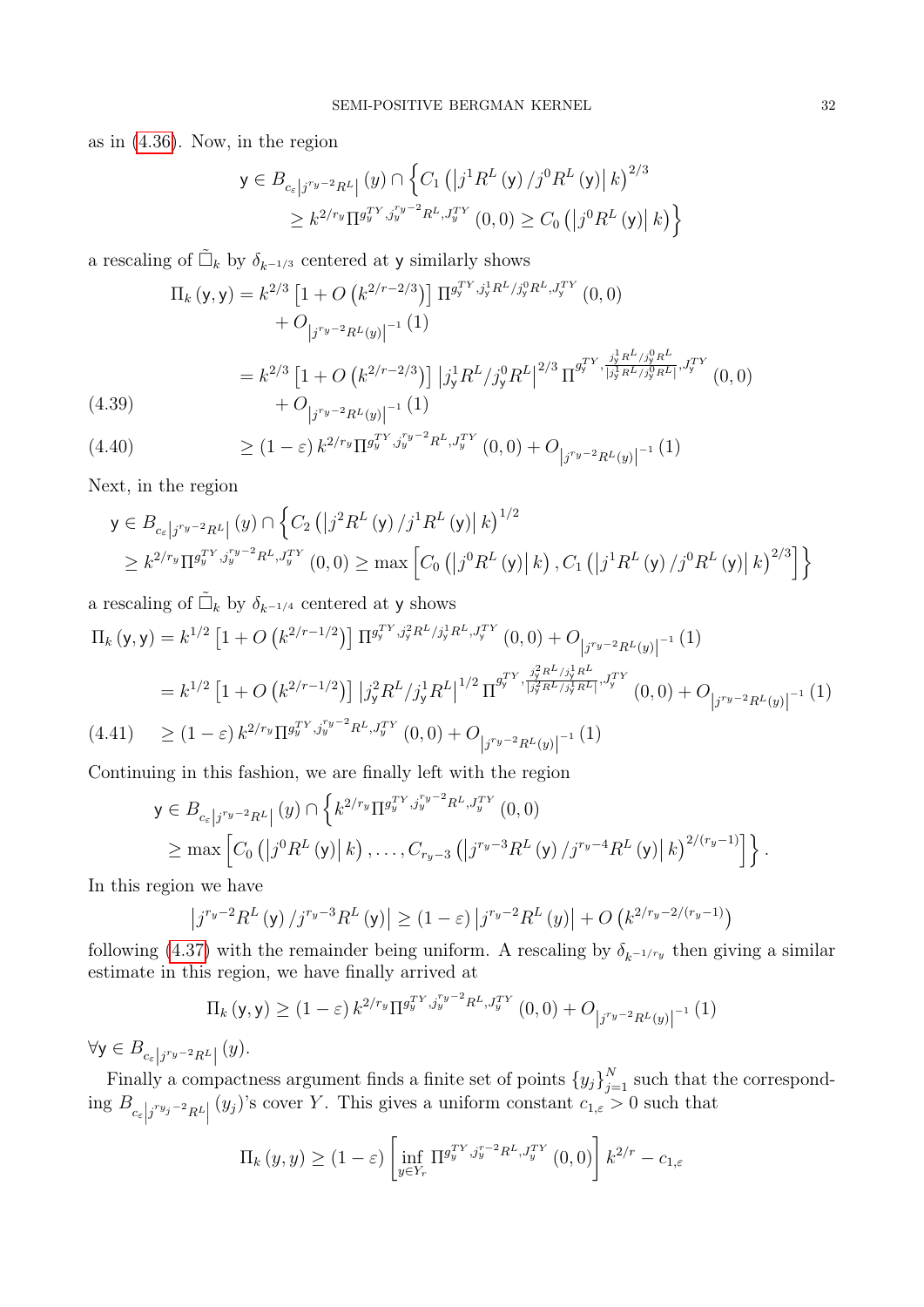$\forall y \in Y$ ,  $\varepsilon > 0$  proving the lower bound [\(4.35\)](#page-30-2). The argument for the upper bound is  $\Box$ similar.

We now prove a second lemma giving a uniform estimate on the derivatives of the Bergman kernel. Again below, the model Bergman kernel  $\Pi^{g_y^{TY}, j_y^1 R^L/j_y^0 R^L, J_y^{TY}}(0,0)$  and its relevant ratio

$$
\frac{\left| \left[ j^l \prod g_y^{TY}, j_\mathbf{y}^1 R^L / j_\mathbf{y}^0 R^L, J_\mathbf{y}^{TY} \right] (0,0) \right|}{\prod g_y^{TY}, j_\mathbf{y}^1 R^L / j_\mathbf{y}^0 R^L, J_\mathbf{y}^{TY} (0,0)}
$$

are extended (continuously) by zero from  $\{y|j_y^1R^L/j_y^0R^L \neq 0\}$  to Y.

<span id="page-32-0"></span>Lemma 26. The l-th jet of the Bergman kernel satisfies

$$
\left|j^{l}\left[\Pi_{k}\left(y,y\right)\right]\right| \leq k^{l/3}\left[1+o\left(1\right)\right] \left[\sup_{y \in Y} \frac{\left|\left[j^{l}\Pi^{g_{y}^{TY},j_{y}^{1}R^{L}/j_{y}^{0}R^{L},J_{y}^{TY}Y}\right](0,0)\right|}{\Pi^{g_{y}^{TY},j_{y}^{1}R^{L}/j_{y}^{0}R^{L},J_{y}^{TY}}(0,0)}\right] \Pi_{k}\left(y,y\right)
$$

with the  $o(1)$  term being uniform in  $y \in Y$ .

*Proof.* The proof follows a similar argument as the previous lemma. Given  $\varepsilon > 0$  we find a uniform  $c_{\varepsilon}$  such that [\(4.37\)](#page-30-1) holds for each  $y \in Y$  and  $y \in B_{c_{\varepsilon}}|j^{r_y-2}R^L|(y)$ . Then rewrite the model Kodaira Laplacian  $\tilde{\Box}_k$  [\(4.15\)](#page-26-1) near y in terms of geodesic coordinates centered at y. In the region

$$
y \in B_{c_{\varepsilon} | j^{r_y - 2} R^L |} (y) \cap \left\{ C_0 (|j^0 R^L (y)| k) \geq k^{2/r_y} \Pi^{g_y^{T Y}, j_y^{r_y - 2} R^L, J_y^{T Y}} (0, 0) \right\}
$$

a rescaling of  $\tilde{\Box}_k$  by  $\delta_{k^{-1/2}}$ , now centered at y, shows

$$
\partial^{\alpha} \Pi_{k} \left( \mathbf{y}, \mathbf{y} \right) = \frac{k}{2\pi} \left( \partial^{\alpha} \tau^{L} \left( \mathbf{y} \right) \right) + O_{\left| j^{ry-2} R^{L} \left( y \right) \right|^{-1}} \left( 1 \right)
$$

following [24](#page-30-3) as  $r_{y} = 2$ . Diving the above by [\(4.38\)](#page-30-4) gives

$$
\frac{\left|\partial^{\alpha}\Pi_{k}\left(y,y\right)\right|}{\Pi_{k}\left(y,y\right)} \leq \frac{\left|\partial^{\alpha}\tau^{L}\left(y\right)\right|}{\tau^{L}\left(y\right)} + O_{\left|j^{r_{y}-2}R^{L}\left(y\right)\right|^{-1}}\left(k^{-1}\right)
$$
\n
$$
\leq k^{|\alpha|/3} \left[\sup_{y\in Y} \frac{\left|\left[j^{|\alpha|}\Pi^{g_{y}^{TY},j_{y}^{1}R^{L}/j_{y}^{0}R^{L},J_{y}^{TY}\right]}(0,0)\right|}{\Pi^{g_{y}^{TY},j_{y}^{1}R^{L}/j_{y}^{0}R^{L},J_{y}^{TY}}\left(0,0\right)}\right] \Pi_{k}\left(y,y\right)
$$
\n
$$
+ O_{\left|j^{r_{y}-2}R^{L}\left(y\right)\right|^{-1}}\left(k^{-1}\right)
$$

Next, in the region

$$
y \in B_{c_{\varepsilon}|j^{r_y-2}R^{L}|}(y) \cap \left\{C_1\left(|j^1R^{L}(y)/j^0R^{L}(y)|k\right)^{2/3}\right\}
$$
  

$$
\geq k^{2/r_y} \Pi^{g_y^{TY}, j_y^{r_y-2}R^{L}, J_y^{TY}}(0,0) \geq C_0\left(|j^0R^{L}(y)|k\right)\right\}
$$

a rescaling of  $\tilde{\Box}_k$  by  $\delta_{k^{-1/3}}$  centered at y similarly shows

$$
\partial^{\alpha} \Pi_{k} (\mathbf{y}, \mathbf{y}) = k^{(2+|\alpha|)/3} \left[ 1 + O\left( k^{2/r - 2/3} \right) \right] \left[ \partial^{\alpha} \Pi^{g_{y}^{TY}, j_{y}^{1} R^{L} / j_{y}^{0} R^{L}, J_{y}^{TY}} \right] (0, 0)
$$

$$
+ O_{\left| j^{ry - 2} R^{L}(y) \right|^{-1}} \left( k^{(1+|\alpha|)/3} \right)
$$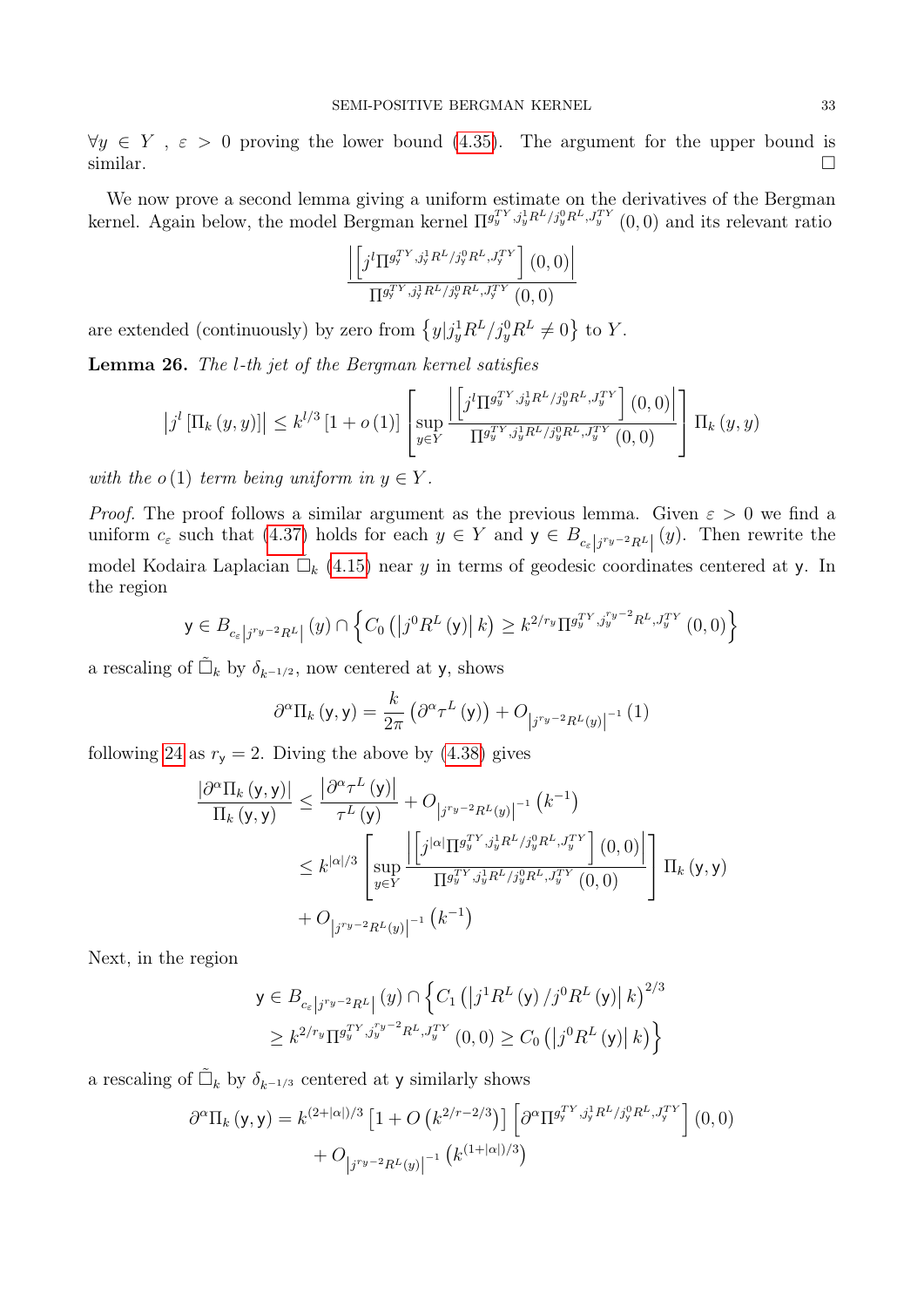as in Theorem [23.](#page-29-1) Dividing this by [\(4.40\)](#page-31-0) gives

$$
\frac{|\partial^{\alpha}\Pi_{k}(y,y)|}{\Pi_{k}(y,y)} \leq k^{|\alpha|/3} (1+\varepsilon) \frac{\left| \left[\partial^{\alpha}\Pi^{g_{y}^{TV},j_{y}^{1}R^{L}/j_{y}^{0}R^{L},J_{y}^{TV}\right](0,0)}{\left[\Pi^{g_{y}^{TV},j_{y}^{1}R^{L}/j_{y}^{0}R^{L},J_{y}^{TV}\right](0,0)} \right|}{\left[\Pi^{g_{y}^{TV},j_{y}^{1}R^{L}/j_{y}^{0}R^{L},J_{y}^{TV}\right](0,0)} + O_{\left|j^{r}y^{-2}R^{L}(y)\right|^{-1}} \left(k^{(|\alpha|-1)/3}\right)
$$
\n
$$
\leq k^{|\alpha|/3} (1+\varepsilon) \left[\sup_{y\in Y} \frac{\left| \left[j^{|\alpha|}\Pi^{g_{y}^{TV},j_{y}^{1}R^{L}/j_{y}^{0}R^{L},J_{y}^{TV}\right](0,0)}{\Pi^{g_{y}^{TV},j_{y}^{1}R^{L}/j_{y}^{0}R^{L},J_{y}^{TV}}(0,0)}\right] \right] + O_{\left|j^{r}y^{-2}R^{L}(y)\right|^{-1}} \left(k^{(|\alpha|-1)/3}\right).
$$

Continuing in this fashion as before eventually gives

$$
\frac{|\partial^{\alpha} \Pi_{k}(y, y)|}{\Pi_{k}(y, y)} \leq k^{|\alpha|/3} (1 + \varepsilon) \left[ \sup_{y \in Y} \frac{\left| \left[ j^{|\alpha|} \Pi^{g_{y}^{TY}, j_{y}^{1} R^{L} / j_{y}^{0} R^{L}, J_{y}^{TY} \right] (0, 0) \right|}{\Pi^{g_{y}^{TY}, j_{y}^{1} R^{L} / j_{y}^{0} R^{L}, J_{y}^{TY}} (0, 0)} \right] + O_{\left| j^{r_{y} - 2} R^{L}(y) \right|^{-1}} \left( k^{(|\alpha| - 1)/3} \right)
$$

 $\forall y \in Y, y \in B_{c_{\varepsilon}|j^{ry-2}R^L}((y), \forall \alpha \in \mathbb{N}_0^2$ . By compactness one again finds a uniform  $c_{1,\varepsilon}$  such that

$$
\frac{\left|\partial^{\alpha}\Pi_{k}\left(y,y\right)\right|}{\Pi_{k}\left(y,y\right)} \leq k^{|\alpha|/3} \left(1+\varepsilon\right) \left[\sup_{y\in Y} \frac{\left|\left[j^{|\alpha|}\Pi^{g_{y}^{TY},j_{y}^{1}R^{L}/j_{y}^{0}R^{L},J_{y}^{TY}}\right](0,0)\right|}{\Pi^{g_{y}^{TY},j_{y}^{1}R^{L}/j_{y}^{0}R^{L},J_{y}^{TY}}\left(0,0\right)}\right] + c_{1,\varepsilon}
$$
  
  $\forall y \in Y$ , proving the lemma.

<span id="page-33-0"></span>Example 27. (Branched coverings) We end this section by giving an example where semipositive bundles arise and where the first term of the Bergman kernel expansion [\(1.7\)](#page-2-1) can be made explicit. Here  $f: Y \to Y_0$  is a branched covering of a Riemann surface  $Y_0$  with branch points  $\{y_1, \ldots, y_M\} \subset Y$ . The Hermitian holomorphic line bundle on Y is pulled back  $(L, h^L) = (f^*L_0, f^*h^{L_0})$  from one on  $Y_0$ . If  $(L_0, h^{L_0})$  is assumed positive, then  $(L, h^L)$  is semi-positive with curvature vanishing at the branch points. In particular, near a branch point  $y \in Y$  of local degree  $\frac{r}{2}$  one may find holomorphic geodesic coordinate such that the curvature is given by  $R^L = \frac{r^2}{4}$  $\frac{f^{2}}{4}(z\bar{z})^{r/2-1}R^{L_{0}}_{f(y)}+O(y^{r-1}).$  The leading term of  $(1.7)$  is given by the model Bergman kernel  $\Pi^{\Box_0}(0,0)$  of the operator  $\Box_0 = bb^{\dagger}$ ,  $b^{\dagger} = 2\partial_{\bar{z}} + a$ ,  $a = \frac{r}{4}$  $\frac{r}{4}z\left(z\bar{z}\right)^{r/2-1}R_{f(}^{L_{0}}% -\frac{1}{2}z^{L_{0}}% -\left( \frac{z}{z}\right) ^{r/2}\cdot R_{f(}^{L_{0}}% -\left( \frac{z}{z}\right) ^{r/2}\cdot R_{f(}^{L_{0}}% -\left( \frac{z}{z}\right) ^{r/2}\cdot R_{f(}^{L_{0}}% -\left( \frac{z}{z}\right) ^{r/2}\cdot R_{f(}^{L_{0}}% -\left( \frac{z}{z}\right) ^{r/2}\cdot R_{f(}^{L_{0}}% -\left( \frac{z}{z}\right) ^$  $\frac{L_0}{f(y)}$ . An orthonormal basis for ker $(\Xi_0)$  is then given by

$$
s_{\alpha} := \left(\frac{1}{2\pi} \frac{r}{\Gamma\left(\frac{2(\alpha+1)}{r}\right)} \left[R_{f(y)}^{L_0}\right]^{\frac{2(\alpha+1)}{r}}\right)^{1/2} z^{\alpha} e^{-\Phi}, \text{ with}
$$
  

$$
\Phi := \frac{1}{4} \left(z\bar{z}\right)^{r/2} R_{f(y)}^{L_0}.
$$

This gives the first term of the expansion

$$
c_0(y) = \Pi^{\Box_0}(0,0) = \frac{1}{2\pi} \frac{r}{\Gamma(\frac{2}{r})} \left[ R_{f(y)}^{L_0} \right]^{\frac{2}{r}}
$$

at the vanishing/branch point  $y$  in this example.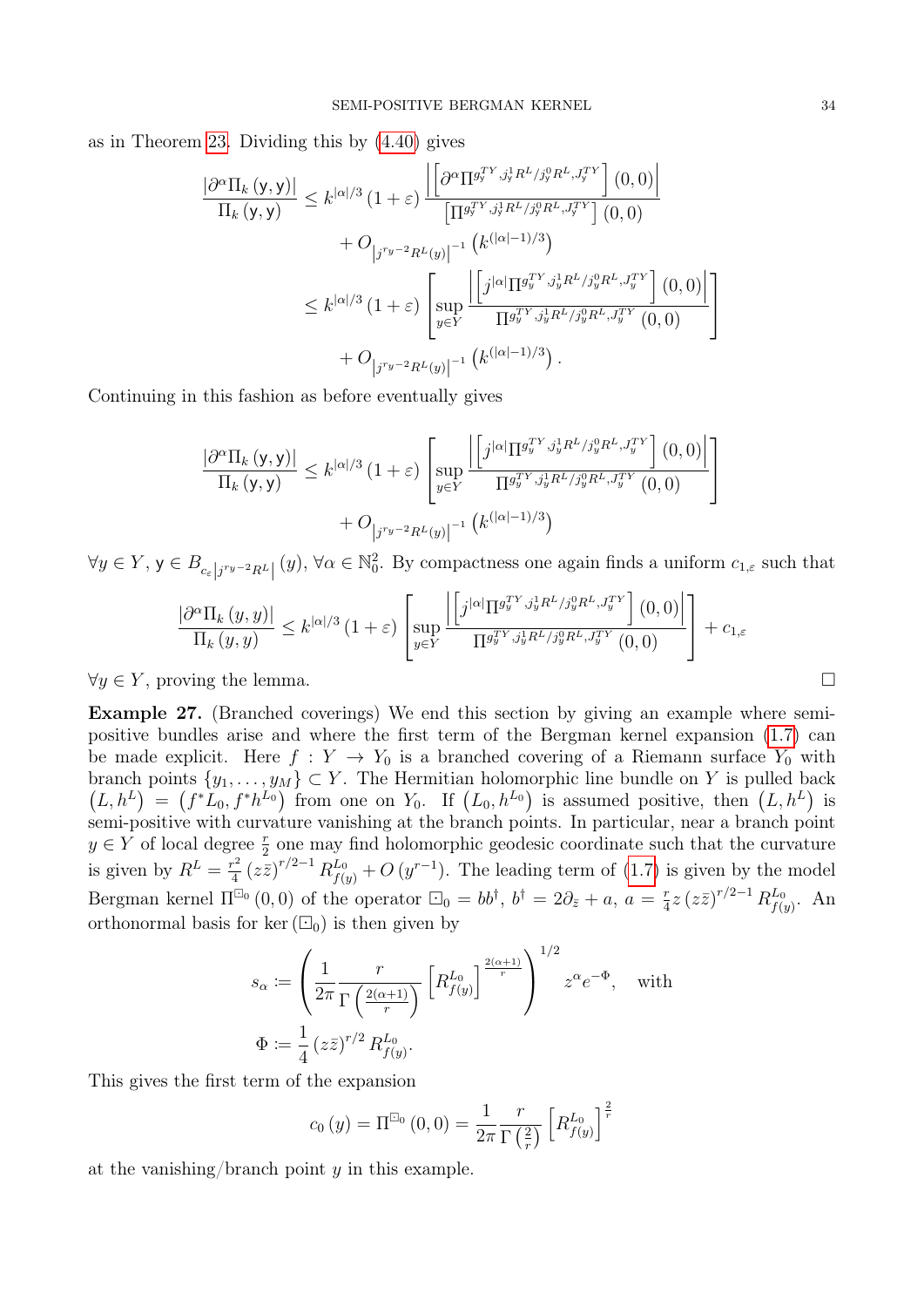<span id="page-34-0"></span>4.2. Induced Fubini-Study metrics. A theorem of Tian [\[60\]](#page-48-3), with improvements in [\[17,](#page-47-1) [61\]](#page-48-2) (see also [\[44,](#page-48-1) S 5.1.2, S 5.1.4]), asserts that the induced Fubini-Study metrics by Kodaira embeddings given by kth tensor powers of a positive line bundle converge to the curvature of the bundle as  $k$  goes to infinity. In this Section we will give a generalization for semi-positive line bundles on compact Riemann surfaces.

Let us review first Tian's theorem. Let  $(Y, J, g^{TY})$  be a compact Hermitian manifold,  $(L, h^L)$ ,  $(F, h^F)$  be holomorphic Hermitian line bundles such that  $(L, h^L)$  is positive. We endow  $H^0(Y; F \otimes L^k)$  with the  $L^2$  product induced by  $g^{TY}$ ,  $h^L$  and  $h^F$ . This induces a Fubini-Study metric  $\omega_{FS}$  on the projective space  $\mathbb{P}\left[H^0(Y;F\otimes L^k)^*\right]$  and a Fubini-Study metric  $h_{FS}$ on  $\mathcal{O}(1) \to \mathbb{P}\left[H^0(Y; F \otimes L^k)^*\right]$  (see [\[44,](#page-48-1) S 5.1]). Since  $(L, h^L)$  is positive the Kodaira embedding theorem shows that the Kodaira maps  $\Phi_k : Y \to \mathbb{P}\left[H^0(Y; F \otimes L^k)^*\right]$  (see [\(4.48\)](#page-35-0)) are embeddings for  $k \gg 0$ . Moreover, the Kodaira map induces a canonical isomorphism  $\Theta_k : F \otimes L^k \to \Phi_k^* \mathcal{O}(1)$  and we have (see e.g. [\[44,](#page-48-1) (5.1.15)])

<span id="page-34-1"></span>(4.42) 
$$
(\Theta_k^* h_{FS})(y) = \Pi_k(y, y)^{-1} h^{F \otimes L^k}(y), \ \ y \in Y.
$$

This implies immediately (see e.g. [\[44,](#page-48-1) (5.1.50)])

<span id="page-34-5"></span>(4.43) 
$$
\frac{1}{k} \Phi_k^* \omega_{FS} - \frac{i}{2\pi} R^L = \frac{i}{2\pi k} R^F - \frac{i}{2\pi k} \bar{\partial} \partial \ln \Pi_k(y, y).
$$

Applying now the Bergman kernel expansion in the positive case one obtains Tian's theorem, which asserts that we have

<span id="page-34-2"></span>(4.44) 
$$
\frac{1}{k} \Phi_k^* \omega_{FS} - \frac{i}{2\pi} R^L = O\left(k^{-1}\right), \ k \to \infty, \text{ in any } C^{\ell}\text{-topology}.
$$

Let us also consider the convergence of the induced Fubini-Study metric  $\Theta_k^* h_{FS}$  to the initial metric  $h^L$ . For this purpose we fix a metric  $h_0^L$  on L with positive curvature. We can then  $\text{express } h^L = e^{-\varphi}h_0^L, \ \Theta_k^*h_{FS} = e^{-\varphi_k}(h_0^L)^k \otimes h^F, \ \text{where } \varphi, \varphi_k \in C^{\infty}(Y) \text{ are the global potentials.}$ of the metrics h and  $\Theta_k^* h_{FS}$  with respect to  $h_0^L$  and  $(h_0^L)^k \otimes h^F$ . Note that

<span id="page-34-6"></span><span id="page-34-4"></span>
$$
R^{(L,h^L)} = R^{(L,h_0^L)} + \partial \overline{\partial} \varphi, \ R^{(L^k, \Theta_k^* h_{FS})} = kR^{(L,h_0^L)} + R^{(F,h^F)} + \partial \overline{\partial} \varphi_k,
$$

and  $\frac{i}{2\pi}R^{(L,\Theta_k^*h_{FS})} = \Phi_k^*\omega_{FS}$ . Then [\(4.42\)](#page-34-1) can be written as

(4.45) 
$$
\frac{1}{k}\varphi_k(y) - \varphi(y) = \frac{1}{k}\ln \Pi_k(y, y), \quad y \in Y.
$$

We obtain by [\(1.7\)](#page-2-1) that

(4.46) 
$$
\left|\frac{1}{k}\varphi_k - \varphi\right|_{C^0(Y)} = O(k^{-1}\ln k), \quad k \to \infty,
$$

that is, the normalized potentials of the Fubini-Study metric converge uniformly on Y to the potential of the initial metric  $h^L$  with speed  $k^{-1} \ln k$ . Moreover,

<span id="page-34-3"></span>(4.47) 
$$
\left| \frac{1}{k} \partial \varphi_k - \partial \varphi \right|_{C^0(Y)} = O(k^{-1}), \ \left| \frac{1}{k} \partial \overline{\partial} \varphi_k - \partial \overline{\partial} \varphi \right|_{C^0(Y)} = O(k^{-1}), \ k \to \infty,
$$

and we get the same bound  $O(k^{-1})$  for higher derivatives, obtaining again [\(4.44\)](#page-34-2). Note that if  $g^{TY}$  is the metric associated to  $\omega = \frac{i}{2\pi} R^L$ , then we have a bound  $O(k^{-2})$  in [\(4.44\)](#page-34-2) and [\(4.47\)](#page-34-3).

We return now to our situation and consider that Y is a compact Riemann surface and  $(L, h^L)$ ,  $(F, h^F)$  be holomorphic Hermitian line bundles on Y such that  $(L, h^L)$  is semi-positive and its curvature vanishes at finite order. An immediate consequence of Lemma [25](#page-30-5) is that the base locus

$$
\mathrm{Bl}\left(F\otimes L^{k}\right)\coloneqq\left\{ y\in Y|s\left(y\right)=0,\ s\in H^{0}\left(Y;F\otimes L^{k}\right)\right\} =\emptyset
$$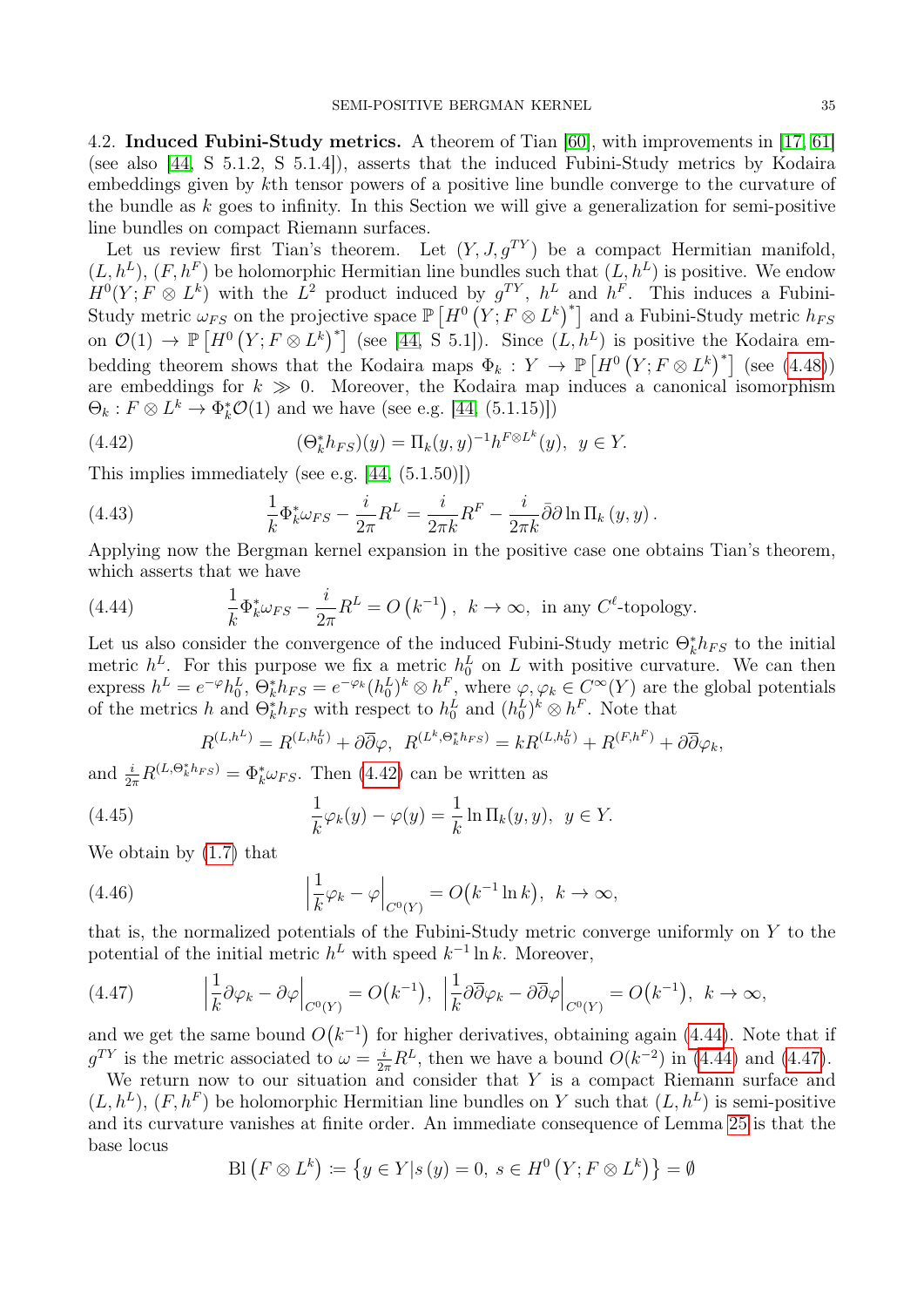is empty for  $k \gg 0$ . This shows that the subspace

$$
\Phi_{k,y} := \{ s \in H^0 \left( Y; F \otimes L^k \right) \mid s(y) = 0 \} \subset H^0 \left( Y; F \otimes L^k \right),
$$

is a hyperplane for each  $y \in Y$ . One may identify the Grassmanian  $\mathbb{G}\left(d_k - 1; H^0\left(Y; F \otimes L^k\right)\right)$ ,  $d_k := \dim H^0(Y; F \otimes L^k)$ , with the projective space  $\mathbb{P}\left[H^0(Y; F \otimes L^k)^*\right]$  by sending a non-zero dual element in  $H^0(Y; F \otimes L^k)^*$  to its kernel. This now gives a well-defined Kodaira map

<span id="page-35-0"></span>(4.48) 
$$
\Phi_k: Y \to \mathbb{P}\left[H^0\left(Y; F \otimes L^k\right)^*\right],
$$

$$
\Phi_k\left(y\right) := \left\{s \in H^0\left(Y; F \otimes L^k\right) \mid s\left(y\right) = 0\right\}.
$$

It is well known that the map is holomorphic.

<span id="page-35-1"></span>**Theorem 28.** Let Y be a compact Riemann surface and  $(L, h^L)$ ,  $(F, h^F)$  be holomorphic Hermitian line bundles on Y such that  $(L, h^L)$  is semi-positive and its curvature vanishes at most at finite order. Then the normalized potentials of the Fubini-Study metric converge uniformly on Y to the potential of the initial metric  $h^L$  with speed  $k^{-1} \ln k$  as in [\(4.46\)](#page-34-4). Moreover,

(4.49) 
$$
\left| \frac{1}{k} \partial \varphi_k - \partial \varphi \right|_{C^0(Y)}, \ \left| \frac{1}{k} \overline{\partial} \varphi_k - \overline{\partial} \varphi \right|_{C^0(Y)} = O(k^{-2/3}), \ k \to \infty,
$$

and

(4.50) 
$$
\left|\frac{1}{k}\partial\overline{\partial}\varphi_k - \partial\overline{\partial}\varphi\right|_{C^0(Y)} = O(k^{-1/3}), \ k \to \infty,
$$

especially

<span id="page-35-2"></span>(4.51) 
$$
\frac{1}{k} \Phi_k^* \omega_{FS} - \frac{i}{2\pi} R^L = O\left(k^{-1/3}\right), \ k \to \infty,
$$

uniformly on Y. On compact sets of  $Y_2$  the estimates [\(4.44\)](#page-34-2) and [\(4.47\)](#page-34-3) hold.

Proof. The proof follows from  $(4.43)$ ,  $(4.45)$  and the uniform estimate of Lemma [26](#page-32-0) on the derivatives of the Bergman kernel.

As we noted before, the bundle  $L$  satisfying the hypotheses of Theorem [28](#page-35-1) is ample, so for  $k \gg 0$  the Kodaira map is an embedding and the induced Fubini-Study forms  $\frac{1}{k} \Phi_k^* \omega_{FS}$ are indeed metrics on Y. Due to the possible degeneration of the curvature  $R<sup>L</sup>$  the rate of convergence in [\(4.51\)](#page-35-2) is slower than in the positive case [\(4.44\)](#page-34-2).

One can easily prove a generalization of Theorem [28](#page-35-1) for vector bundles  $(F, h^F)$  of arbitrary rank (see [\[44,](#page-48-1) S 5.1.4] for the case of a positive bundle  $(L, h^L)$ ). We have then Kodaira maps  $\Phi_k: Y \to \mathbb{G} \left( \text{rk}(F) \, ; H^0 \left( Y; F \otimes L^k \right)^* \right)$  into the Grassmanian of rk  $(F)$ -dimensional linear spaces of  $H^0(Y; F \otimes L^k)^*$  and we introduce the Fubini-Study metric on the Grassmannian as the curvature of the determinant bundle of the dual of the tautological bundle (cf. [\[44,](#page-48-1) (5.1.6)]). Then by following the proof of [\[44,](#page-48-1) Theorem 5.1.17] and using Lemma [26](#page-32-0) we obtain

(4.52) 
$$
\frac{1}{k} \Phi_k^* \omega_{FS} - \text{rk}(F) \frac{i}{2\pi} R^L = O\left(k^{-1/3}\right), \ k \to \infty,
$$

uniformly on  $Y$ .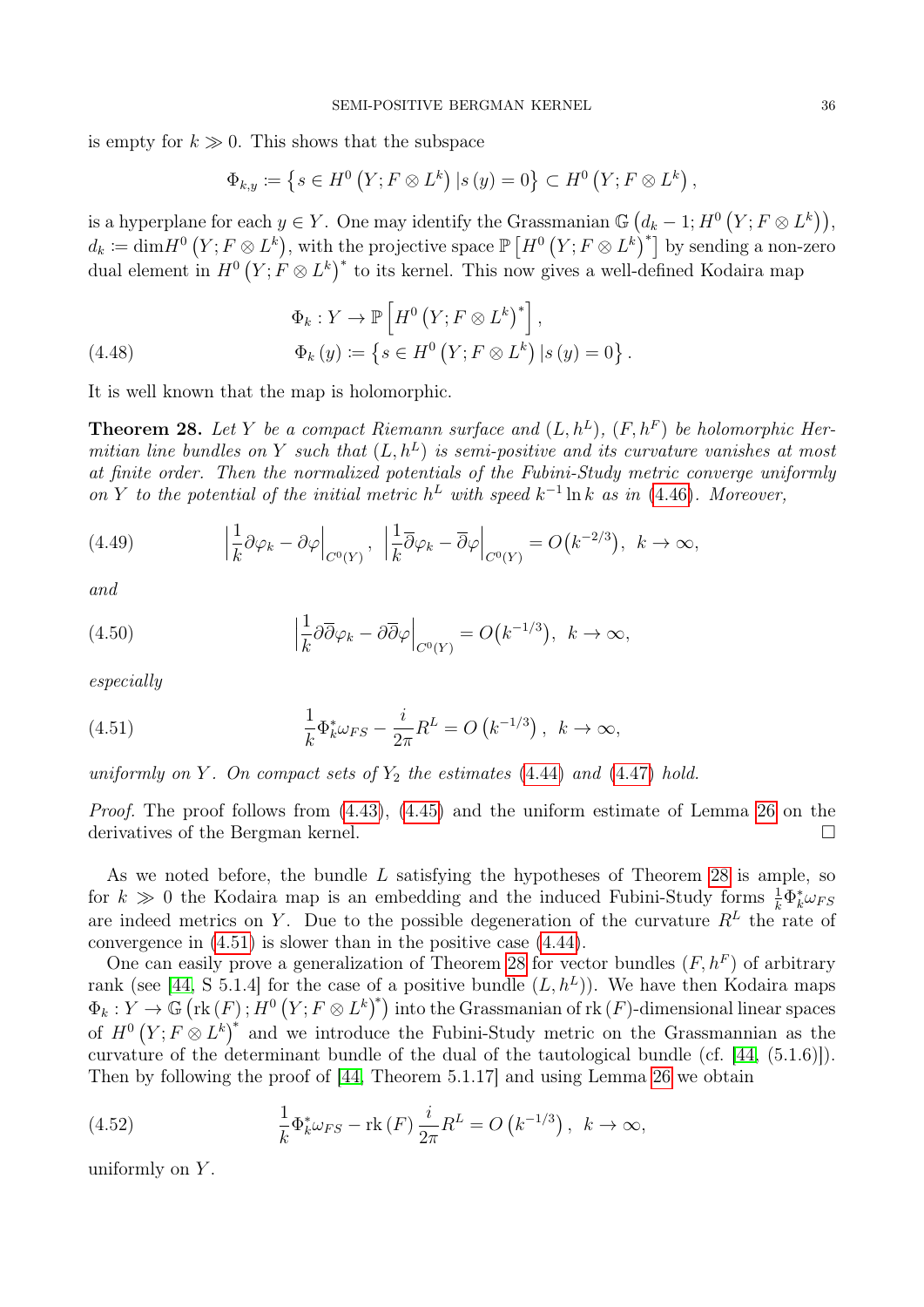<span id="page-36-0"></span>4.3. Toeplitz operators. A generalization of the projector [\(4.9\)](#page-25-4) and Bergman kernel [\(4.10\)](#page-25-5) is given by the notion of a Toeplitz operator. The Toeplitz operator  $T_{f,k}$  operator corresponding to a section  $f \in C^{\infty}(Y; \text{End}(F))$  is defined via

<span id="page-36-1"></span>(4.53) 
$$
T_{f,k}: C^{\infty}(Y; F \otimes L^{k}) \to C^{\infty}(Y; F \otimes L^{k})
$$

$$
T_{f,k} := \Pi_{k} f \Pi_{k},
$$

where f denotes the operator of pointwise composition by f. Each Toeplitz operator above further maps  $H^0(Y; F \otimes L^k)$  to itself.

We now prove the expansion for the kernel of a Toeplitz operator generalizing Theorem [3.](#page-2-3) For positive line bundles the analogous result was proved in [\[18,](#page-47-15) Theorem 2] for compact Kähler manifolds and  $F = \mathbb{C}$  and in [\[44,](#page-48-1) Lemma 7.2.4 and (7.4.6)], [\[46,](#page-48-17) Lemma 4.6], in the symplectic case.

<span id="page-36-3"></span>**Theorem 29.** Let Y be a compact Riemann surface,  $(L, h^L) \rightarrow Y$  a semi-positive line bundle whose curvature  $R^L$  vanishes to finite order at any point. Let  $(F, h^F) \to Y$  be a Hermitian holomorphic vector bundle. Then the kernel of the Toeplitz operator [\(4.53\)](#page-36-1) has an on diagonal asymptotic expansion

$$
T_{f,k}(y,y) = k^{2/r_y} \left[ \sum_{j=0}^{N} c_j(f,y) k^{-2j/r_y} \right] + O\left( k^{-2N/r_y} \right), \quad \forall N \in \mathbb{N}
$$

where the coefficients  $c_i(f, \cdot)$  are sections of End(F) with leading term

$$
c_0(f, y) = \Pi^{g_y^{TY}, R_y^{TY}, J_y^{TY}}(0,0) f(y).
$$

Proof. Firstly from the definition [\(4.53\)](#page-36-1) and the localization/rescaling properties [\(4.20\)](#page-27-8), [\(4.27\)](#page-28-1) one has

$$
T_{f,k}(y,y) = \int_{Y} dy' \Pi_{k}(y,y') f(y') \Pi_{k}(y',y)
$$
  
\n
$$
= \int_{B_{\varepsilon}(y)} dy' \tilde{\Pi}_{k}(0,y') f(y') \tilde{\Pi}_{k}(y',0) + O(k^{-\infty})
$$
  
\n
$$
= \int_{B_{\varepsilon}(y)} dy' k^{4/r_{y}} \Pi^{\Box}(0, y' k^{1/r_{y}}) f(y') \Pi^{\Box}(y' k^{1/r_{y}}, 0) + O(k^{-\infty})
$$
  
\n(4.54) 
$$
= \int_{k^{1/r_{y}} B_{\varepsilon}(y)} dy' k^{2/r_{y}} \Pi^{\Box}(0, y') f(y' k^{-1/r_{y}}) \Pi^{\Box}(y', 0) + O(k^{-\infty}).
$$

<span id="page-36-2"></span>

Next as in Section [A,](#page-43-0)  $\varphi(\square)(.,0) \in \mathcal{S}(V)$  for  $\varphi \in \mathcal{S}(\mathbb{R})$  in the Schwartz class. Thus plugging [\(4.31\)](#page-29-0) and a Taylor expansion

$$
f(y'k^{-1/r_y}) = \sum_{|\alpha| \le N+1} \frac{1}{\alpha!} (y')^{\alpha} k^{-\alpha/r_y} f^{(\alpha)}(0) + O(k^{-(N+1)/r_y})
$$

into [\(4.54\)](#page-36-2) above gives the result with the leading term again coming from [\(4.26\)](#page-28-3). Finally and as in the proof of Theorem [3,](#page-2-3) there are no odd powers of  $k^{-j/r_y}$  as the corresponding coefficients are given by odd integrals (the integrands change sign by  $(-1)^j$  under  $\delta_{-1}x := -x$ ) which are zero.  $\Box$ 

We now show that the Toeplitz operators  $(4.53)$  can be composed up to highest order gen-eralizing the results of [\[14\]](#page-47-16) in the Kähler case and  $F = \mathbb{C}$  and [\[44,](#page-48-1) Theorems 7.4.1–2], [\[46,](#page-48-17) Theorems 1.1 and 4.19] in the symplectic case.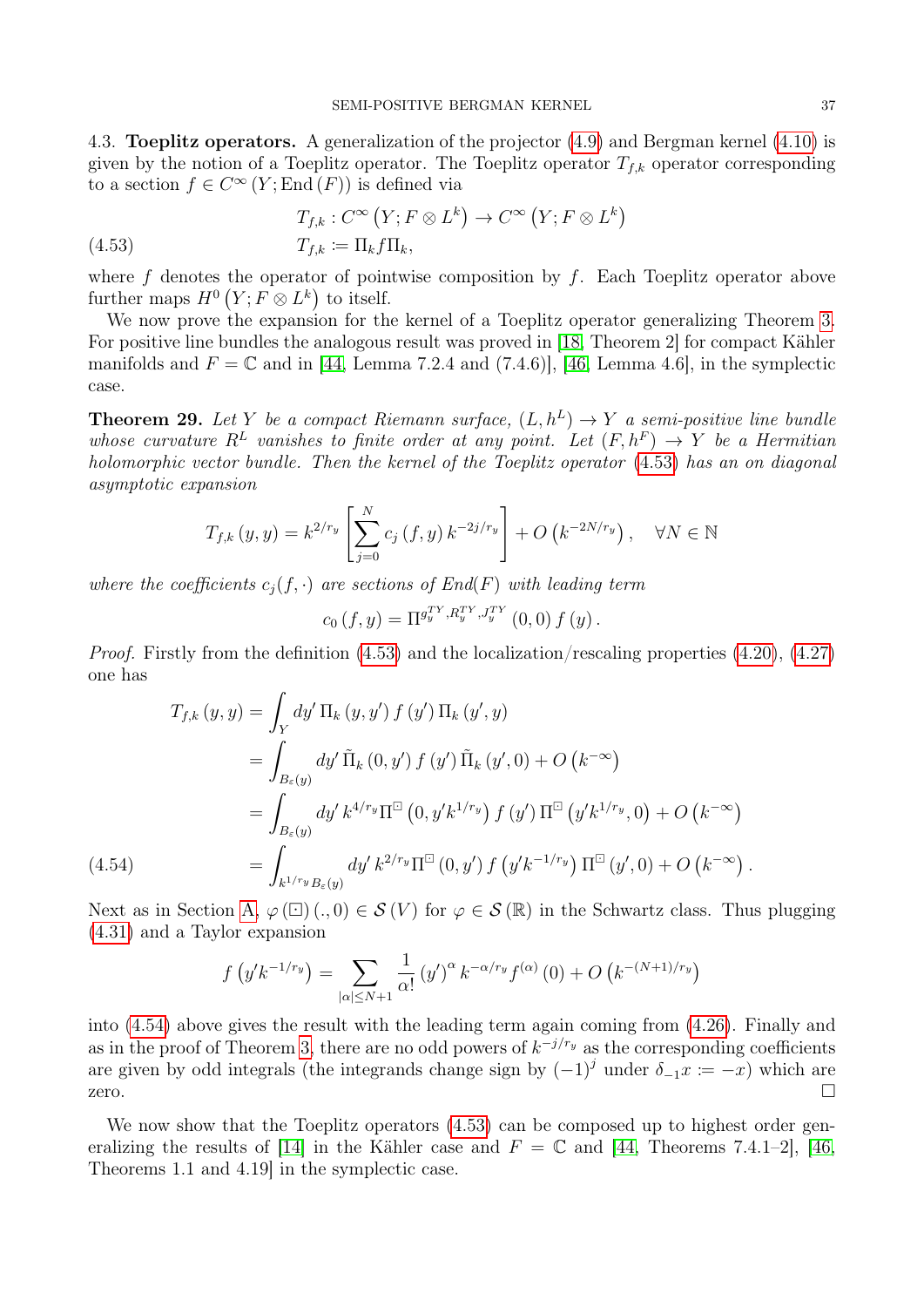**Theorem 30.** Given  $f, g \in C^{\infty}(Y; End(F))$ , the Toeplitz operators [\(4.53\)](#page-36-1) satisfy

<span id="page-37-0"></span>(4.55) 
$$
\lim_{k \to \infty} ||T_{f,k}|| = ||f||_{\infty} := \sup_{\substack{y \in Y \\ u \in F_v \setminus 0}} \frac{|f(y)u|_{h^F}}{|u|_{h^F}},
$$

<span id="page-37-2"></span>(4.56) 
$$
T_{f,k}T_{g,k} = T_{fg,k} + O_{L^2 \to L^2}(k^{-1/r}).
$$

*Proof.* The first part of [\(4.55\)](#page-37-0) is similar to the positive case. Firstly,  $||T_{f,k}|| \le ||f||_{\infty}$  is clear from the definition [\(4.53\)](#page-36-1). For the lower bound, let us consider  $y \in Y_2$  where the curvature is non-vanishing and  $u \in F_y$ ,  $|u|_{h^F} = 1$ . It follows from the proof of [\[44,](#page-48-1) Theorem 7.4.2] (see also [\[4,](#page-46-7) Proposition 5.2, (5.40), Remark 5.7]) that

(4.57) 
$$
|f(y)(u)|_{h^F} + O_{y,u}(k^{-1/2}) \leq ||T_{f,k}||.
$$

If  $||f||_{\infty} = |f(y_0)(u_0)|_{h^F}$  is attained at a point  $y_0 \in Y_2$ , it follows immediately from [\(4.57\)](#page-37-1) that

<span id="page-37-1"></span>
$$
||f||_{\infty} + O(k^{-1/2}) \le ||T_{f,k}||
$$
,

so one obtains the lower bound. Next let  $||f||_{\infty} = |f(y_0)(u_0)|_{h^F}$  be attained at  $y_0 \in Y \setminus Y_2$ , a vanishing point of the curvature. As  $Y \setminus Y_2 \subset Y$  is open and dense one may find for any  $\varepsilon > 0$ a point  $y_{\varepsilon} \in Y \setminus Y_2$  and  $u_{\varepsilon} \in F_{y_{\varepsilon}}, |u_{\varepsilon}|_{h^F} = 1$ , with  $||f||_{\infty} - \varepsilon \leq |f(y_{\varepsilon}) (u_{\varepsilon})|_{h^F}$ . Combined with [\(4.57\)](#page-37-1) this gives

$$
||f||_{\infty} - \varepsilon + O_{\varepsilon} (k^{-1/2}) \le ||T_{f,k}||, \text{ and}
$$

$$
||f||_{\infty} - \varepsilon \le \liminf_{k \to \infty} ||T_{f,k}||.
$$

Since  $\varepsilon > 0$  is arbitrary, this implies  $||f||_{\infty} \leq \liminf_{k \to \infty} ||T_{f,k}||$  proving the lower bound.

Next, to prove the composition expansion [\(4.56\)](#page-37-2) it suffices to prove a uniform kernel estimate

 $\left\| [T_{f,k}T_{g,k} - T_{fg,k}] (.,y) \right\|_{L^2} = O(k^{-1/r}), \quad \forall y \in Y.$ 

To this end we again compute in geodesic chart centered at  $y$ 

$$
T_{f,k}T_{g,k}(.,0) = \int_{Y\times Y} dy_1 dy_2 \Pi_k(.,y_1) f (y_1) \Pi_k (y_1, y_2) g (y_2) \Pi_k (y_2, 0)
$$
  
\n
$$
= O_{L^2}(k^{-\infty}) + \int_{B_{\varepsilon}(y_2)} dy_1 \int_{B_{\varepsilon}(y)} dy_2 \tilde{\Pi}_k(.,y_1) f (y_1) \tilde{\Pi}_k (y_1, y_2) g (y_2) \tilde{\Pi}_k (y_2, 0)
$$
  
\n
$$
= O_{L^2}(k^{-\infty}) + \int_{B_{\varepsilon}(y_2)} dy_1 \int_{B_{\varepsilon}(y)} dy_2 k^{6/r_y} {\Pi^{\Box}}(k^{1/r_y}, k^{1/r_y}y_1)
$$
  
\n
$$
f (y_1) \Pi^{\Box}(k^{1/r_y}y_1, k^{1/r_y}y_2) g (y_2) \Pi^{\Box}(k^{1/r_y}y_2, 0)
$$
  
\n
$$
= O_{L^2}(k^{-\infty}) + \int_{k^{1/r_y}B_{\varepsilon}(y_2)} dy_1 \int_{k^{1/r_y}B_{\varepsilon}(y)} dy_2 k^{2/r_y} {\Pi^{\Box}}(.,y_1)
$$
  
\n
$$
f (y_1 k^{-1/r_y}) \Pi^{\Box}(y_1, y_2) g (y_2 k^{-1/r_y}) \Pi^{\Box}(y_2, 0)
$$
  
\n
$$
= O_{L^2}(k^{-1/r_y}) + \int_{k^{1/r_y}B_{\varepsilon}(y_2)} dy_1 \int_{k^{1/r_y}B_{\varepsilon}(y)} dy_2 k^{2/r_y} {\Pi^{\Box}}(.,y_1)
$$
  
\n
$$
\Pi^{\Box}(y_1, y_2) fg (y_2 k^{-1/r_y}) \Pi^{\Box}(y_2, 0)
$$
  
\n
$$
= O_{L^2}(k^{-1/r_y}) + \int_{B_{\varepsilon}(y_2)} dy_1 \int_{B_{\varepsilon}(y)} dy_2 \tilde{\Pi}_k(.,y_1) \tilde{\Pi}_k(y_1, y_2) fg (y_2) \tilde{\Pi}_k (y_2, 0)
$$
  
\n
$$
= O_{L^2}(k^{-1/r_y}) + T_{fg,k}
$$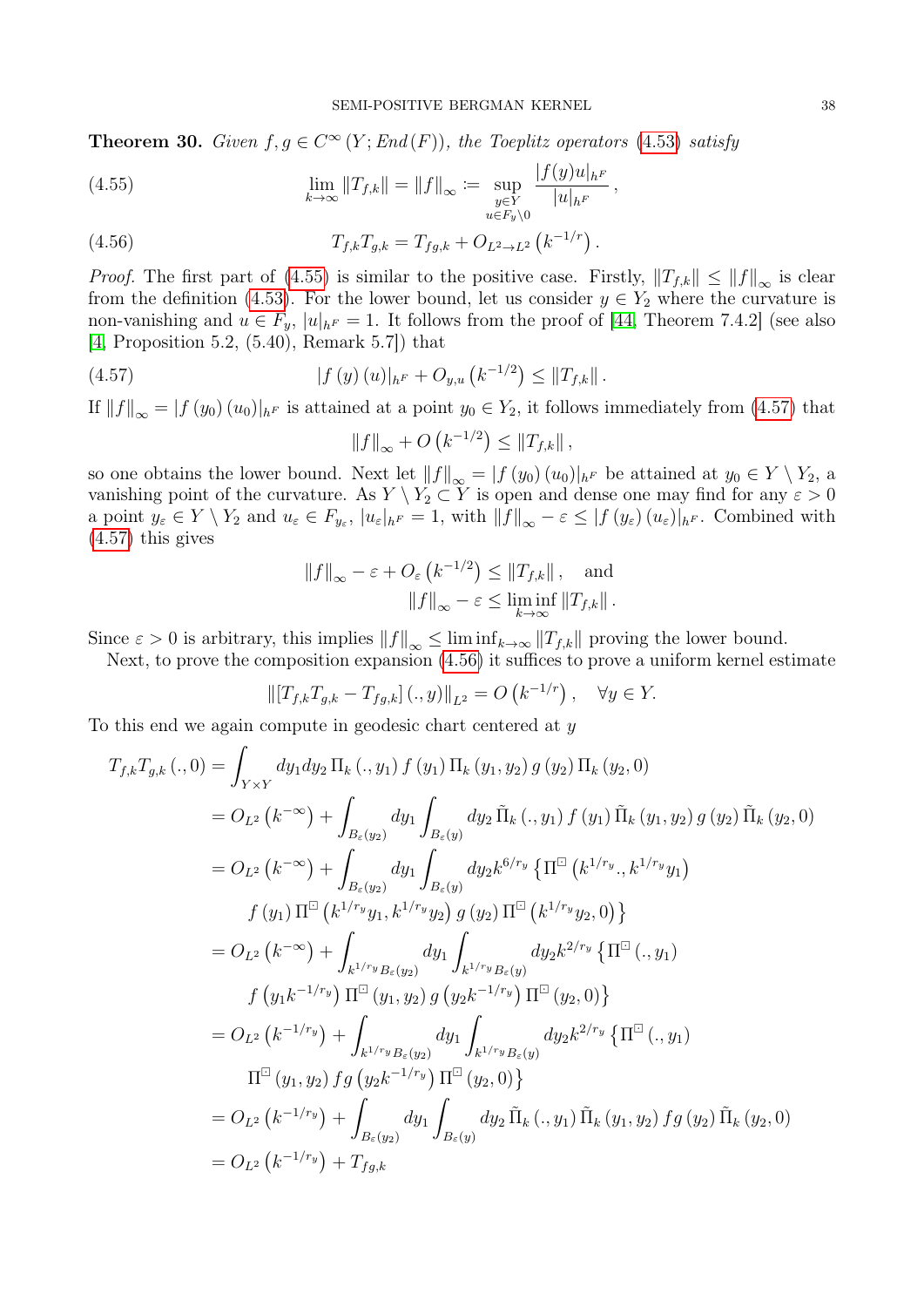with all remainders being uniform in  $y \in Y$ . Above we have again used the localization/rescaling properties [\(4.20\)](#page-27-8), [\(4.27\)](#page-28-1) as well as the first order Taylor expansion  $f(y_1k^{-1/r_y}) = f(y_2k^{-1/r_y}) +$  $O_{\|f\|_{C^1}}\left( k^{-1/r_y} \right)$ . In the second control of the second control of the second control of the second control of the second control of

Remark 31. Similar to the previous remark [24,](#page-30-3) we can recover the usual algebra properties of Toeplitz operators when  $f, g$  are compactly supported on the set  $Y_2$  where the curvature  $R<sup>L</sup>$  is positive. In particular we define a generalized Toeplitz operator to be a sequence of operators  $T_k : L^2(Y, F \otimes L^k) \longrightarrow L^2(Y, F \otimes L^k)$ ,  $k \in \mathbb{N}$ , such that there exist  $K \in Y_2$ ,  $h_j \in C_c^{\infty} (K; \text{End} (F)), C_j > 0, j = 0, 1, 2, ...$  satisfying

(4.58) 
$$
\left\|T_{k} - \sum_{j=0}^{N} k^{-j} T_{h_{j},k} \right\| \leq C_{N} k^{-N-1}, \quad \forall N \in \mathbb{N}.
$$

Then this class is closed under composition and one may define a formal star product on  $C_c^{\infty}(Y_2)$  [[h]] via

<span id="page-38-3"></span>
$$
f *_{h} g = \sum_{j=0}^{\infty} C_{j} (f, g) h^{j} \in C_{c}^{\infty} (Y_{2}) [[h]] \quad \text{where}
$$

$$
T_{f,k} \circ T_{g,k} \sim \sum_{j=0}^{\infty} T_{C_{j}(f,g)} k^{-j},
$$

(cf. [\[14,](#page-47-16) [18,](#page-47-15) [46\]](#page-48-17)). Furthermore

<span id="page-38-0"></span>
$$
T_{f,k} \circ T_{g,k} = T_{fg,k} + O_{L^2 \to L^2} (k^{-1})
$$
  

$$
[T_{f,k}, T_{g,k}] = \frac{i}{k} T_{\{f,g\},k} + O_{L^2 \to L^2}(k^{-2})
$$

 $\forall f, g \in C_c^{\infty}(Y_2; \text{End}(F))$ , with  $\{\cdot, \cdot\}$  being the Poisson bracket on the Kähler manifold  $(Y_2, iR^L)$ .

Finally we address the asymptotics of the spectral measure of the Toeplitz operator [\(4.53\)](#page-36-1), called Szegő-type limit formulas [\[15,](#page-47-17) [27\]](#page-47-18). The spectral measure of  $T_{f,k}$  is defined via

(4.59) 
$$
u_{f,k}(s) \coloneqq \sum_{\lambda \in \text{Spec}(T_{f,k})} \delta(s - \lambda) \in \mathcal{S}'(\mathbb{R}_s).
$$

We now have the following asymptotic formula.

Theorem 32. The spectral measure [\(4.59\)](#page-38-0) satisfies

$$
(4.60) \t\t u_{f,k} \sim \frac{k}{2\pi} f_* R^L
$$

in the distributional sense as  $k \to \infty$ .

*Proof.* Since  $Spec(T_{f,k}) \subset [-\|f\|_{\infty}, \|f\|_{\infty}]$  by [\(4.55\)](#page-37-0), the equation [\(4.60\)](#page-38-1) is equivalent to

<span id="page-38-2"></span><span id="page-38-1"></span>
$$
\operatorname{tr} \varphi(T_{f,k}) = \sum_{\lambda \in \operatorname{Spec}(T_{f,k})} \varphi(\lambda) \sim \frac{k}{2\pi} \int_Y \left[\varphi \circ f\right] R^L,
$$

for all  $\varphi \in C_c^{\infty}(-||f||_{\infty}-1, ||f||_{\infty}+1)$ . We first prove that the trace of a Toeplitz operator [\(4.53\)](#page-36-1) satisfies the asymptotics

(4.61) 
$$
\operatorname{tr} T_{f,k} \sim \frac{k}{2\pi} \int_Y f R^L.
$$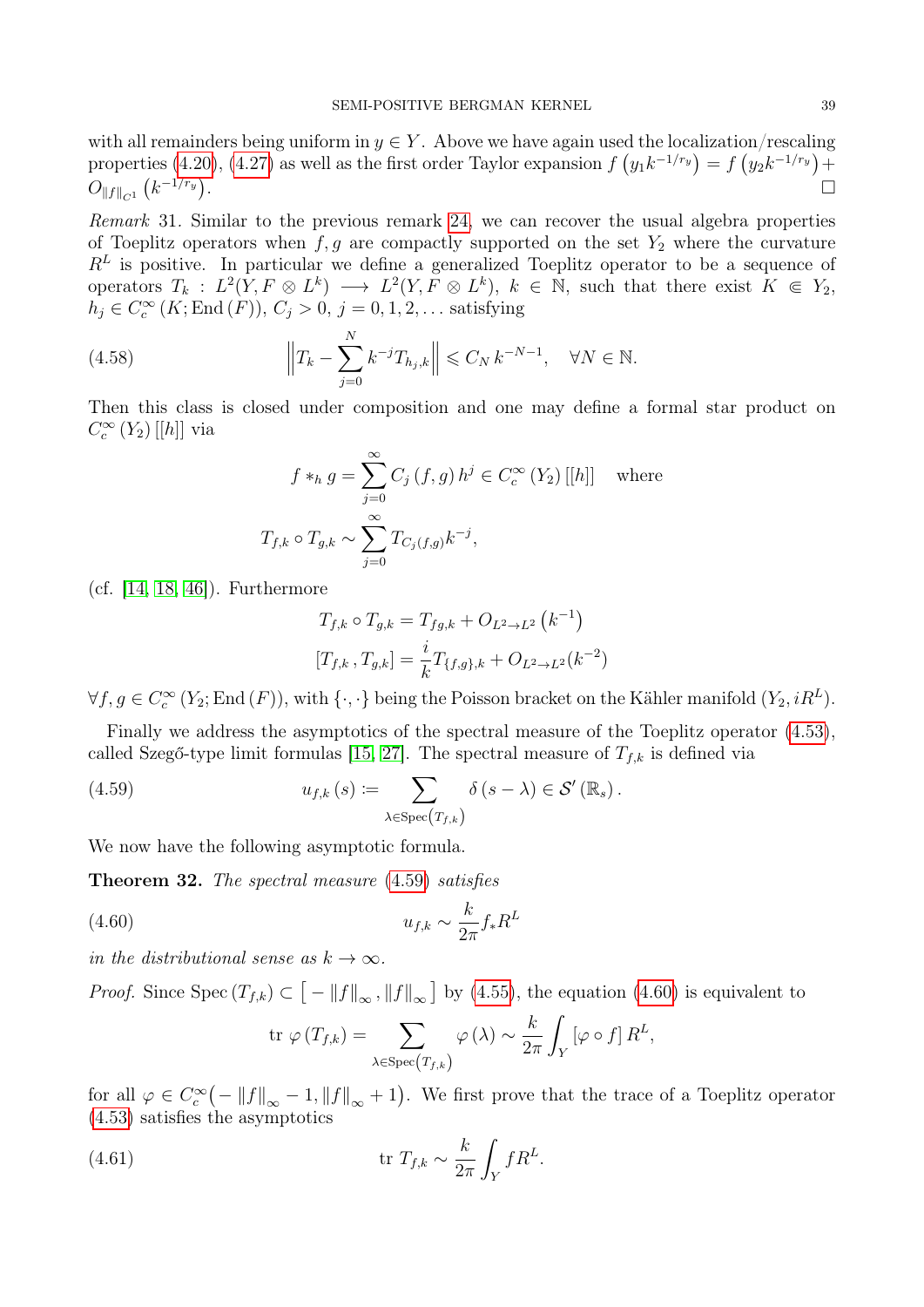To this end first note that the expansion of Theorem [29](#page-36-3) is uniform on compact subsets  $K \subset Y_2$ while  $|T_{f,k}(y, y)| = O(k)$  uniformly in  $y \in Y$  as in Lemma [25.](#page-30-5) Further as with Proposition [12](#page-13-2)  $Y_{\geq 3}$  is a closed subset of a hypersurface and has measure zero. Then with  $K_j \subset Y_2$ ,  $j = 1, 2, \ldots$ , being a sequence of compact subsets satisfying we have  $K_j \subset K_{j+1}, \cap_{j=1}^{\infty} K_j = Y_{\geq 3}$ . One may then breakup the trace integral

$$
\frac{1}{k} \text{tr} T_{f,k} = \frac{1}{k} \int_{K_j} \text{tr} \ T_{f,k} \left( y, y \right) + \frac{1}{k} \int_{Y \setminus K_j} \text{tr} \ T_{f,k} \left( y, y \right)
$$
\n
$$
= \frac{1}{2\pi} \int_{K_j} f R^L + O_j \left( \frac{1}{k} \right) + O \left( \mu \left( Y \setminus K_j \right) \right)
$$

from which [\(4.61\)](#page-38-2) follows on knowing  $\frac{1}{2\pi} \int_{K_j} f R^L \to \frac{1}{2\pi} \int_Y f R^L$ ,  $\mu(Y \setminus K_j) \to 0$  as  $j \to \infty$ .

Following this one has

$$
\text{tr } T_{f,k}^l = \text{tr } T_{f^l,k} + O_f\left(k^{1-1/r}\right)
$$

 $\forall l \in \mathbb{N}$  from [\(4.8\)](#page-25-3), [\(4.56\)](#page-37-2). A polynomial approximation of the compactly supported function  $\varphi \in C_c^{\infty}(-\left \| f \right \|_{\infty} - 1, \left \| f \right \|_{\infty} + 1)$  then gives

$$
\operatorname{tr} \varphi(T_{f,k}) = \operatorname{tr} T_{\varphi \circ f,k} + o(k)
$$

$$
= \frac{k}{2\pi} \int_Y \left[ \varphi \circ f \right] R^L + o(k)
$$

by  $(4.61)$  as required.

The analogous result for projective manifolds endowed with the restriction of the hyperplane bundle was originally proved in [\[15,](#page-47-17) Theorem 13.13], [\[27\]](#page-47-18) and for arbitrary positive line bundles in  $|9|$ , see also  $|42|$ . In  $|36$ , Theorem 1.6 the asymptotics  $(4.61)$  are proved for a semi-classical spectral function of the Kodaira Laplacian on an arbitrary manifold.

<span id="page-39-0"></span>4.4. Random sections. In this section we generalize the results of [\[57\]](#page-48-19) to the semi-positive case considered here. Let us consider Hermitian holomorphic line bundles  $(L, h^L)$  and  $(F, h^F)$ on a compact Riemann surface  $Y$ . To state the result first note that the natural metric on  $H^0(Y; F \otimes L^k)$  arising from  $g^{TY}$ ,  $h^F$  and  $h^L$  gives rise to a probability density  $\mu_k$  on the sphere

$$
SH^0(Y; F \otimes L^k) \coloneqq \{ s \in H^0(Y; F \otimes L^k) \mid ||s|| = 1 \},
$$

of finite dimension  $\chi(Y; F \otimes L^k) - 1$  [\(4.8\)](#page-25-3). We now define the product probability space  $(\Omega, \mu) \coloneqq (\prod_{k=1}^{\infty} SH^0(Y; F \otimes L^k), \prod_{k=1}^{\infty} \mu_k)$ . To a random sequence of sections  $s = (s_k)_{k \in \mathbb{N}} \in \Omega$ given by this probability density, we then associate the random sequence of zero divisors  $Z_{s_k}$  =  ${s_k = 0}$  and view it as a random sequence of currents of integration in  $\Omega_{0,0}(Y)$ . We now have the following.

<span id="page-39-2"></span>**Theorem 33.** Let  $(L, h^L)$  and  $(F, h^F)$  be Hermitian holomorphic line bundles on a compact Riemann surface Y and assume that  $(L, h^L)$  is semi-positive line bundle and its curvature  $R^L$ vanishes to finite order at any point. Then for  $\mu$ -almost all  $s = (s_k)_{k \in \mathbb{N}} \in \Omega$ , the sequence of currents

<span id="page-39-1"></span>
$$
\frac{1}{k}Z_{s_k}\rightharpoonup \frac{i}{2\pi}R^L
$$

converges weakly to the semi-positive curvature form.

Proof. The proof follows [\[44\]](#page-48-1) Thm 5.3.3 with some modifications which we point out below. With  $\Phi_k$  denoting the Kodaira map [\(4.48\)](#page-35-0), we first have

$$
\mathbb{E}\left[Z_{s_k}\right] = \Phi_k^* \left(\omega_{FS}\right)
$$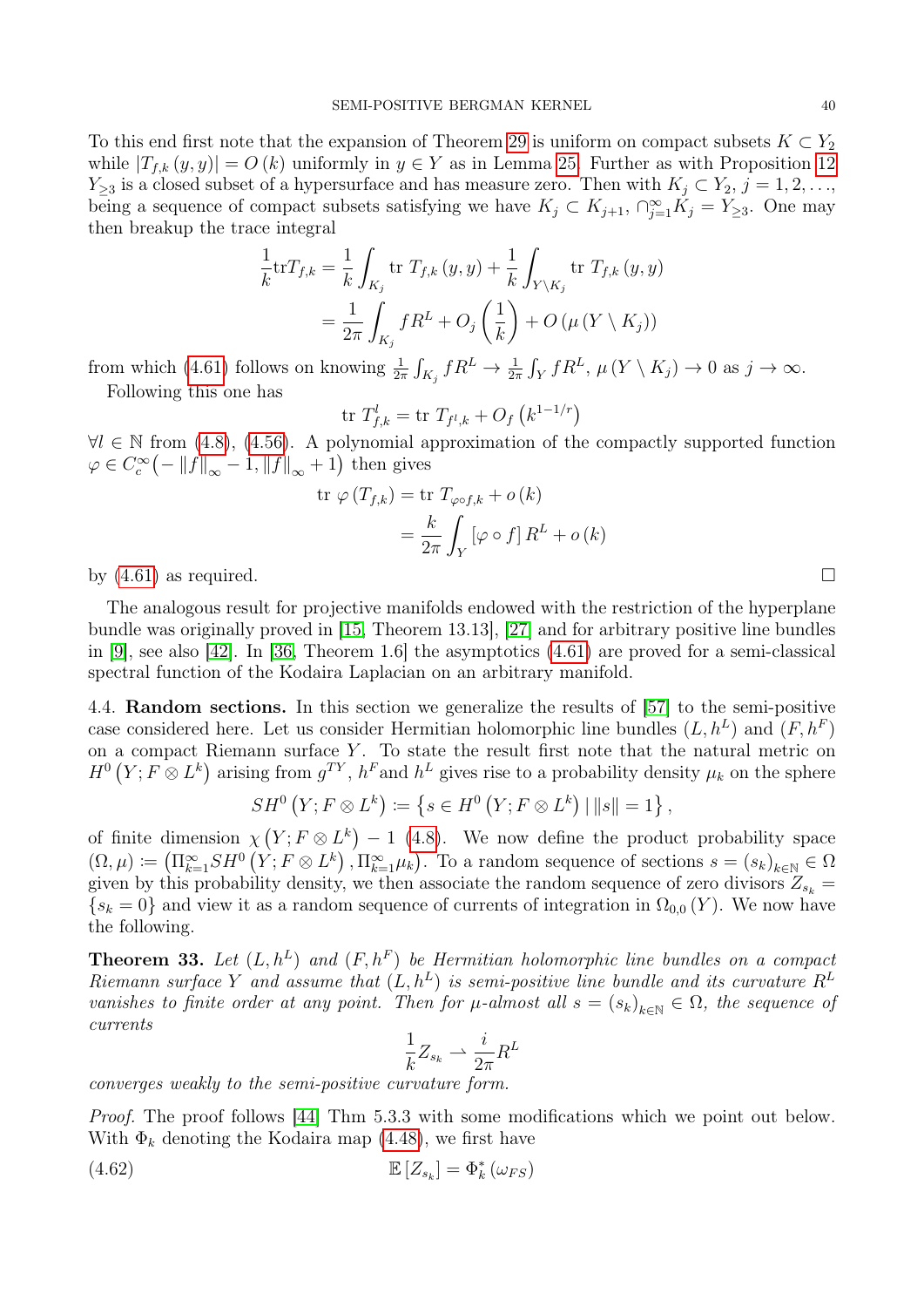as in [\[44\]](#page-48-1) Thm 5.3.1. For a given  $\varphi \in \Omega_{0,0}(Y)$ , one has

$$
\left\langle \frac{1}{k} Z_{s_k} - \frac{i}{2\pi} R^L, \varphi \right\rangle = \left\langle \frac{1}{k} Z_{s_k} - \frac{1}{k} \Phi_k^* \left( \omega_{FS} \right), \varphi \right\rangle + O \left( k^{-1/3} \left\| \varphi \right\|_{C^0} \right)
$$

following [\(4.51\)](#page-35-2) and it thus suffices to show  $Y^{\varphi}(s_k) \to 0$ ,  $\mu$ -almost surely with

$$
Y^{\varphi}\left(s_{k}\right) \coloneqq \left\langle \frac{1}{k} Z_{s_{k}} - \frac{1}{k} \Phi_{k}^{*}\left(\omega_{FS}\right), \varphi \right\rangle
$$

being the given random variable. But [\(4.62\)](#page-39-1) gives

$$
\mathbb{E}\left[|Y^{\varphi}(s_k)|^2\right] = \frac{1}{k^2} \mathbb{E}\left[\langle Z_{s_k}, \varphi \rangle^2\right] - \frac{1}{k^2} \mathbb{E}\left[\langle \Phi_k^*(\omega_{FS}), \varphi \rangle^2\right] \n= O\left(k^{-2}\right)
$$

as in [\[44\]](#page-48-1) Thm 5.3.3. Thus  $\int_{\Omega} d\mu \left[ \sum_{k=1}^{\infty} |Y^{\varphi}(s_k)|^2 \right] < \infty$  proving the theorem.

The above result may be alternatively obtained using  $L^2$  estimates for the  $\bar{\partial}$ -equation of a modified positive metric as in [\[22,](#page-47-20) S 4].

Example 34. (Random polynomials) The last theorem has an interesting specialization to random polynomials. To this end, let  $Y = \mathbb{CP}^1 = \mathbb{C}^2_w \setminus \{0\} / \mathbb{C}^*$  with homogeneous coordinates  $[w_0:w_1]$ . A semi-positive curvature form for each even  $r\geq 2$ , is given by

(4.63)  

$$
\omega_r := \frac{i}{2\pi} \partial \bar{\partial} \ln(|w_0|^r + |w_1|^r)
$$

$$
= \frac{i}{2\pi} \frac{r^2}{4} \frac{|w_0|^{r-2} |w_1|^{r-2}}{\left(|w_0|^r + |w_1|^r\right)^2} dw_0 \wedge dw_1,
$$

which has two vanishing points at the north/south poles of order  $r-2$ . This is the curvature form on the hyperplane line bundle  $L = \mathcal{O}(1)$  for the metric with potential  $\varphi = \ln(|w_0|^r + |w_1|^r)$ . An orthogonal basis for  $H^0(X, L^k)$  is given by  $s_\alpha := z^\alpha$ ,  $0 \leq \alpha \leq k$ , in terms of the affine coordinate  $z = w_0/w_1$  on the chart  $\{w_1 \neq 0\}$  and a  $\mathbb{C}^*$  invariant trivialization of L. The normalization is now given by

$$
||s_{\alpha}||^{2} = \frac{1}{2\pi} \frac{r^{2}}{4} \int_{\mathbb{C}} \frac{|z|^{2\alpha+r-2}}{(1+|z|^{r})^{k+2}}
$$

$$
= \frac{1}{\frac{2}{r}(k+1)\left(\frac{k}{2\alpha}\right)}
$$

with the binomial coefficient  $\begin{pmatrix} k \\ 2 \end{pmatrix}$ 2  $\frac{2}{r}\alpha$  $\setminus$  $=\frac{\Gamma(k+1)}{\Gamma(2k+1)\Gamma(k)}$  $\frac{\Gamma(k+1)}{\Gamma(\frac{2}{r}\alpha+1)\Gamma(k-\frac{2}{r}\alpha)}$  given in terms of the Gamma function. We have now arrived at the following.

<span id="page-40-0"></span>Corollary 35. For each even  $r \geq 2$ , let

$$
p_k(z) = \sum_{\alpha=0}^k c_{\alpha} \sqrt{\binom{k}{\frac{2}{r}\alpha}} z^{\alpha}
$$

be a random polynomial of degree k with the coefficients  $c_{\alpha}$  being standard i.i.d. Gaussian variables. The distribution of its roots converges in probability

$$
\frac{1}{k}Z_{p_k} \rightharpoonup \frac{1}{2\pi} \frac{r^2}{4} \frac{|z|^{r-2}}{(1+|z|^r)^2}.
$$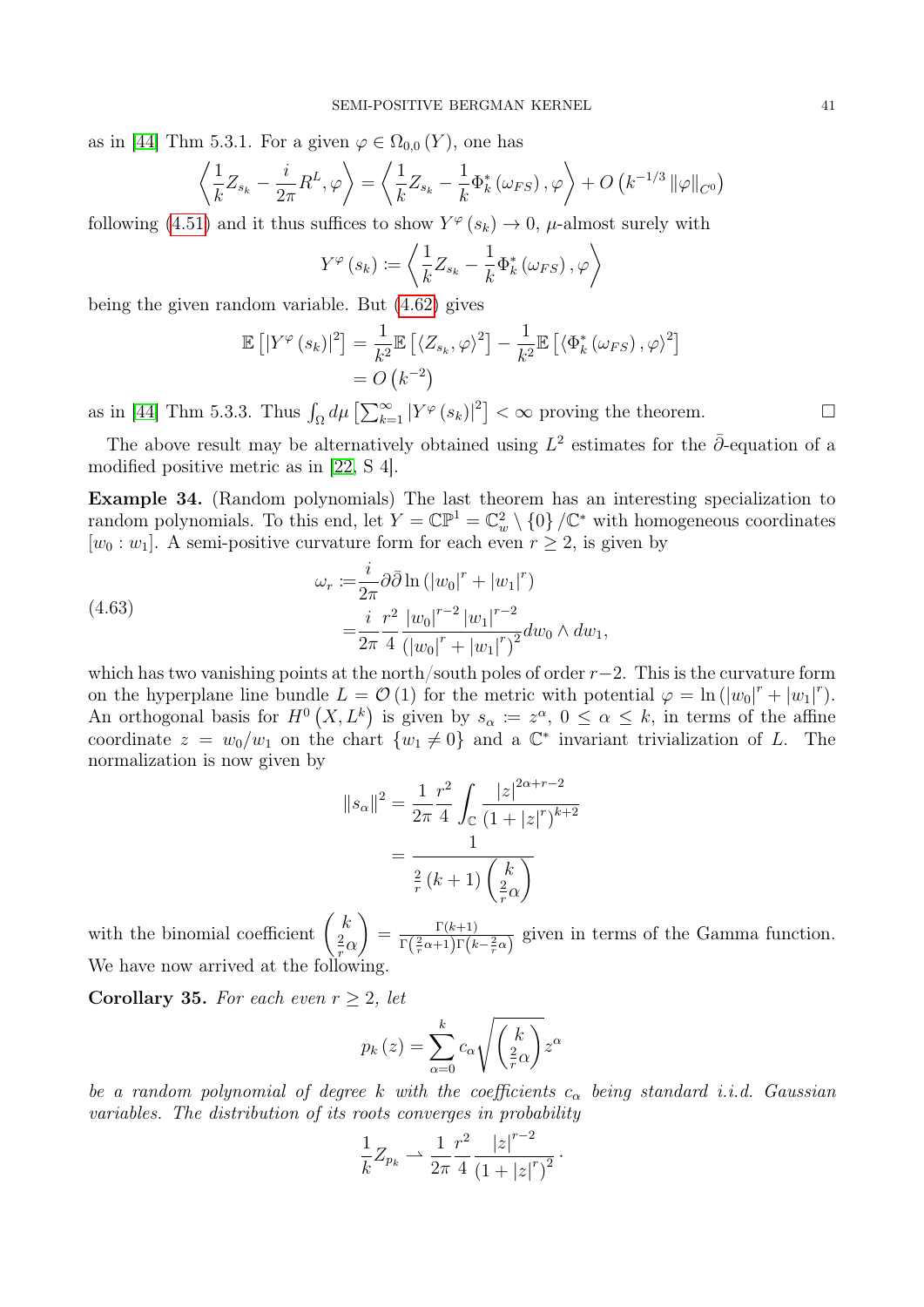The above theorem interpolates between the case of  $SU(2)/$ elliptic polynomials ( $r = 2$ ) [\[13\]](#page-47-21) and the case of Kac polynomials ( $r = \infty$ ) [\[29,](#page-47-22) [38,](#page-48-20) [56\]](#page-48-21). For recent results on the distribution of zeroes of more general classes of random polynomials we refer to [\[5,](#page-46-9) [12,](#page-47-23) [37\]](#page-47-24).

<span id="page-41-0"></span>4.5. Holomorphic torsion. In this section we give an asymptotic result for the holomorphic torsion of the semi-positive line bundle L generalizing that of [\[11\]](#page-47-25) (see also [\[44,](#page-48-1) S 5.5]). First recall that the holomorphic torsion of  $L$  is defined in terms of the zeta function

(4.64) 
$$
\zeta_k(s) \coloneqq \frac{1}{\Gamma(s)} \int_0^\infty dt \, t^{s-1} \text{tr}\left[e^{-t\Box_k^1}\right], \quad \text{Re}(s) > 1.
$$

The above converges absolutely and defines a holomorphic function of  $s \in \mathbb{C}$  in this region. It possesses a meromorphic extension to C with no pole at zero and the holomorphic torsion is defined to be  $\mathcal{T}_k \coloneqq \exp\left\{-\frac{1}{2}\right\}$  $\frac{1}{2}\zeta_{k}'(0)\big\}.$ 

<span id="page-41-3"></span>Next, with  $\tau^L$ ,  $\omega(R^L)$  as in [\(4.4\)](#page-24-0) and  $t > 0$ , set

(4.65) 
$$
R_t(y) := \begin{cases} \frac{1}{2\pi} \tau^L \left(1 - e^{-t\tau^L}\right)^{-1} e^{-t\omega(R^L)}; & \tau^L(y) > 0\\ \frac{1}{2\pi} \frac{1}{t}; & \tau^L(y) = 0. \end{cases}
$$

Note that the above defines a smooth endomorphism  $R_t(y) \in C^{\infty}(Y; \text{End}(\Lambda^{0,*}))$ . Further, let  $A_j \in C^{\infty}(Y; \text{End}(\Lambda^{0,*}))$  be such that

<span id="page-41-1"></span>(4.66) 
$$
\rho_t^N \coloneqq R_t(y) - \sum_{j=-1}^N A_j(y) t^j = O(t^{N+1}).
$$

We now prove the following uniform small time asymptotic expansion for the heat kernel.

**Proposition 36.** There exist  $A_{k,j} \in C^{\infty}(Y; End(\Lambda^{0,*}))$ ,  $j = -1, 0, 1, \ldots$ , satisfying  $A_{k,j} - A_j =$  $O(k^{-1})$ , such that for each  $t > 0$ 

<span id="page-41-2"></span>(4.67) 
$$
\left| k^{-1} e^{-\frac{t}{2k}D_k^2}(y, y) - \sum_{j=-1}^N A_{k,j}(y) t^j - \rho_t^N \right| = O\left(t^{N+1} k^{-1}\right)
$$

uniformly in  $y \in Y$ ,  $k \in \mathbb{N}$ .

Proof. We again work in the geodesic coordinates and local orthonormal frames centered at  $y \in Y$  introduced in Section [4.1.](#page-25-0) With  $\tilde{D}_k$  as in [\(4.14\)](#page-26-2), similar localization estimates as in Section [4.1](#page-25-0) (cf. also Lemma 1.6.5 in [\[44\]](#page-48-1)) give

$$
e^{-\frac{t}{k}D_k^2}(y, y) - e^{-\frac{t}{k}\tilde{D}_k^2}(0, 0) = O\left(e^{-\frac{\varepsilon^2}{32t}k}\right)
$$

uniformly in  $t > 0$ ,  $y \in Y$  and k. It then suffices to consider the small time asymptotics of  $e^{-\frac{t}{k}\tilde{D}_k^2}(0,0)$ . We again introduce the rescaling  $\delta_{k^{-1/2}}y = k^{-1/2}y$ , under which

$$
(\delta_{k^{-1/2}})_*\tilde{D}_k^2 = k \Big(\underbrace{\Box_0 + k^{-1}E_1}_{=: \Box} \Big),
$$

with  $\Box_0 = bb^{\dagger} + \tau_y \bar{w} i_{\bar{w}}$ ;  $b \coloneqq -2\partial_z + \frac{1}{2}$  $\frac{1}{2}\tau_{y}\bar{z}$  and where  $E_{0}=a_{pq}(y;k)\partial_{y_{p}}\partial_{y_{q}}+b_{p}(y;k)\partial_{y_{p}}+c(y;k)$ is a second order operator whose coefficient functions are uniformly (in k)  $C^{\infty}$  bounded (cf.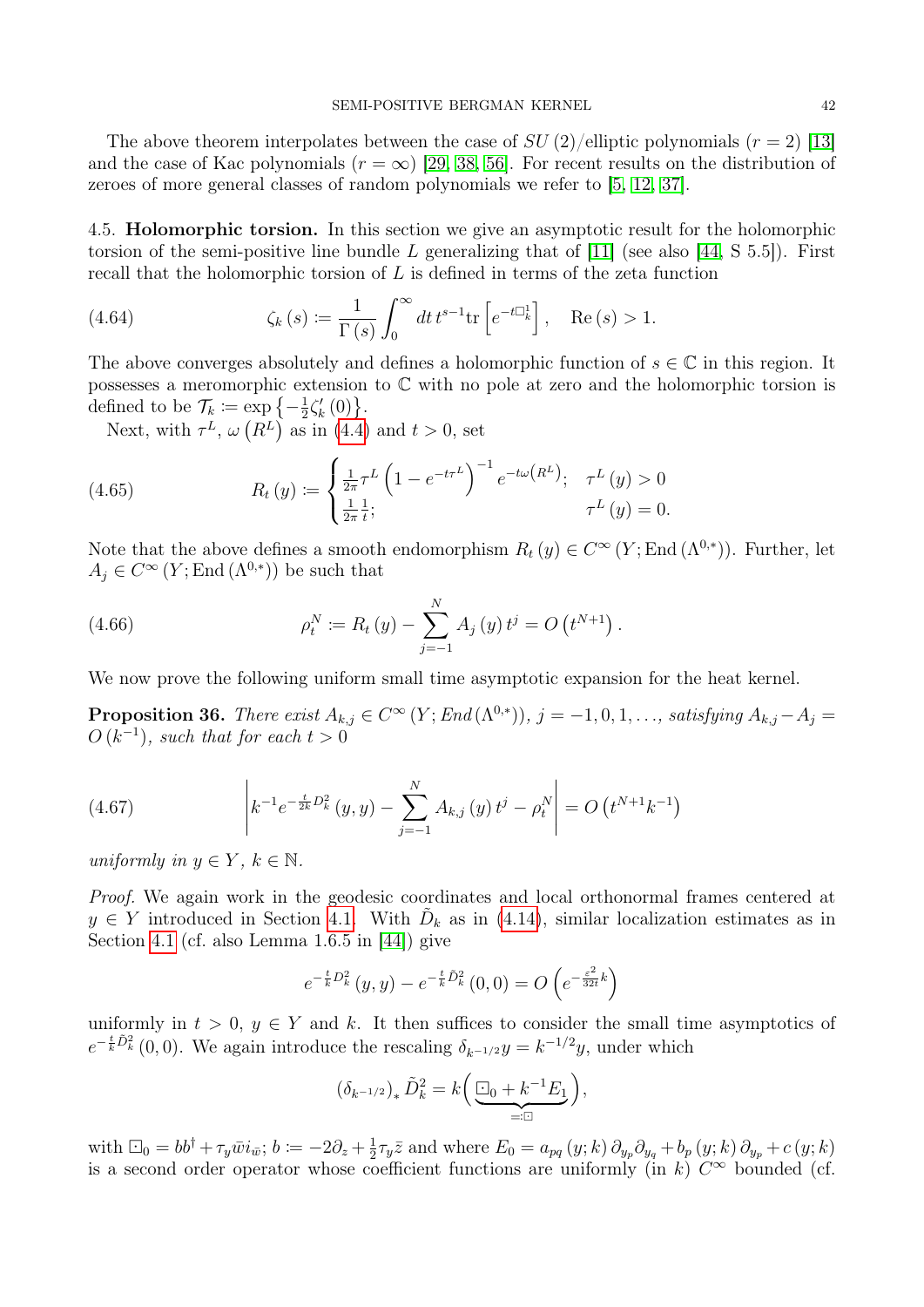[\[44\]](#page-48-1) Thms. 4.1.7 and 4.1.25). Again  $e^{-\frac{t}{k}\tilde{D}_k^2}(0,0) = ke^{-t\Xi}(0,0)$  and following a standard small time heat kernel expansion of an elliptic operator [\[26,](#page-47-26) [55\]](#page-48-22) one has

<span id="page-42-0"></span>(4.68) 
$$
e^{-t\Box}(y_1, y_2) = \frac{1}{4\pi t} e^{-\frac{1}{4t}d^2(y_1, y_2)} \left[ \sum_{j=-1}^N A_{k,j} t^j \right] + \rho_{k,t}^N
$$

with  $d(y_1, y_2)$  denoting the distance function for the metric  $\tilde{g}^{TY}$  on  $\mathbb{R}^2$ . Moreover

(4.69) 
$$
A_{k,j}(y_1, y_2) = A_j(y_1, y_2) + O(k^{-1})
$$

where  $A_j$  denotes an analogous term in the small time expansion of  $e^{-t\Box_0}$  satisfying  $A_j(0,0)$  $A_i(4.66)$  $A_i(4.66)$  ([\[44,](#page-48-1) (1.6.68)]). Finally, the remainders in (4.66), [\(4.68\)](#page-42-0) being given by

<span id="page-42-1"></span>
$$
\rho_t^N = -\int_0^t ds \, e^{-(t-s)\Box_0} s^N \left(\Box_0 A_N\right), \quad \rho_{k,t}^N = -\int_0^t ds \, e^{-(t-s)\Box} s^N \left(\Box A_{k,N}\right),
$$

the proposition now follows from [\(4.69\)](#page-42-1) along with  $e^{-t\Xi} = e^{-t\Xi_0} + O(k^{-1})$  uniformly in  $t > 0$ .  $\Box$ 

We now prove the the asymptotic result for holomorphic torsion. Below we denote by  $x \ln x$ the continuous extension of this function from  $\mathbb{R}_{>0}$  to  $\mathbb{R}_{>0}$  (i.e. taking the value zero at the origin).

Theorem 37. The holomorphic torsion satisfies the asymptotics

<span id="page-42-2"></span>
$$
\ln \mathcal{T}_k := -\frac{1}{2} \zeta'_k(0) = -k \ln k \left[ \frac{\tau^L}{8\pi} \right] - k \left[ \frac{\tau^L}{8\pi} \ln \left( \frac{\tau^L}{2\pi} \right) \right] + o(k)
$$

as  $k \to \infty$ .

*Proof.* First define the rescaled zeta function  $\tilde{\zeta}_k(s) \coloneqq \frac{k^{-1}}{\Gamma(s)}$  $\frac{k^{-1}}{\Gamma(s)} \int_0^\infty dt \, t^{s-1} \text{tr}\left[e^{-\frac{t}{k} \Box^1_k}\right] = k^{-1} k^s \zeta_k(s)$ satisfying

(4.70) 
$$
\zeta'_{k}(0) = k \tilde{\zeta}'_{k}(0) - (k \ln k) \tilde{\zeta}_{k}(0).
$$

With  $a_{k,j} := \int_Y \text{tr}[A_{k,j}] dy$ ,  $j = -1, 0, \ldots$ , and the analytic continuation of the zeta function being given in terms of the heat trace, one has

<span id="page-42-3"></span>(4.71)  
\n
$$
\tilde{\zeta}_{k}(0) = a_{k,0} \rightarrow \int_{Y} dy \operatorname{tr}[A_{0}],
$$
\n
$$
\tilde{\zeta}'_{k}(0) = \underbrace{\int_{0}^{T} dt \, t^{-1} \left\{ k^{-1} \operatorname{tr} \left[ e^{-\frac{t}{k} \square_{k}^{1}} \right] - a_{k,-1} t^{-1} - a_{k,0} \right\}}_{= \int_{0}^{T} dt \, t^{-1} \rho_{t}^{0} + O(\frac{T}{k})}
$$
\n
$$
+ \int_{T}^{\infty} dt \, t^{-1} k^{-1} \operatorname{tr} \left[ e^{-\frac{t}{k} \square_{k}^{1}} \right]
$$
\n(4.72)  
\n
$$
- a_{k,-1} T^{-1} + \Gamma'(1) a_{k,0}
$$

<span id="page-42-4"></span>following  $(4.67)$ .

Choosing  $T = k^{1-2/r}$ , gives

$$
\begin{split} t^{-1}k^{-1}\mathrm{tr}\left[e^{-\frac{t}{k}\square_k^1}\right] &\leq e^{-\frac{(t-1)}{k}\left[c_1k^{2/r}-c_2\right]}t^{-1}k^{-1}\mathrm{tr}\left[e^{-\frac{1}{k}\square_k^1}\right] \\ &\leq Ct^{-1}k^{-1}e^{-\frac{(t-1)}{k}\left[c_1k^{2/r}-c_2\right]}, \quad t\geq T, \end{split}
$$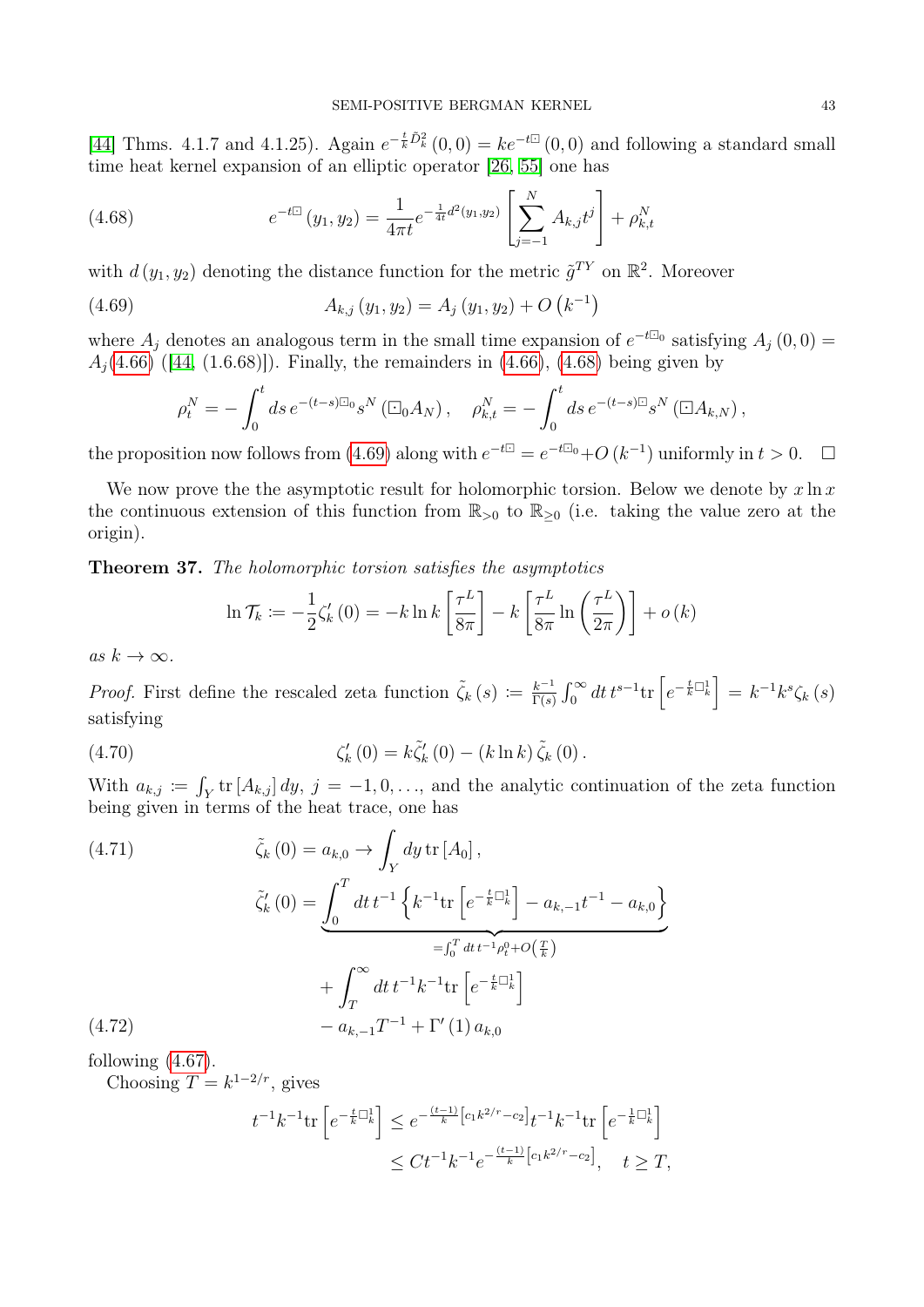on account of  $(4.7)$ ,  $(4.67)$ . The last expression having a uniformly in k bounded integral on  $[T, \infty)$ , dominated convergence gives

$$
\tilde{\zeta}'_k(0) \longrightarrow \int_Y dy \,\alpha(y), \quad \text{where}
$$
\n
$$
\alpha(y) := \int_0^T dt \, t^{-1} \left\{ \text{tr} \left[ R_t(y) \right] - \text{tr} \left[ A_{-1} \right] t^{-1} - \text{tr} \left[ A_0 \right] \right\}
$$
\n
$$
+ \int_T^\infty dt \, t^{-1} \text{tr} \left[ R_t(y) \right]
$$
\n(4.73)\n
$$
- \text{tr} \left[ A_{-1} \right] t^{-1} + \Gamma'(1) \text{tr} \left[ A_0 \right].
$$

<span id="page-43-3"></span>Finally, using [\(4.65\)](#page-41-3) one has

<span id="page-43-4"></span>(4.74) 
$$
\operatorname{tr}\left[A_0\right] = -\frac{\tau^L}{4\pi}
$$

$$
\alpha\left(y\right) = \frac{\tau^L}{4\pi} \ln\left(\frac{\tau^L}{2\pi}\right)
$$

with again the extension of the function  $x \ln x$  to the origin being given by continuity to be zero as before. The proposition now follows from putting together [\(4.70\)](#page-42-2), [\(4.71\)](#page-42-3), [\(4.72\)](#page-42-4), [\(4.73\)](#page-43-3) and  $(4.74)$ .

### Appendix A. Model operators

<span id="page-43-0"></span>Here we define certain model Bochner/Kodaira Laplacians and Dirac operators acting on a vector space V. First the Bochner Laplacian is intrinsically associated to a triple  $(V, g^V, R^V)$ with metric  $g^V$  and tensor  $0 \neq R^V \in S^{r-2}V^* \otimes \Lambda^2V^*$ ,  $r \geq 2$ . We say that tensor  $R^V$  is nondegenerate if

<span id="page-43-6"></span>(A.1) 
$$
S^{r-s-2}V^* \otimes \Lambda^2 V^* \ni i_v^s(R^V) = 0, \forall s \leq r-2 \implies T_y Y \ni v = 0.
$$

Above  $i^s$  denotes the s-fold contraction of the symmetric part of  $R^V$ .

For  $v_1 \in V$ ,  $v_2 \in T_{v_1}V = V$ , contraction of the antisymmetric part (denoted by *ι*) of  $R^V$ gives  $\iota_{v_2} R^V \in S^{r-2}V^* \otimes V^*$ . The contraction may then be evaluated  $(\iota_{v_2} R^V)(v_1)$  at  $v_1 \in V$ , i.e. viewed as a homogeneous degree  $r - 1$  polynomial function on V. The tensor  $R^V$  now determines a one form  $a^{R^V} \in \Omega^1(V)$  via

<span id="page-43-5"></span>(A.2) 
$$
a_{v_1}^{R^V}(v_2) := \int_0^1 d\rho \left( \iota_{v_2} R^V \right) (\rho v_1) = \frac{1}{r} \left( \iota_{v_2} R^V \right) (v_1),
$$

which we may view as a unitary connection  $\nabla^{R^V} = d + i a^{R^V}$  on a trivial Hermitian vector bundle E of arbitrary rank over V. The curvature of this connection is clearly  $R^V$  now viewed as a homogeneous degree  $r-2$  polynomial function on V valued in  $\Lambda^2 V^*$ . This now gives the model Bochner Laplacian

<span id="page-43-1"></span>(A.3) 
$$
\Delta_{g^V,R^V} := (\nabla^{R^V})^* \nabla^{R^V} : C^\infty(V;E) \to C^\infty(V;E).
$$

An orthonormal basis  $\{e_1, e_2, \ldots, e_n\}$ , determines components  $R_{pq,\alpha} := R^V(e^{i\alpha}; e_p, e_q) \neq 0$ ,  $\alpha \in \mathbb{N}_0^{n-1}$ ,  $|\alpha| = r-2$ , as well as linear coordinates  $(y_1, \ldots, y_n)$  on V. The connection form in these coordinates is given by  $a_p^{R^V} = \frac{i}{r}$  $\frac{i}{r}y^q y^{\alpha} R_{pq,\alpha}$ . While the model Laplacian [\(A.3\)](#page-43-1) is given

<span id="page-43-2"></span>(A.4) 
$$
\Delta_{gV,RV} = -\sum_{q=1}^n \left( \partial_{y_p} + \frac{i}{r} y^q y^\alpha R_{pq,\alpha} \right)^2.
$$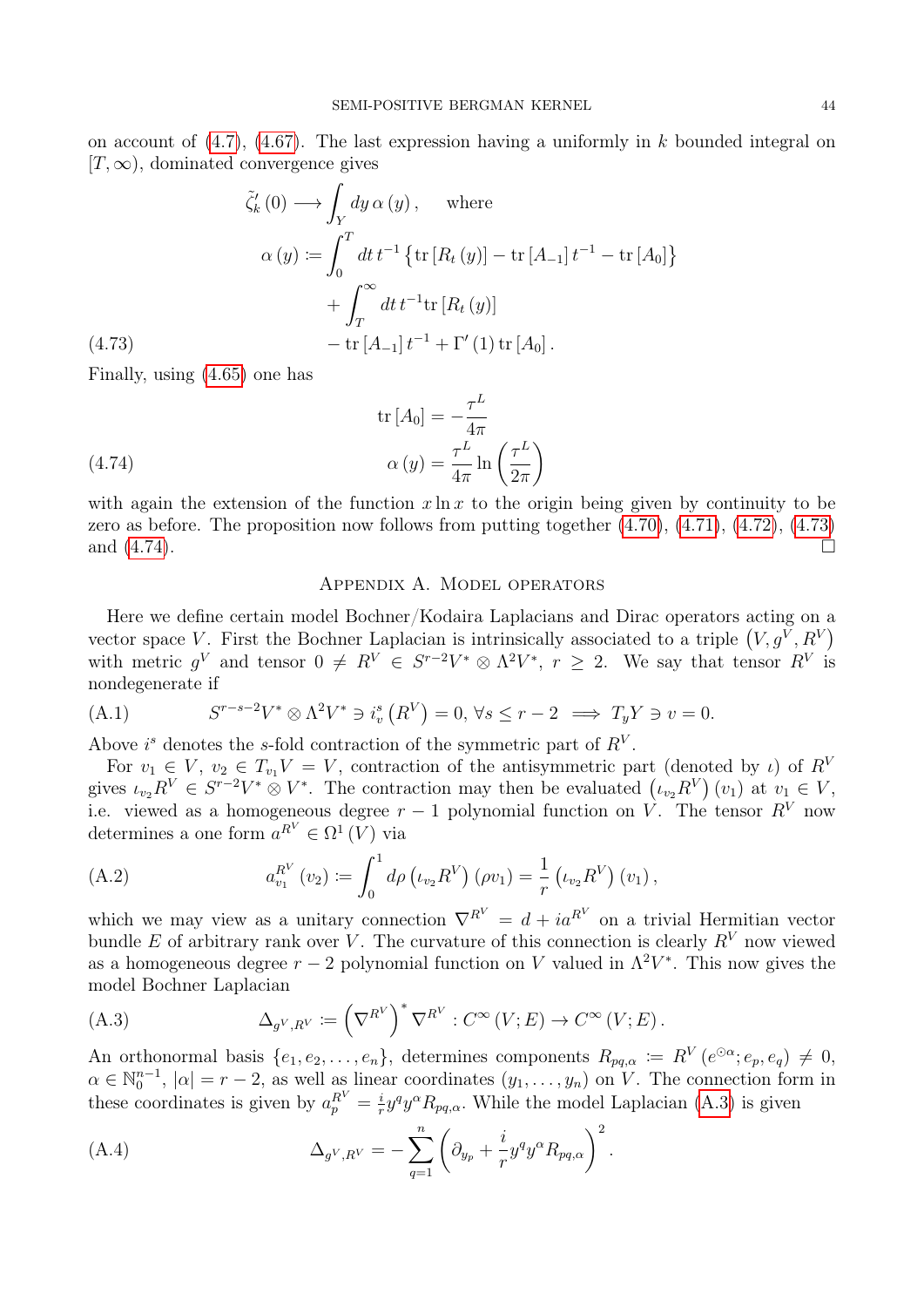As in [\(3.5\)](#page-14-2), the above may now be related to the (nilpotent) sR Laplacian on the the product  $S^1_{\theta} \times V$  given by

<span id="page-44-1"></span>(A.5) 
$$
\hat{\Delta}_{g^V,R^V} := -\sum_{q=1}^n \left( \partial_{y_p} + \frac{i}{r} y^q y^\alpha R_{pq,\alpha} \partial_\theta \right)^2,
$$

and corresponding to the sR structure  $(S^1_\theta \times V, \ker\left(d\theta + a^{R^V}\right), \pi^* g^V, d\theta$ vol $g^V$ ) where the sR metric corresponds to  $g^V$  under the natural projection  $\pi : S^1_{\theta} \times V \to V$ . Note that the above differs from the usual nilpotent approximation of the sR Laplacian since it acts on the product with  $S<sup>1</sup>$ . As [\(3.6\)](#page-14-3), the heat kernels of [\(A.3\)](#page-43-1), [\(A.5\)](#page-44-1) are now related

(A.6) 
$$
e^{-t\Delta_{gV,RV}}(y,y') = \int e^{-i\theta}e^{-t\hat{\Delta}_{gV,RV}}(y,0;y',\theta)d\theta.
$$

Next, assume that the vector space  $V$  of even dimension and additionally equipped with an orthogonal endomorphism  $J^V \in O(V)$ ;  $(J^V)^2 = -1$ . This gives rise to a (linear) integrable almost complex structure on V, a decomposition  $V \otimes \mathbb{C} = V^{1,0} \oplus V^{0,1}$  into  $\pm i$  eigenspaces of J and a Clifford multiplication endomorphism  $c: V \to \text{End}(\Lambda^* V^{0,1})$ . We further assume that  $R^V$  is a  $(1, 1)$  form with respect to J (i.e.  $S^k V^* \ni R^V (w_1, w_2) = 0, \forall w_1, w_2 \in V^{1,0}$ ). The  $(0, 1)$ part of the connection form [\(A.2\)](#page-43-5) then gives a holomorphic structure on the trivial Hermitian line bundle  $\mathbb C$  with holomorphic derivative  $\bar{\partial}_{\mathbb C} = \bar{\partial} + (a^V)^{0,1}$ . One may now define the Kodaira Dirac and Laplace operators, intrinsically associated to the tuple  $(V, g<sup>V</sup>, R<sup>V</sup>, J<sup>V</sup>)$ , via

(A.7) 
$$
D_{g^V,R^V,J^V} := \sqrt{2} \left( \bar{\partial}_{\mathbb{C}} + \bar{\partial}_{\mathbb{C}}^* \right)
$$

<span id="page-44-0"></span>(A.8) 
$$
\Box_{g^V, R^V, J^V} := \frac{1}{2} \left( D_{g^V, R^V, J^V} \right)^2
$$

acting on  $C^{\infty}(V; \Lambda^* V^{0,1})$ . The above  $(A.3)$ ,  $(A.8)$  are related by the Lichnerowicz formula

<span id="page-44-2"></span>
$$
(A.9) \qquad \qquad \Box_{g^V, R^V, J^V} = \Delta_{g^V, R^V} + c(R^V)
$$

where  $c(R^V) = \sum_{p < q} R_{pq}^{i_1...i_{r-2}} y_{i_1...} y_{i_{r-2}} c(e_p) c(e_q)$ . We may choose complex orthonormal basis  ${w_j}_{j=1}^m$  of  $V^{1,0}$  that diagonalizes the tensor  $R^V: R^V(w_i, \bar{w}_j) = \delta_{ij} R_{j\bar{j}}$ ;  $R_{i\bar{j}} \in S^{r-2}V^*$ . This gives complex coordinates on  $V$  in which  $(A.8)$  may be written as

(A.10)  
\n
$$
\Box_{gV,RV,JV} = \sum_{q=1}^{\dim V/2} b_j b_j^{\dagger} + 2 \left( \partial_{z_j} a_j + \partial_{\bar{z}_j} \bar{a}_j \right) \bar{w}_j i_{\bar{w}_j}
$$
\n
$$
b_j = -2 \partial_{z_j} + \bar{a}_j
$$
\n
$$
b_j^{\dagger} = 2 \partial_{\bar{z}_j} + a_j
$$
\n
$$
a_j = \frac{1}{r} R_{j\bar{j}} z_j
$$

with each  $R_{j\bar{j}}(z)$ ,  $1 \le j \le \dim V/2$ , being a real homogeneous function of order  $r-2$ .

Being symmetric with respect to the standard Euclidean density and semi-bounded below, both  $\Delta_{gV,RV}$  and  $\Box^V$  are essentially self-adjoint on  $L^2$ . The domains of their unique self-adjoint extensions are

$$
Dom (\Delta_{g^V,R^V}) = \{ \psi \in L^2 | \Delta_{g^V,R^V} \psi \in L^2 \},
$$
  
Dom 
$$
(\Box_{g^V,R^V,J^V}) = \{ \psi \in L^2 | \Box_{g^V,R^V,J^V} \psi \in L^2 \},
$$

respectively. We shall need the following information regarding their spectrum.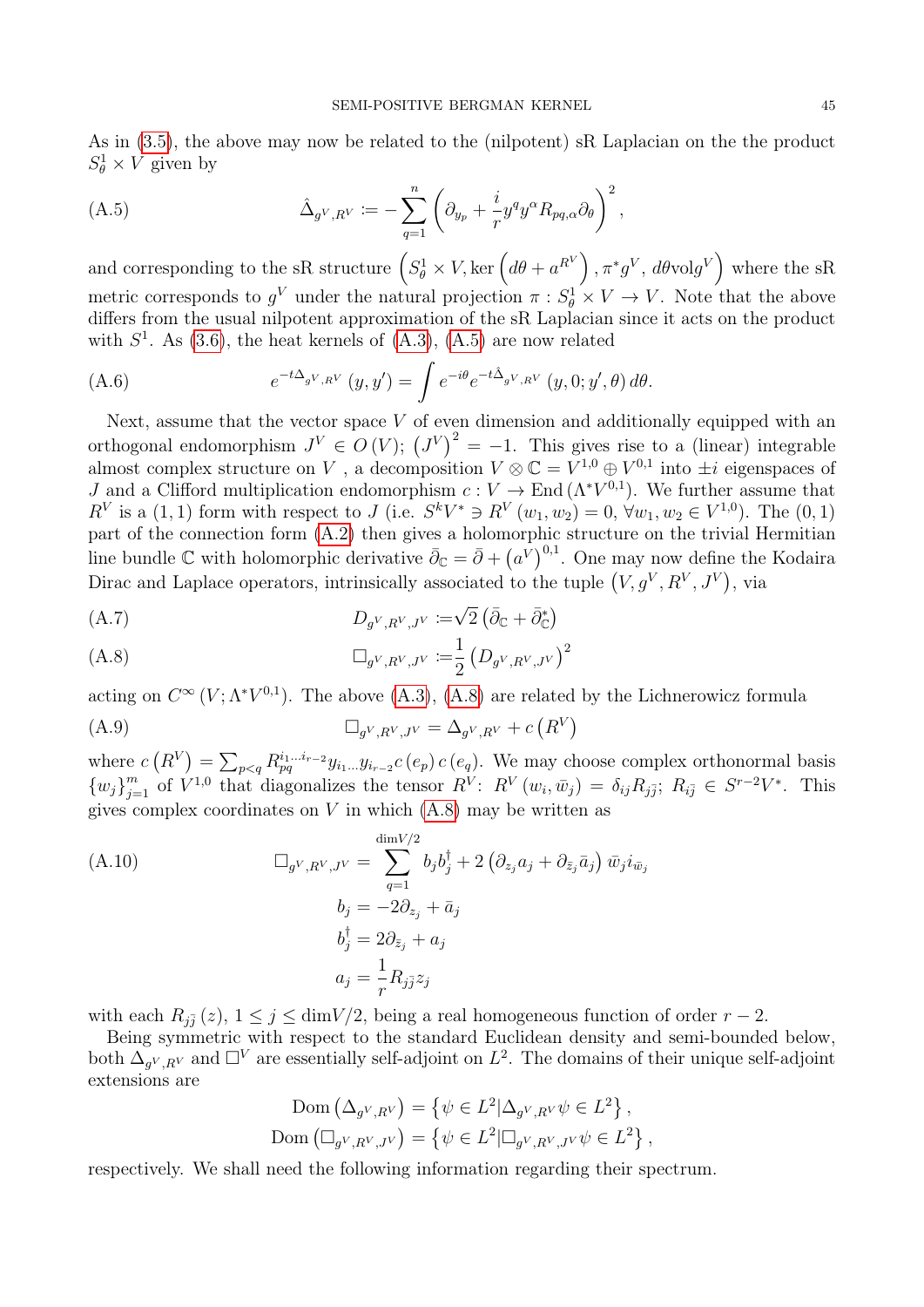<span id="page-45-1"></span>**Proposition 38.** For some  $c > 0$ , one has  $Spec(\Delta_{g^V,R^V}) \subset [c,\infty)$ . For  $R^V$  satisfying the non-degeneracy condition [\(A.1\)](#page-43-6) one has  $EssSpec(\Delta_{g^V,R^V}) = \emptyset$ . Finally, for dim $V = 2$  with  $R^V(w, \bar{w}) \geq 0$ ,  $\forall w \in V^{1,0}$  semi-positive one has  $Spec(\Box_{g^V,R^V,J^V}) \subset \{0\} \cup [c, \infty)$ .

Proof. The proof is similar to those of Proposition [15](#page-14-5) and Corollary [21.](#page-25-2) Introduce the deformed Laplacian  $\Delta_k := \Delta_{g^V, kR^V}$  obtained by rescaling the tensor  $R^V$ . From [\(A.4\)](#page-43-2)  $\Delta_k =$  $k^{2/r}\mathscr{R}\Delta_{g^V,R^V}\mathscr{R}^{-1}$  are conjugate under the rescaling  $\mathscr{R}: C^{\infty}(V;E) \to C^{\infty}(V;E)$ ,  $(\mathscr{R}u)(x) \coloneqq$  $u(yk^{1/r})$  implying

<span id="page-45-2"></span>(A.11) 
$$
Spec (\Delta_k) = k^{2/r} Spec (\Delta_{gV,RV})
$$

$$
EssSpec (\Delta_k) = k^{2/r} EssSpec (\Delta_{gV,RV})
$$

By an argument similar to Proposition [15,](#page-14-5) one has Spec  $(\Delta_k) \subset [c_1k^{2/r} - c_2, \infty)$  for some  $c_1, c_2 > 0$  for  $R^V \neq 0$ . From here Spec  $(\Delta_{g^V,R^V}) \subset [c,\infty)$  follows. Next, under the nondegeneracy condition, the order of vanishing of the curvature homogeneous curvature  $R<sup>V</sup>$  (of the homogeneous connection  $a^{R^V}(A.2)$  $a^{R^V}(A.2)$  is seen to be maximal at the origin: ord<sub>y</sub>  $(R^V) < r - 2$ for  $y \neq 0$ . Following a similar sub-elliptic estimate [\(2.15\)](#page-8-2) on  $V \times S^1_{\theta}$  as in Proposition [15,](#page-14-5) we have

$$
k^{2/(r-1)} \|u\|^2 \leq C \left[ \langle \Delta_k u, u \rangle + \|u\|_{L^2}^2 \right], \quad \forall u \in C_c^{\infty} \left( V \setminus B_1 \left( 0 \right) \right),
$$

holds on the complement of the unit ball centered at the origin. Combining the above with Persson's characterization of the essential spectrum (cf. [\[53,](#page-48-23) [1\]](#page-46-10) Ch. 3)

EssSpec 
$$
(\Delta_k)
$$
 = sup  $\inf_{R} \inf_{\substack{\|u\|=1 \ u \in C_c^{\infty}(V \setminus B_R(0))}} \langle \Delta_k u, u \rangle$ ,

we have  $\text{EssSpec }(\Delta_k) \subset [c_1k^{2/(r-1)} - c_2, \infty)$ . From here and using  $(A.11)$ ,  $\text{EssSpec }(\Delta_{g^V,R^V}) =$ ∅ follows.

The proof of the final part is similar following  $k^{2/r}$ Spec  $(\Box_{g^V,R^V,J^V}) =$  Spec  $(\Box_{g^V,kR^V,J^V}) =$ Spec  $(\Box_k) \subset \{0\} \cup [c_1k^{2/r} - c_2, \infty)$ ,  $\Box_k := \Box_{g^V, kR^V, J^V}$ , by an argument similar to Corollary [21.](#page-25-2)

Next, the heat  $e^{-t\Delta_g V, R^V}$ ,  $e^{-t\Box_g V, R^V, J^V}$  and wave  $e^{it\sqrt{\Delta_g V, R^V}}$ ,  $e^{it\sqrt{\Box_g V, R^V, J^V}}$  operators being well-defined by functional calculus, a finite propagation type argument as in Lemma [8](#page-9-3) gives  $\varphi\left(\Delta_{g^V,R^V}\right)(.,0) \in \mathcal{S}(V), \varphi\left(\Box_{g^V,R^V,J^V}\right)(.,0) \in \mathcal{S}(V)$  are in the Schwartz class for  $\varphi \in \mathcal{S}(\mathbb{R}).$ Further, when EssSpec  $(\Delta_{g^V,R^V}) = \emptyset$  any eigenfunction of  $\Delta_{g^V,R^V}$  also lies in  $\mathcal{S}(V)$ . Finally, on choosing  $\varphi$  supported close to the origin, the Schwartz kernel  $\Pi^{gV, RV, JV}(.,0) \in \mathcal{S}(V)$  of the projector  $\Pi^{gV, RV, JV}$  onto the kernel of  $\Box_{gV, RV, JV}$  is also of Schwartz class.

We now state another proposition regarding the heat kernel of  $\Delta_{g^V,R^V}$ . Below we denote  $\lambda_0\left(\Delta_{g^V,R^V}\right) \coloneqq \inf \operatorname{Spec} \left(\Delta_{g^V,R^V}\right)$ .

<span id="page-45-0"></span>**Proposition 39.** For each  $\varepsilon > 0$  there exist  $t, R > 0$  such that the heat kernel

$$
\frac{\int_{B_R(0)} dx \left[ \Delta_{gV,RV} e^{-t \Delta_{gV,RV}} \right] (x, x)}{\int_{B_R(0)} dx e^{-t \Delta_{gV,RV}} (x, x)} \leq \lambda_0 \left( \Delta_{gV,RV} \right) + \varepsilon
$$

*Proof.* Setting  $P \coloneqq \Delta_{g^V, R^V} - \lambda_0 \left( \Delta_{g^V, R^V} \right)$  it suffices to show

$$
\frac{\int_{B_R(0)} dx \left[ Pe^{-tP} \right](x, x)}{\int_{B_R(0)} dx e^{-tP} (x, x)} \leq \varepsilon
$$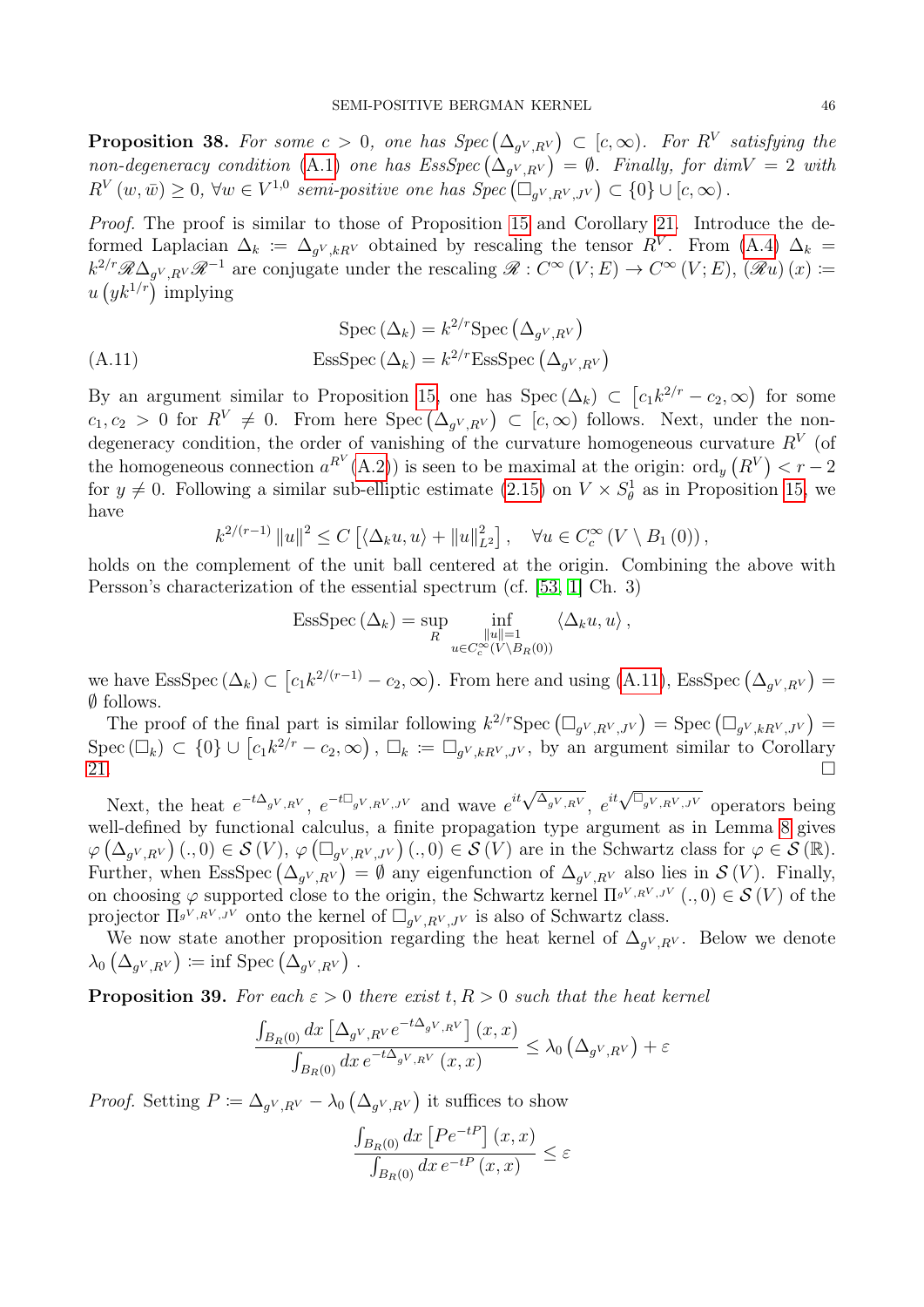for some 
$$
t, R > 0
$$
. With  $\Pi_{[0,x]}^P$  denoting the spectral projector onto  $[0, x]$ , we split the numerator  
\n
$$
\int_{B_R(0)} dx \left[ Pe^{-tP} \right](x, x) = \int_{B_R(0)} dx \left[ \Pi_{[0,4\varepsilon]}^P P e^{-tP} \right](x, x) + \int_{B_R(0)} dx \left[ \left( 1 - \Pi_{[0,4\varepsilon]}^P \right) P e^{-tP} \right](x, x).
$$

From  $P \ge 0$ ,  $\Pi_{[0,4\varepsilon]}^P Pe^{-tP} \le 4\varepsilon e^{-tP}$  and  $\left(1 - \Pi_{[0,4\varepsilon]}^P\right)Pe^{-tP} \le ce^{-3\varepsilon t}$ ,  $\forall t \ge 1$ , we may bound

(A.12) 
$$
\frac{\int_{B_R(0)} dx \left[ Pe^{-tP} \right](x, x)}{\int_{B_R(0)} dx e^{-tP} (x, x)} \leq 4\varepsilon + \frac{ce^{-3\varepsilon t} R^{n-1}}{\int_{B_R(0)} dx e^{-tP} (x, x)}
$$

 $\forall R, t \geq 1$ . Next, as  $0 \in \text{Spec}(P)$  there exists  $\|\psi_{\varepsilon}\|_{L^2} = 1$ ,  $\|P\psi_{\varepsilon}\|_{L^2} \leq \varepsilon$ . It now follows that  $\left\|\psi_{\varepsilon}-\Pi_{[0,2\varepsilon]}^P\psi_{\varepsilon}\right\|\leq \frac{1}{2}$  $\frac{1}{2}$  and hence

<span id="page-46-11"></span>
$$
\frac{1}{2} = -\frac{1}{4} + \int_{B_{R_{\varepsilon}}(0)} dx |\psi_{\varepsilon}(x)|^2 \le \int_{B_{R_{\varepsilon}}(0)} dx \left| \int dy \Pi_{[0,2\varepsilon]}^P(x,y) \psi_{\varepsilon}(y) \right|^2
$$
  

$$
\le \int_{B_{R_{\varepsilon}}(0)} dx \left( \int dy \Pi_{[0,2\varepsilon]}^P(x,y) \Pi_{[0,2\varepsilon]}^P(y,x) \right) = \int_{B_{R_{\varepsilon}}(0)} dx \Pi_{[0,2\varepsilon]}^P(x,x),
$$

for some  $R_{\varepsilon} > 0$ , using  $(\Pi_{[0,2\varepsilon]}^P)^2 = \Pi_{[0,2\varepsilon]}^P$  and Cauchy-Schwartz. This gives

$$
\int_{B_{R_{\varepsilon}}(0)} dx \, e^{-tP} \left( x, x \right) \ge \frac{e^{-2\varepsilon t}}{2}, \quad t > 1.
$$

Plugging this last inequality into [\(A.12\)](#page-46-11) gives

$$
\frac{\int_{B_{R_{\varepsilon}}(0)} dx \left[ P e^{-tP} \right](x, x)}{\int_{B_{R_{\varepsilon}}(0)} dx \, e^{-tP} \left( x, x \right)} \leq 4\varepsilon + c e^{-\varepsilon t} R_{\varepsilon}^{n-1}
$$

from which the theorem follows on choosing t large.  $\Box$ 

#### <span id="page-46-0"></span>**REFERENCES**

- <span id="page-46-10"></span>[1] S. Agmon, Lectures on exponential decay of solutions of second-order elliptic equations: bounds on eigenfunctions of N-body Schrödinger operators, vol. 29 of Mathematical Notes, Princeton University Press, Princeton, NJ; University of Tokyo Press, Tokyo, 1982. [A](#page-45-2)
- <span id="page-46-4"></span>[2] H. Auvray, X. Ma, and G. Marinescu, Bergman kernels on punctured Riemann surfaces, C. R. Math. Acad. Sci. Paris, 354 (2016), pp. 1018–1022; arXiv:1603.08872. [1](#page-2-1)
- <span id="page-46-2"></span>[3] D. BARILARI, Trace heat kernel asymptotics in 3D contact sub-Riemannian geometry, J. Math. Sci. (N. Y.), 195 (2013), pp. 391–411. Translation of Sovrem. Mat. Prilozh. No. 82 (2012). [1,](#page-2-1) [2.1.1](#page-11-3)
- <span id="page-46-7"></span>[4] T. BARRON, X. MA, G. MARINESCU, AND M. PINSONNAULT, Semi-classical properties of Berezin-Toeplitz operators with  $\mathscr{C}^k$ -symbol, J. Math. Phys., 55 (2014), pp. 042108, 25. [4.3](#page-37-2)
- <span id="page-46-9"></span>[5] T. BAYRAKTAR, D. COMAN, H. HERRMANN, AND G. MARINESCU, A survey on zeros of random holomorphic sections, Preprint, 29 pages, available online at arXiv:1807.05390 (2018). [4.4](#page-40-0)
- <span id="page-46-5"></span>[6] A. Bellaïche and J.-J. Risler, eds., Sub-Riemannian geometry, vol. 144 of Progress in Mathematics, Birkhäuser Verlag, Basel, 1996. [2](#page-5-0)
- <span id="page-46-1"></span>[7] G. Ben Arous, Développement asymptotique du noyau de la chaleur hypoelliptique sur la diagonale, Ann. Inst. Fourier (Grenoble), 39 (1989), pp. 73–99. [1,](#page-2-1) [2.1.1](#page-11-3)
- <span id="page-46-3"></span>[8] R. J. Berman, Bergman kernels and equilibrium measures for line bundles over projective manifolds, Amer. J. Math., 131 (2009), pp. 1485–1524. [1](#page-2-1)
- <span id="page-46-8"></span>[9] B. BERNDTSSON, Bergman kernels related to Hermitian line bundles over compact complex manifolds, in Explorations in complex and Riemannian geometry, vol. 332 of Contemp. Math., Amer. Math. Soc., Providence, RI, 2003, pp. 1–17. [4.3](#page-38-2)
- <span id="page-46-6"></span>[10] J.-M. Bismut and G. Lebeau, Complex immersions and Quillen metrics, Inst. Hautes Études Sci. Publ. Math., (1991), pp. ii+298 pp. (1992). [3.3](#page-18-0)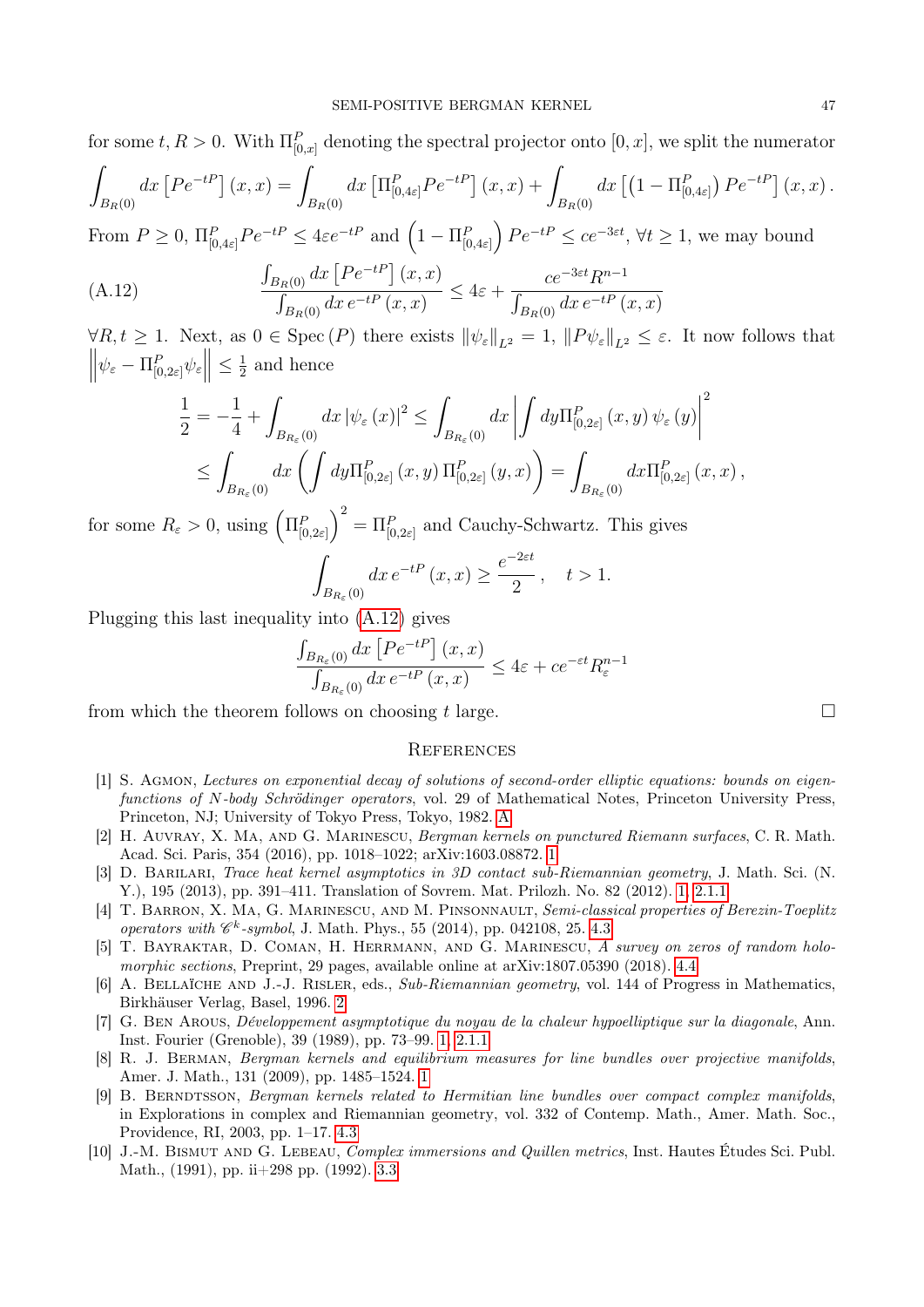- <span id="page-47-25"></span>[11] J.-M. BISMUT AND E. VASSEROT, The asymptotics of the Ray-Singer analytic torsion associated with high powers of a positive line bundle, Comm. Math. Phys., 125 (1989), pp. 355–367. [4.5](#page-41-0)
- <span id="page-47-23"></span>[12] T. BLOOM AND N. LEVENBERG, Random polynomials and pluripotential-theoretic extremal functions, Potential Anal., 42 (2015), pp. 311–334. [4.4](#page-40-0)
- <span id="page-47-21"></span>[13] E. BOGOMOLNY, O. BOHIGAS, AND P. LEBOEUF, Quantum chaotic dynamics and random polynomials, J. Statist. Phys., 85 (1996), pp. 639–679. [4.4](#page-40-0)
- <span id="page-47-16"></span>[14] M. BORDEMANN, E. MEINRENKEN, AND M. SCHLICHENMAIER, Toeplitz quantization of Kähler manifolds and  $gl(N)$ ,  $N \to \infty$  limits, Comm. Math. Phys., 165 (1994), pp. 281–296. [4.3,](#page-36-2) [31](#page-38-3)
- <span id="page-47-17"></span>[15] L. BOUTET DE MONVEL AND V. GUILLEMIN, The spectral theory of Toeplitz operators, vol. 99 of Annals of Mathematics Studies, Princeton University Press, Princeton, NJ; University of Tokyo Press, Tokyo, 1981. [4.3,](#page-38-3) [4.3](#page-38-2)
- <span id="page-47-7"></span>[16] R. W. BROCKETT AND A. MANSOURI, Short-time asymptotics of heat kernels for a class of hypoelliptic operators, Amer. J. Math., 131 (2009), pp. 1795–1814. [1,](#page-2-1) [2.1.1](#page-11-3)
- <span id="page-47-1"></span>[17] D. Catlin, The Bergman kernel and a theorem of Tian, in Analysis and geometry in several complex variables (Katata, 1997), Trends Math., Birkhäuser Boston, Boston, MA, 1999, pp. 1–23. [1,](#page-0-0) [1,](#page-2-1) [4.2](#page-34-0)
- <span id="page-47-15"></span>[18] L. Charles, Berezin-Toeplitz operators, a semi-classical approach, Comm. Math. Phys., 239 (2003), pp. 1– 28. [4.3,](#page-36-1) [31](#page-38-3)
- <span id="page-47-8"></span>[19] Y. COLIN DE VERDIERE, L. HILLAIRET, AND E. TRELAT, Spectral asymptotics for sub-Riemannian Laplacians II: micro-local Weyl measures for the Martinet and the Grushin cases. in preparation. [1,](#page-2-1) [2.1.1](#page-11-3)
- <span id="page-47-2"></span>[20] X. Dai, K. Liu, and X. Ma, On the asymptotic expansion of Bergman kernel, J. Differential Geom., 72 (2006), pp. 1–41. [1,](#page-0-0) [1](#page-2-1)
- <span id="page-47-0"></span>[21] J.-P. Demailly, Analytic methods in algebraic geometry, vol. 1 of Surveys of Modern Mathematics, International Press, Somerville, MA; Higher Education Press, Beijing, 2012. [1](#page-0-0)
- <span id="page-47-20"></span>[22] T.-C. DINH, X. MA, AND G. MARINESCU, *Equidistribution and convergence speed for zeros of holomorphic* sections of singular Hermitian line bundles, J. Funct. Anal., 271 (2016), pp. 3082–3110. [4.4](#page-39-1)
- <span id="page-47-4"></span>[23] N. DOMBROWSKI AND N. RAYMOND, Semiclassical analysis with vanishing magnetic fields, J. Spectr. Theory, 3 (2013), pp. 423–464. [1](#page-2-1)
- <span id="page-47-14"></span>[24] H. Donnelly, Spectral theory for tensor products of Hermitian holomorphic line bundles, Math. Z., 245 (2003), pp. 31–35. [22](#page-25-1)
- <span id="page-47-3"></span>[25] S. R. FOURNAIS AND B. HELFFER, Spectral methods in surface superconductivity, vol. 77 of Progress in Nonlinear Differential Equations and their Applications, Birkhäuser Boston, Inc., Boston, MA, 2010. [1](#page-0-0)
- <span id="page-47-26"></span>[26] P. Greiner, An asymptotic expansion for the heat equation, Arch. Rational Mech. Anal., 41 (1971), pp. 163–218. [4.5](#page-41-2)
- <span id="page-47-18"></span>[27] V. Guillemin, Some classical theorems in spectral theory revisited, in Seminar on Singularities of Solutions of Linear Partial Differential Equations (Inst. Adv. Study, Princeton, N.J., 1977/78), vol. 91 of Ann. of Math. Stud., Princeton Univ. Press, Princeton, N.J., 1979, pp. 219–259. [4.3,](#page-38-3) [4.3](#page-38-2)
- <span id="page-47-13"></span>[28] V. GUILLEMIN AND A. URIBE, The Laplace operator on the nth tensor power of a line bundle: eigenvalues which are uniformly bounded in n, Asymptotic Anal.,  $1$  (1988), pp. 105–113. [3.1,](#page-14-5) [22](#page-25-1)
- <span id="page-47-22"></span>[29] J. M. HAMMERSLEY, *The zeros of a random polynomial*, in Proceedings of the Third Berkeley Symposium on Mathematical Statistics and Probability, 1954–1955, vol. II, University of California Press, Berkeley and Los Angeles, 1956, pp. 89–111. [4.4](#page-40-0)
- <span id="page-47-5"></span>[30] B. HELFFER AND Y. A. KORDYUKOV, Spectral gaps for periodic Schrödinger operators with hypersurface magnetic wells: analysis near the bottom, J. Funct. Anal., 257 (2009), pp. 3043–3081. [1](#page-2-1)
- <span id="page-47-6"></span>[31] B. HELFFER AND A. MOHAMED, Semiclassical analysis for the ground state energy of a Schrödinger operator with magnetic wells, J. Funct. Anal., 138 (1996), pp. 40–81. [1](#page-2-1)
- <span id="page-47-10"></span>[32] H. HERRMANN, Bergman Kernel Asymptotics for Partially Positive Line Bundles, PhD thesis, Universität zu Köln, Sept. 2018. [1](#page-2-1)
- <span id="page-47-11"></span>[33] L. Hörmander, Hypoelliptic second order differential equations, Acta Math., 119 (1967), pp. 147–171. [2.1](#page-7-2)
- <span id="page-47-12"></span>[34] L. HÖRMANDER, The analysis of linear partial differential operators. III, Classics in Mathematics, Springer, Berlin, 2007. Pseudo-differential operators, Reprint of the 1994 edition. [6](#page-8-3)
- <span id="page-47-9"></span>[35] C.-Y. HSIAO AND G. MARINESCU, Asymptotics of spectral function of lower energy forms and Bergman kernel of semi-positive and big line bundles, Comm. Anal. Geom., 22 (2014), pp. 1–108. [1](#page-2-1)
- <span id="page-47-19"></span>[36] C.-Y. HSIAO AND G. MARINESCU, Berezin-Toeplitz quantization for lower energy forms, Comm. Partial Differential Equations, 42 (2017), pp. 895–942. [4.3](#page-38-2)
- <span id="page-47-24"></span>[37] Z. KABLUCHKO AND D. ZAPOROZHETS, Asymptotic distribution of complex zeros of random analytic functions, Ann. Probab., 42 (2014), pp. 1374–1395. [4.4](#page-40-0)